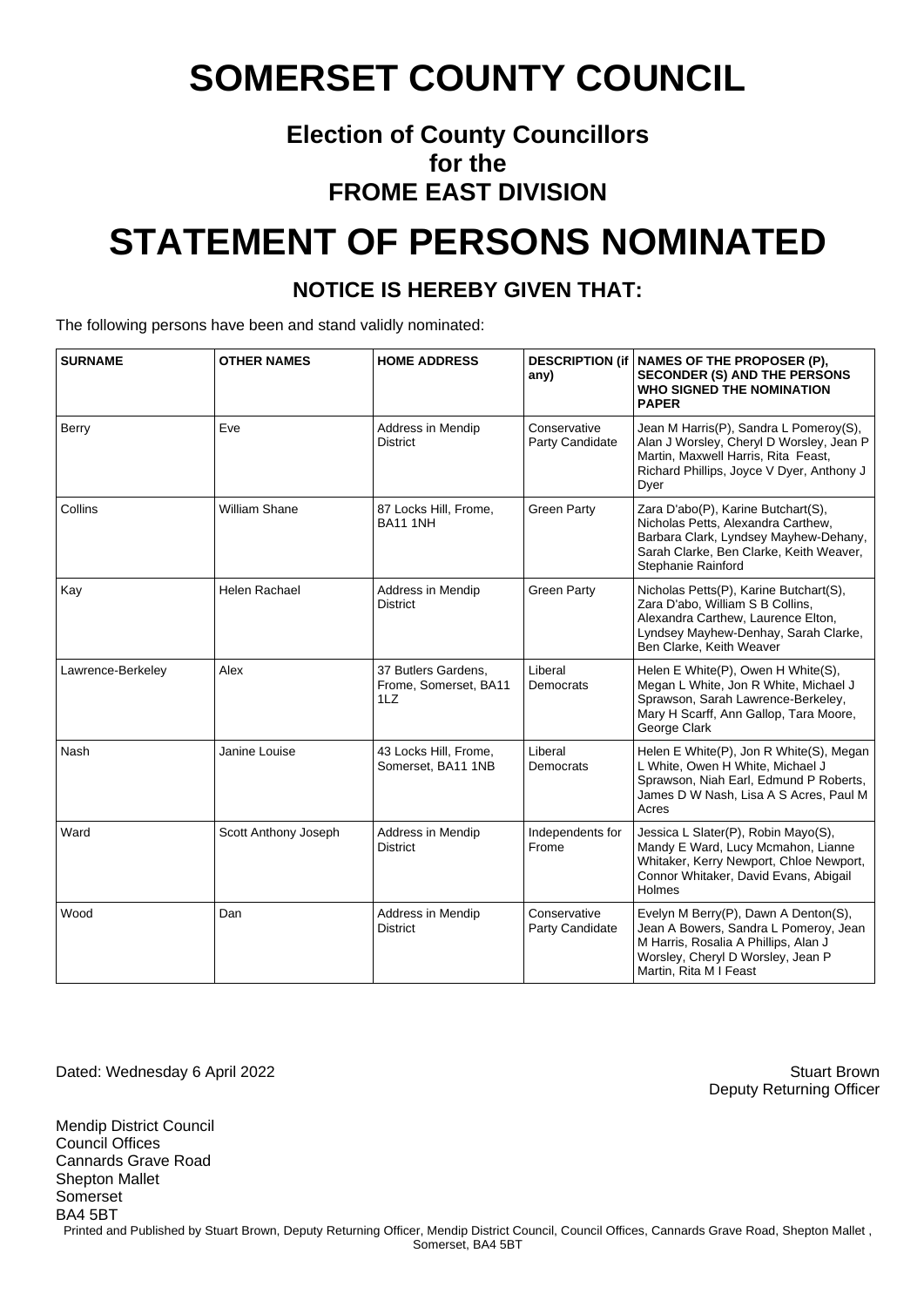#### **Election of County Councillors for the FROME NORTH DIVISION**

## **STATEMENT OF PERSONS NOMINATED**

#### **NOTICE IS HEREBY GIVEN THAT:**

The following persons have been and stand validly nominated:

| <b>SURNAME</b> | <b>OTHER NAMES</b>       | <b>HOME ADDRESS</b>                              | any)                            | DESCRIPTION (if   NAMES OF THE PROPOSER (P),<br><b>SECONDER (S) AND THE PERSONS</b><br><b>WHO SIGNED THE NOMINATION</b><br><b>PAPER</b>                                                                     |
|----------------|--------------------------|--------------------------------------------------|---------------------------------|-------------------------------------------------------------------------------------------------------------------------------------------------------------------------------------------------------------|
| Boyden         | <b>Adam Owen Matthew</b> | 102 Rodden Road.<br>Frome, Somerset, BA11<br>2AL | Liberal<br>Democrats            | Matthew Mills(P), Lynette Zalac(S),<br>Christine Cockroft, Sarah Mills, Sally J<br>Pillinger, Susan P Dyer, Martin Thomas,<br>Benjamin Stevens, Alice Stevens, Stuart<br>Cooper                             |
| Clarke         | <b>John Martin</b>       | 10 Richmond Road.<br>Frome, BA11 4EQ             | <b>Green Party</b>              | Robin Lodge(P), Jane Lodge(S), Susan<br>Willis, Anthony Day, Barbara Day, Valerie<br>Fox, Nicholas Sorensen, Sandra Porter,<br>Alan F Carter, June Carter                                                   |
| Cockroft       | Christine                | Address in Mendip<br><b>District</b>             | Liberal<br>Democrats            | Nicholas D Cockroft(P), Philip J<br>Bishop(S), Matthew Mills, Sarah Mills,<br>Sally J Pillinger, Susan Dyer, Martin<br>Thomas, Alice Stevens, Benjamin<br>Stevens, Patricia Bishop                          |
| Denton         | Dawn Adele               | 1 Keyford Place, Frome,<br><b>BA11 1JE</b>       | Conservative<br>Party Candidate | Linda Oliver(P), Lisa Mclachlan(S),<br>Samantha Evans, Timothy W Fussell,<br>Geoffrey W Banwell, Alan Mclachlan,<br>Veronica M Parker, Clive C Parker,<br>Christina E Phillimore, William H E<br>Phillimore |
| Melton         | Lollie                   | Address in Mendip<br><b>District</b>             | <b>Green Party</b>              | Robin Logie(P), Jane Logie(S), Anthony<br>Day, Barbara Day, Valerie Fox, Nicholas<br>Sorensen, Alan F Carter, June Carter,<br>Moira Punt, Barbara Lund                                                      |
| Spree          | Dale Viven               | Address in South<br>Somerset                     | Conservative<br>Party Candidate | Linda Oliver(P), Ashley Reay(S), Nicola<br>Scoble, Gerald Scoble, Michael Rideout,<br>Linda L Rideout, Veronica M Parker, Clive<br>Parker, Alan Mclachlan, John Oliver                                      |
| Tanner         | <b>Steve</b>             | Address in Mendip<br><b>District</b>             | Independents for<br>Frome       | Alison Barclay(P), Neil Oliver(S), Paul<br>Oster, Jane James, Christopher James,<br>Samuel Widdows, Helen Robertson,<br>Tracey Ashford, John Drake, Martha<br>Oster                                         |

Dated: Wednesday 6 April 2022 Stuart Brown

Mendip District Council

Deputy Returning Officer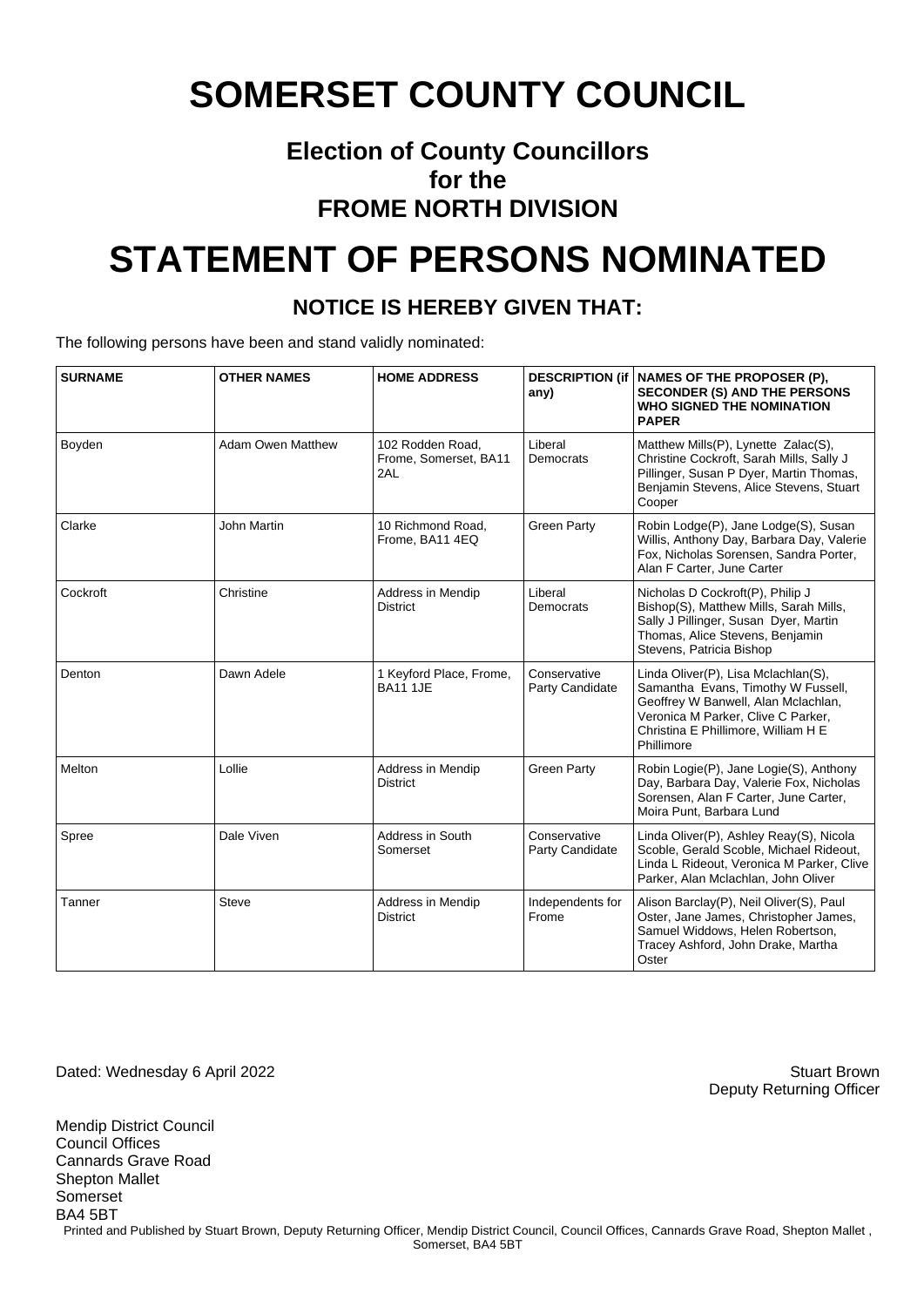#### **Election of County Councillors for the FROME WEST DIVISION**

## **STATEMENT OF PERSONS NOMINATED**

#### **NOTICE IS HEREBY GIVEN THAT:**

The following persons have been and stand validly nominated:

| <b>SURNAME</b> | <b>OTHER NAMES</b>     | <b>HOME ADDRESS</b>                              | <b>DESCRIPTION (if</b><br>any)         | <b>NAMES OF THE PROPOSER (P),</b><br><b>SECONDER (S) AND THE PERSONS WHO</b><br><b>SIGNED THE NOMINATION PAPER</b>                                                                                                |
|----------------|------------------------|--------------------------------------------------|----------------------------------------|-------------------------------------------------------------------------------------------------------------------------------------------------------------------------------------------------------------------|
| Dimery         | Martin John            | Briars, Innox Hill, Frome,<br>Somerset, BA11 2LW | <b>Green Party</b>                     | Nathan Painter(P), Megan Frayling(S),<br>Margaret Perry, Beverly Jones, Marjorie<br>Morris, Mary Housley, Lenka Grimes, Caron<br>Cooney, Gordon Housley, Teresa Cottage                                           |
| Dunk           | Michael John           | Address in Mendip District                       | <b>Green Party</b>                     | Lesley Hughes(P), Judy Hosegood(S), Basil<br>Wild, Veronica J Mcandry, Rosalind Dunwell,<br>Mary Housley, John Clarke, Lenka Grimes,<br>Gordon Housley, Caron Cooney                                              |
| Hooton         | Damon John             | <b>Address in Mendip District</b>                | <b>Liberal Democrats</b>               | Gayle Willmott(P), Stewart Willmott(S),<br>Elizabeth Hudson, Claire Hudson, Alan<br>Glover, Christine Glover, Christine Whitmarsh,<br>Philip Whitmarsh, Ann Burgess, Richard<br>Pinnock                           |
| Pinnock        | <b>Richard Francis</b> | 64 Weymouth Road, Frome,<br><b>BA11 1HJ</b>      | <b>Liberal Democrats</b>               | Ann J Burgess(P), Gayle S Willmott(S),<br>Stewart Willmott, Elizabeth M Hudson, Damon<br>J Hooton, Claire Hudson, Christine Glover,<br>Alan Glover, Christine Whitmarsh, Philip<br>Whitmarsh                      |
| Rideout        | Mike                   | Address in Mendip District                       | <b>Conservative Party</b><br>Candidate | James Godman(P), Jamie Seviour(S), Glenis<br>Arkley, Janet Godman, Geoffrey Kingham,<br>Rosemary Stilwell, Margaret E Glasgow,<br>Nicola Stoate, Gillian Barnes, Humphrey<br><b>Barnes</b>                        |
| Taylor         | <b>Byron Kingsley</b>  | 26 Goulds Ground, Frome,<br><b>BA11 3DW</b>      | Labour Party                           | Jenefer A Taylor(P), James P Laurenson(S),<br>Emily M Denham, Bronwen R Lewis, Andrew<br>D Ziminski, Madeleine E Lefevre, Geoffrey P<br>Brooks, Norman William Freshney, Allison S<br>Hillam, Carolyn E Laurenson |
| Thomas         | <b>Hilary Anne</b>     | <b>Address in Mendip District</b>                | <b>Conservative Party</b><br>Candidate | Janet Holmes(P), Roger Holmes(S), Maritza<br>Becker, James Pack, Sheila M Page,<br>Raymond J Carver, Andrew B Barr-Sim,<br>Gillian Fone, Anthony Bennett, Rosemarie<br>Wake                                       |

Dated: Wednesday 6 April 2022 Stuart Brown

Mendip District Council

Deputy Returning Officer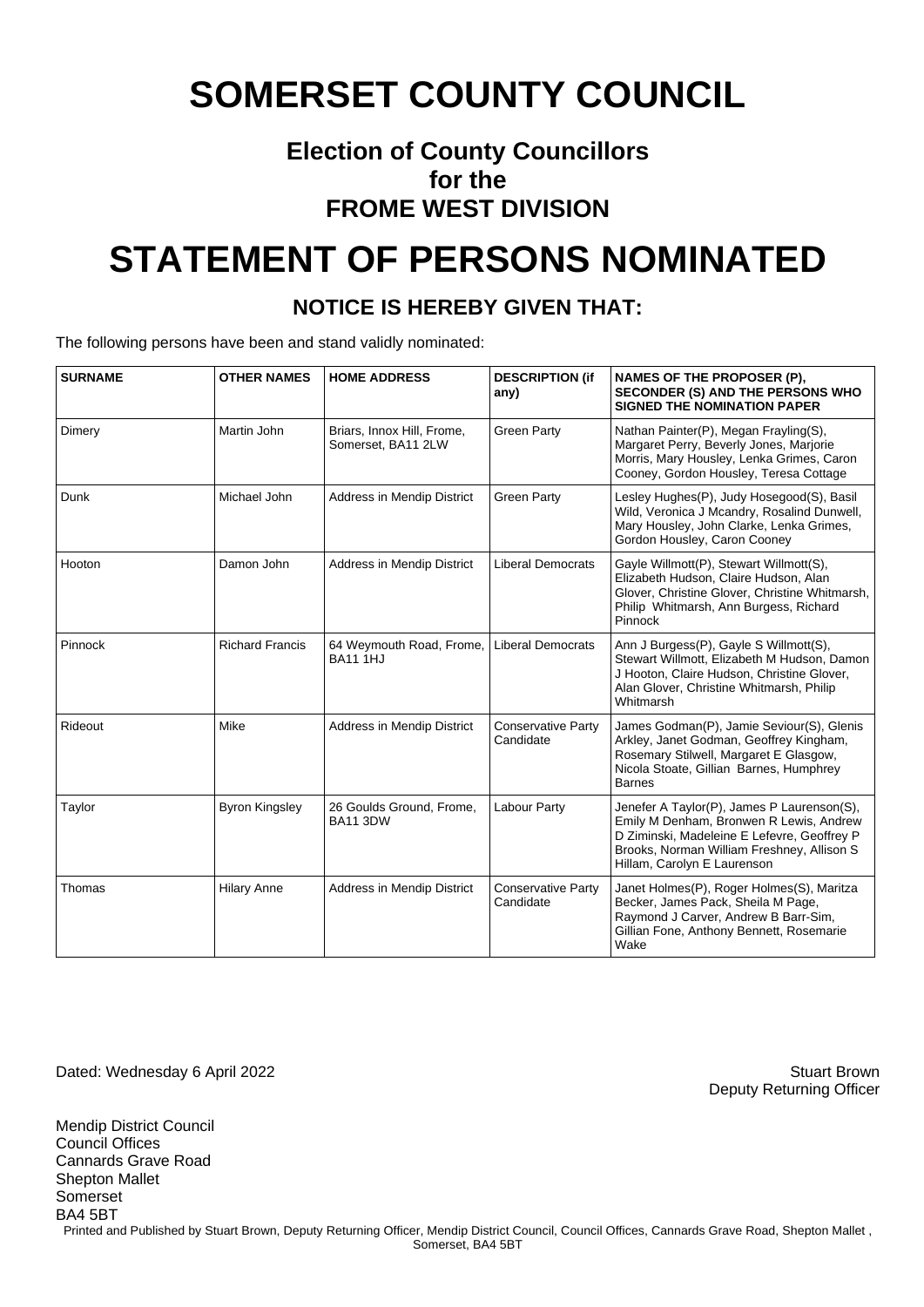#### **Election of County Councillors for the GLASTONBURY DIVISION**

## **STATEMENT OF PERSONS NOMINATED**

#### **NOTICE IS HEREBY GIVEN THAT:**

The following persons have been and stand validly nominated:

| <b>SURNAME</b> | <b>OTHER NAMES</b>      | <b>HOME ADDRESS</b>                                               | any)                            | DESCRIPTION (if   NAMES OF THE PROPOSER (P),<br><b>SECONDER (S) AND THE PERSONS</b><br><b>WHO SIGNED THE NOMINATION</b><br><b>PAPER</b>                                                                 |
|----------------|-------------------------|-------------------------------------------------------------------|---------------------------------|---------------------------------------------------------------------------------------------------------------------------------------------------------------------------------------------------------|
| Clemence       | Susannah Maria          | Address in Mendip<br><b>District</b>                              |                                 | Rachael H Clyne(P), Kim O<br>Chenoweth(S), Elaine M Allen, Louise A<br>Somerville Williams, Diana E Milstein,<br>Simon Baker-Cooke, John A Graham,<br>Gareth Anthony Lowe, Emma J King, Paul<br>Manning |
| Cottle         | Nick                    | 9 Old Wells Road.<br>Glastonbury, Somerset,<br>BA68ED             | Liberal<br>Democrats            | John Keery(P), Marian Keery(S), David<br>Daniells, Teresa Hagg, Christopher L<br>Hagg, Jeremy Hagg, Richard Thorne,<br>Edward A Tweed, Sherryl B Tweed,<br>Christopher J Marshall                       |
| Cousins        | Jon                     | 3 Coombe Terrace,<br>Glastonbury, Somerset,<br>BA68JF             | <b>Green Party</b>              | Ian G Mutch(P), James A A White(S),<br>Michael White, Indra D A Donfrancesco.<br>Lindsay L Macdougall, Xxxx Lokabandhu,<br>Michael K Smyth, Susan R Barnet, Lucia<br>Forge, Serena M Roney-Dougal       |
| Hart           | Susannah                | Lower Edgarly Farm,<br>Cinnamon Lane.<br>Glastonbury, BA6 8BN     | Conservative<br>Party Candidate | Margaret Oakden(P), Daniel Brooke(S),<br>William Knight, Philip Jackson, Jill<br>Vaughan, Michael Wright, Tracey Wright,<br>Jane James, Edward James, Darren<br>Chapman                                 |
| Osborn         | Lillith Linda Christine | Flat 1, The Monarch, St<br>John's Square,<br>Glastonbury, BA6 9DP | Conservative<br>Party Candidate | Dietrich Robert Cook(P), Judith<br>Davies(S), John Tapfield, Philip Jackson,<br>Edward James, Jane James, William<br>Knight, Jill Vaughan, Susan Vines, lan<br>Kelsey                                   |
| Sen            | Adam                    | Address in Mendip<br><b>District</b>                              | Liberal<br>Democrats            | Nicholas J Cottle(P), David Daniells(S),<br>Claire Crumpton, Tayip Keskin, David<br>Brake, Marian Keery, John Keery, Jessica<br>Rossiter, Poh C Tan, Kok Y Ng                                           |
| Smyth          | Mike                    | 25 St Brides Close,<br>Glastonbury, BA6 9JU                       | <b>Green Party</b>              | Susan R Barnet(P), Jonathon Cousins(S),<br>Michael White, Indra D A Donfrancesco,<br>Lindsay L Macdougall, Xxxx Lokabandhu,<br>Jamie F George, James V Mew, Dierdre<br>S Cumming, William Bloom         |

Dated: Wednesday 6 April 2022 Stuart Brown

Mendip District Council

Deputy Returning Officer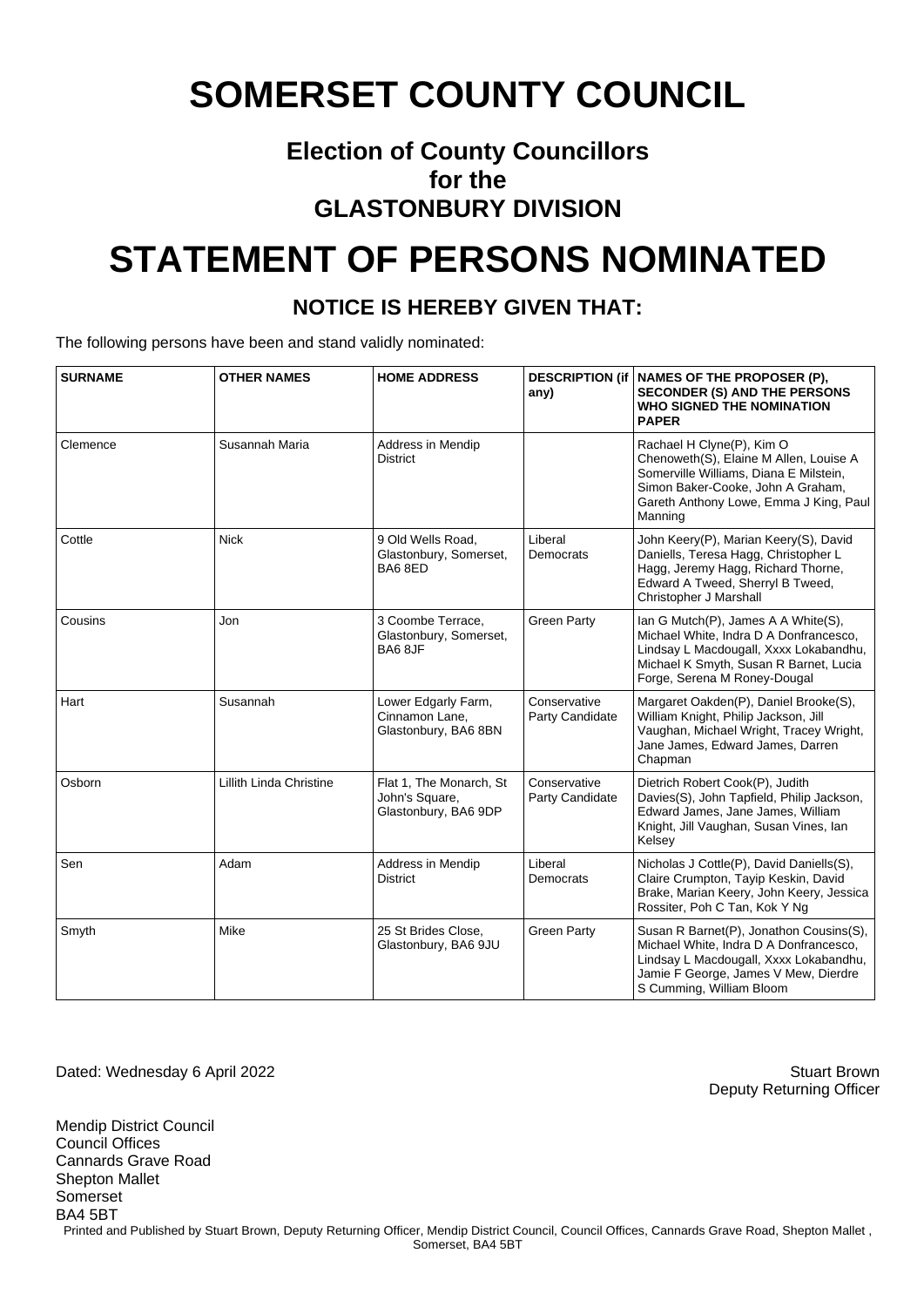#### **Election of County Councillors for the MENDIP CENTRAL AND EAST DIVISION**

## **STATEMENT OF PERSONS NOMINATED**

#### **NOTICE IS HEREBY GIVEN THAT:**

The following persons have been and stand validly nominated:

| <b>SURNAME</b> | <b>OTHER NAMES</b>   | <b>HOME ADDRESS</b>                                                              | any)                            | DESCRIPTION (if   NAMES OF THE PROPOSER (P),<br><b>SECONDER (S) AND THE PERSONS</b><br><b>WHO SIGNED THE NOMINATION</b><br><b>PAPER</b>                                                        |
|----------------|----------------------|----------------------------------------------------------------------------------|---------------------------------|------------------------------------------------------------------------------------------------------------------------------------------------------------------------------------------------|
| Clarke         | <b>Barry Michael</b> | Manor Cottage, School<br>Lane, Doulting, Shepton<br>Mallet, Somerset, BA4<br>4QE | Conservative<br>Party Candidate | Barry F Harding(P), Margaret A<br>Harding(S), Andrew M Stott, Maria Stott,<br>David J Van Dyk, Katrina A Sudding,<br>Anthony Blaker, Gail Blaker, Christine F<br>Pulsford, Geoffrey F Pulsford |
| Ham            | Philip John          | Newbury Farm, Newbury,<br>NR Mells, Frome,<br>Somerset, BA11 3RG                 | Conservative<br>Party Candidate | Jennifer F Ham(P), Angela Plummer(S),<br>Naomi Drewe, Gordon M Price, Anne<br>Paterson, Mark Barrett, Matthew Allen,<br>Henry W Banks, Keith Evans, Victoria<br>Watts                          |
| Hudson         | Clare                | Address in Mendip<br><b>District</b>                                             | Liberal<br>Democrats            | Gillian Knight(P), Moira Jones(S),<br>Matthew Bennett, Neil Wheadon, Michael<br>Cage, Matthew Rice, David Heath,<br>Caroline Netherton, Norman Leater,<br>Robin Bradbury                       |
| Mellen         | Matt                 | 6 Nunney Road, Frome,<br><b>BA11 4LA</b>                                         | <b>Green Party</b>              | Aoife O'meara(P), Rajandran<br>Rajagobal(S), Benjamin Hawes, Hannah<br>Hawes, Demelza Ackroyd, Edward<br>Pivcevic, Francis Hayden, Keren Hayden,<br>Francesca Jeffries, Keith Jeffries         |
| Moulding       | Melanie              | Address in Mendip<br><b>District</b>                                             | <b>Labour Party</b>             | Christine Wilson(P), Sian Williams(S),<br>Valerie R Horler, Norman H Leater,<br>Cherry Moore, Louise Hall, Valerie<br>George, Andrew S George, Russell<br>Stanley, Valerie J Harwood           |
| Reed           | Robert John          | Melrose, Oxford Street,<br>Evercreech, Somerset,<br>BA4 6HT                      | Liberal<br>Democrats            | Gillian D Knight(P), Moira S Jones(S),<br>Matthew Bennett. Neil J Wheadon.<br>Michael C Cage, Matthew J Rice, David<br>W Heath, Caroline M T Netherton, Robin<br>J Bradbury, Grahame J Pinnell |

Dated: Wednesday 6 April 2022 Stuart Brown

Mendip District Council Council Offices Cannards Grave Road Shepton Mallet Somerset BA4 5BT Printed and Published by Stuart Brown, Deputy Returning Officer, Mendip District Council, Council Offices, Cannards Grave Road, Shepton Mallet, Somerset, BA4 5BT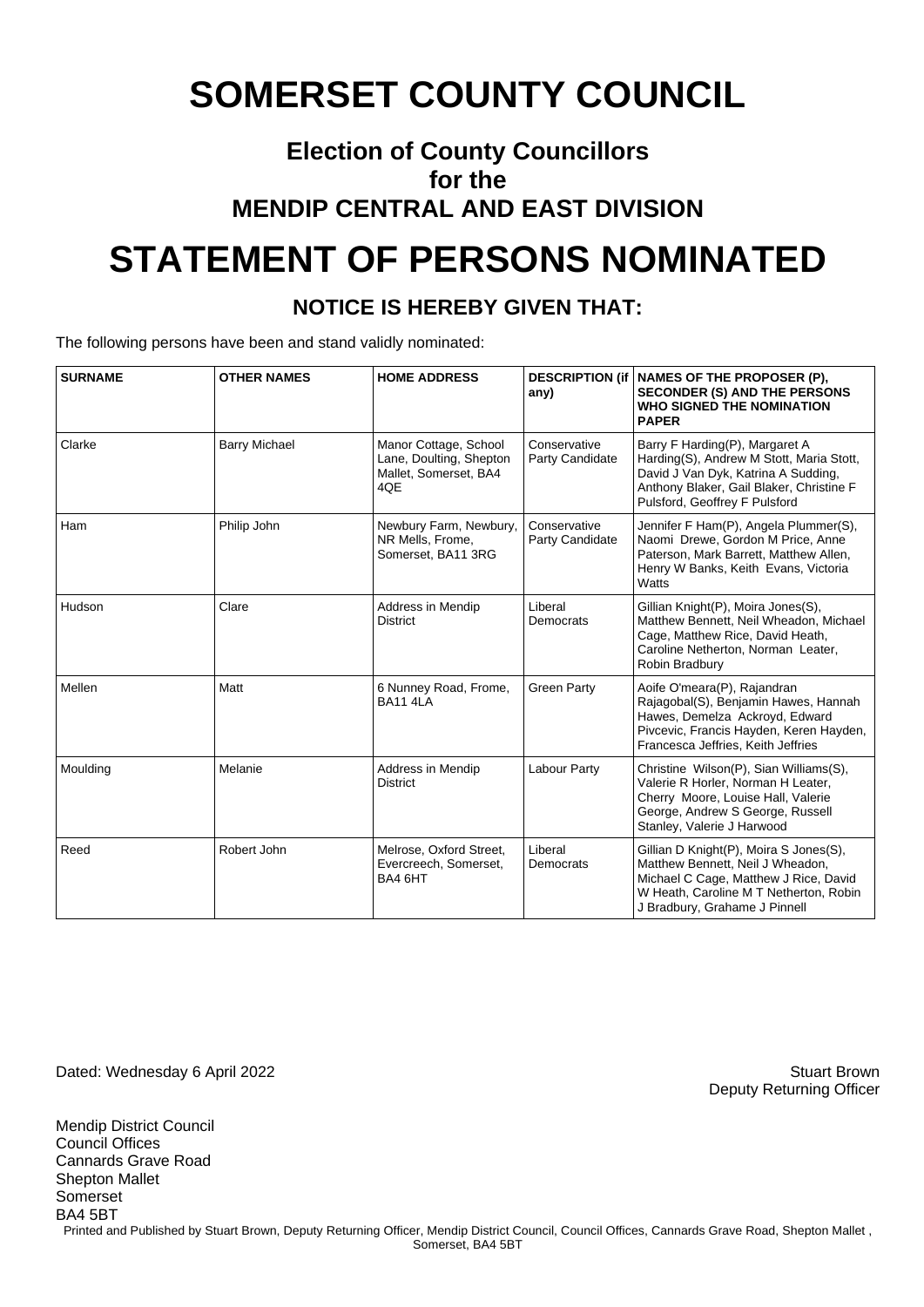#### **Election of County Councillors for the MENDIP HILLS DIVISION**

## **STATEMENT OF PERSONS NOMINATED**

#### **NOTICE IS HEREBY GIVEN THAT:**

The following persons have been and stand validly nominated:

| <b>SURNAME</b> | <b>OTHER NAMES</b>   | <b>HOME ADDRESS</b>                                          | any)                            | DESCRIPTION (if   NAMES OF THE PROPOSER (P),<br><b>SECONDER (S) AND THE PERSONS</b><br><b>WHO SIGNED THE NOMINATION</b><br><b>PAPER</b>                                                          |
|----------------|----------------------|--------------------------------------------------------------|---------------------------------|--------------------------------------------------------------------------------------------------------------------------------------------------------------------------------------------------|
| Baker          | David John           | Ashmount, Old Frome<br>Road, East Horrington,<br>BA5 3DP     | Conservative<br>Party Candidate | Michael J Pullin(P), Tanys E Pullin(S),<br>Lisa V Swain, Ian James, Andrea Mead,<br>Christopher Mead, Nicholas Pyatt, Jane<br>Pyatt, Adrian Lawrence, Sarah Lawrence                             |
| Hine           | David                | 2 The Acorns, Oakhill,<br>Radstock, Somerset, BA3<br>5BT     | <b>Green Party</b>              | Kimberley Hare(P), Robert Miles(S),<br>Andrea Coe, David Coe, Robin Slater,<br>David J Barlow, David Hirst, Neil Dulley,<br>Jacqueline A Chappell, Sheena Brook                                  |
| <b>Hobbs</b>   | <b>Edric Wayland</b> | 96 Shaftgate Avenue,<br>Shepton Mallet,<br>Somerset, BA4 5YQ | Liberal<br>Democrats            | Sylvia Hobbs(P), Antony J Goulding(S),<br>Alexandra Hawker-Bath, Jonathan<br>Williams, Kathryn Williams, Alan Hutfield,<br>Mandy Hutfield, Tracy Reynolds, Patricia<br>Reynolds, Robert Reynolds |
| Robbins        | Tony                 | 42 South Street, Wells,<br><b>BA5 1SL</b>                    | Liberal<br>Democrats            | Tanys Pullin(P), Simon Lawder(S),<br>Catriona Galbraith, Patricia Reynolds,<br>Robert Reynolds, Shaun Spirrell, Tracy<br>Reynolds, Loaye Agabani, Christine Heal,<br>Michael Heal                |
| Swain          | David Albert George  | 44 Commercial Road.<br>Shepton Mallet, BA4 5DN               | Conservative<br>Party Candidate | Maria Szabo(P), Claire Sparkes(S), David<br>A Clemence, Anne Hazelwood, Margaret<br>Darley, Neil Catto, David J Barlow,<br>Marilyn C Barlow, Ian James, Gillian<br>Rhodes                        |

Dated: Wednesday 6 April 2022 Stuart Brown

**Deputy** Mendip District Council Council Offices Cannards Grave Road Shepton Mallet Somerset BA4 5BT Printed and Published by Stuart Brown, Deputy Returning Officer, Mendip District Council, Council Offices, Cannards Grave Road, Shepton Mallet, Somerset, BA4 5BT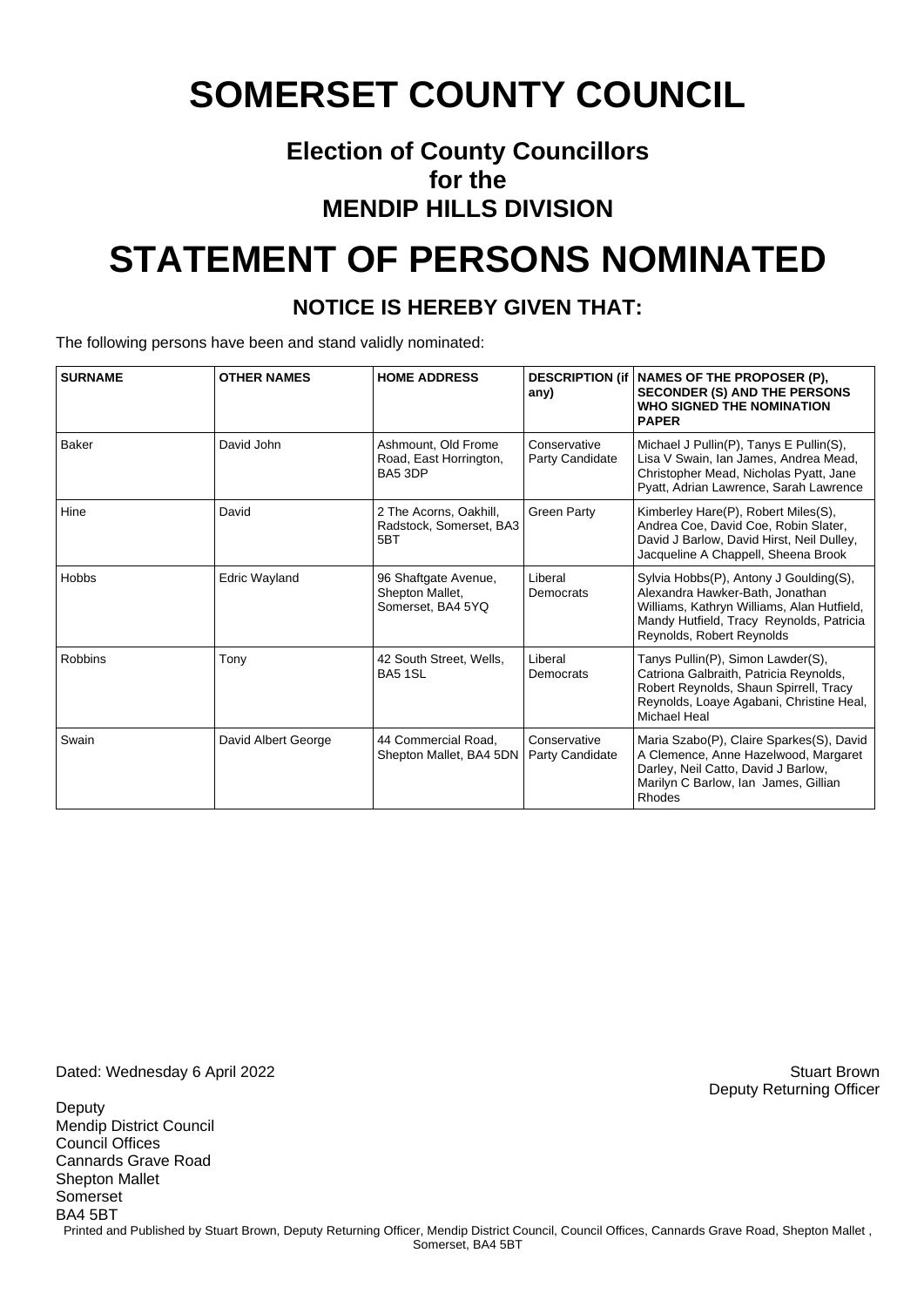#### **Election of County Councillors for the MENDIP SOUTH DIVISION**

## **STATEMENT OF PERSONS NOMINATED**

#### **NOTICE IS HEREBY GIVEN THAT:**

The following persons have been and stand validly nominated:

| <b>SURNAME</b>   | <b>OTHER NAMES</b> | <b>HOME ADDRESS</b>                                            | any)                            | DESCRIPTION (if   NAMES OF THE PROPOSER (P),<br><b>SECONDER (S) AND THE PERSONS</b><br>WHO SIGNED THE NOMINATION<br><b>PAPER</b>                                                            |
|------------------|--------------------|----------------------------------------------------------------|---------------------------------|---------------------------------------------------------------------------------------------------------------------------------------------------------------------------------------------|
| Parham           | John William       | 44 Shapway Road,<br>Evercreech, Shepton<br>Mallet, BA4 6JT     | Conservative<br>Party Candidate | Dick Skidmore(P), Jean Skidmore(S),<br>John R Pawson, Rosemary Bradshaw,<br>Peter R Bradshaw, Desmond Connolly,<br>Sandra Guidi, Andrew Poore, Sarah<br>Poore, Vivien Prince                |
| Sully            | Claire             | Rockleaze, Thrupe Lane,<br>Croscombe, Nr Wells,<br>BA5 3RB     | Liberal<br>Democrats            | Zena Pollard(P), Ann Pratt(S), Timothy<br>Sanders, Tom Passmore, Elaine Nuelle,<br>Michael B Case, Philip Eavis, Fiona M<br>Case, Gillian M Eavis, Denise Arbuary                           |
| Wiltshire        | Alex               | Address in Mendip<br><b>District</b>                           | Liberal<br>Democrats            | Martin Thomas(P), Luke Thomas(S),<br>Elizabeth Wiltshire, Richard Wiltshire,<br>Derek I Homewood, Christopher Mantell,<br>Alison Mantell, Joan Birch, Graham Birch,<br><b>Richard Birch</b> |
| Woollcombe-Adams | Nigel              | Coombe Hill Farm,<br>Keinton Mandeville,<br>Somerton, TA11 6DG | Conservative<br>Party Candidate | Sally Buxton(P), Mark St Giles(S),<br>Norman Purcell, Irene Purcell, Anna<br>Gifford, Harry Gifford, Marion J Topp,<br>Andrew N Topp, John Long Snr, Arina G<br>Long                        |

Dated: Wednesday 6 April 2022 Stuart Brown

Mendip District Council Council Offices Cannards Grave Road Shepton Mallet Somerset BA4 5BT Printed and Published by Stuart Brown, Deputy Returning Officer, Mendip District Council, Council Offices, Cannards Grave Road, Shepton Mallet, Somerset, BA4 5BT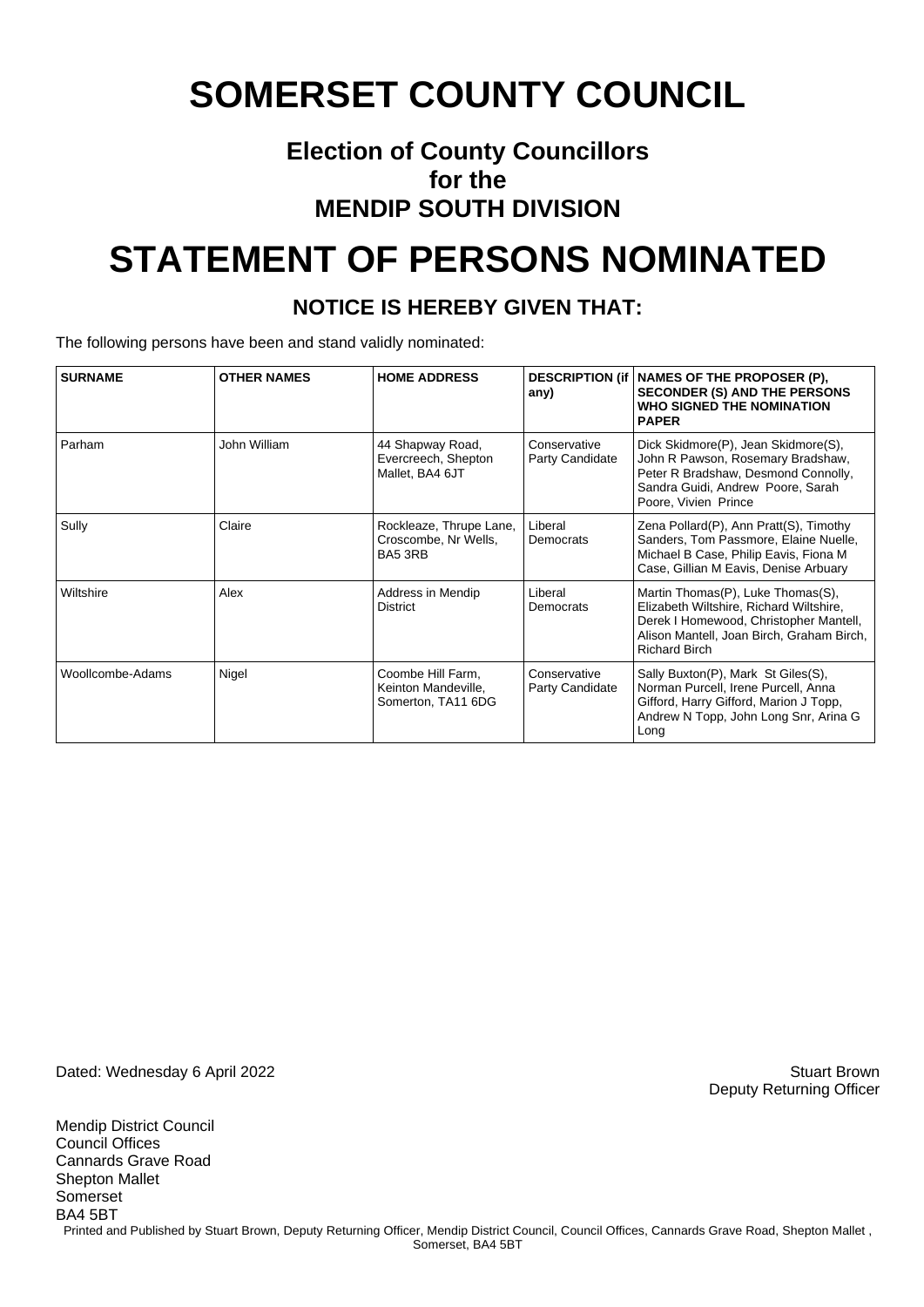#### **Election of County Councillors for the MENDIP WEST DIVISION**

## **STATEMENT OF PERSONS NOMINATED**

#### **NOTICE IS HEREBY GIVEN THAT:**

The following persons have been and stand validly nominated:

| <b>SURNAME</b> | <b>OTHER NAMES</b>   | <b>HOME ADDRESS</b>                                           | any)                            | DESCRIPTION (if   NAMES OF THE PROPOSER (P),<br><b>SECONDER (S) AND THE PERSONS</b><br><b>WHO SIGNED THE NOMINATION</b><br><b>PAPER</b>                                                 |
|----------------|----------------------|---------------------------------------------------------------|---------------------------------|-----------------------------------------------------------------------------------------------------------------------------------------------------------------------------------------|
| Kingham        | <b>Stuart Arthur</b> | Address in Sedgemoor<br><b>District</b>                       | Conservative<br>Party Candidate | Alistair B Glanvile(P), John Osman(S),<br>Leslie A Moore, Michael F Webb, Louise<br>Mackway, John Mackway, Anthony E<br>Moon, Richard Green, George Dixon,<br>Anthony Allen             |
| Shearer        | Heather              | Address in Mendip<br><b>District</b>                          | Liberal<br>Democrats            | Gillian Dury(P), Stephen D Harrison(S),<br>Isobel Cheetham, David Cheetham, Alan<br>Rowntree, Caroline Butter, Lucie Taylor<br>Hood, Matthew Martin, Debra M Drew,<br><b>Craig Drew</b> |
| Thomas-Atkin   | Mandy May            | 6 Chamberlain Street,<br>Wells, Somerset, BA5<br>2PF          | Conservative<br>Party Candidate | Dudley E S Shellard(P), Trudy J<br>Young(S), Ronald W Forrest, Leslie A<br>Moore, Gillian M Gaskell, John Barkle,<br>Alan S Fisher, Aimee L M Smith, Mavis D<br>Flood, David A Green    |
| Wyke           | Ros                  | Gransden, Top Road,<br>Westbury Sub Mendip,<br>Wells, BA5 1JB | Liberal<br>Democrats            | Gillian Dury(P), Stephen D Harrison(S),<br>Isobel Cheetham, David Cheetham, Alan<br>Rowntree, Caroline Butter, Barbara<br>Chorley, Susan Isherwood, Guy Timson,<br>Peter Bright         |

Dated: Wednesday 6 April 2022 Stuart Brown

Mendip District Council Council Offices Cannards Grave Road Shepton Mallet Somerset BA4 5BT Printed and Published by Stuart Brown, Deputy Returning Officer, Mendip District Council, Council Offices, Cannards Grave Road, Shepton Mallet, Somerset, BA4 5BT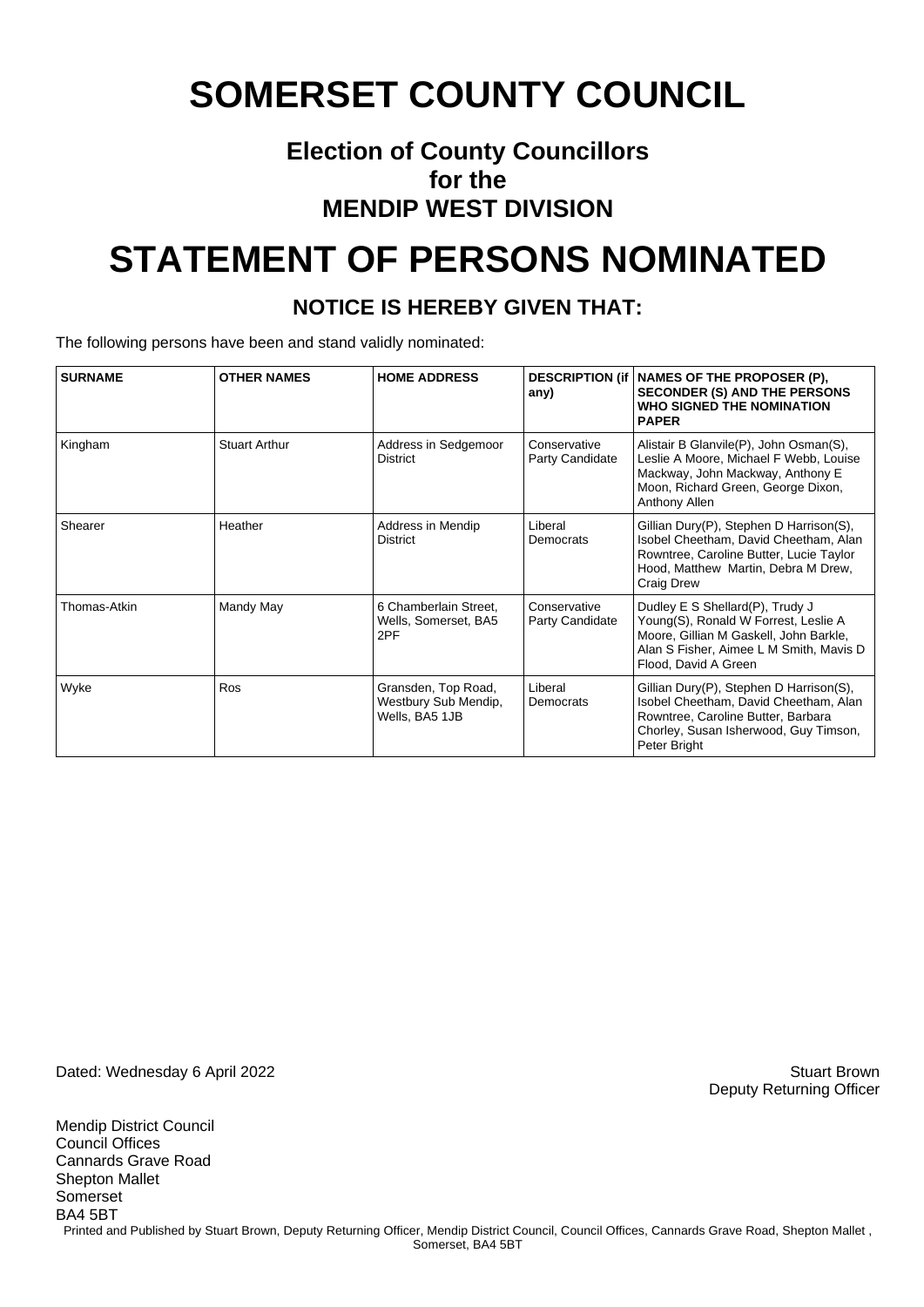#### **Election of County Councillors for the SHEPTON MALLET DIVISION**

## **STATEMENT OF PERSONS NOMINATED**

#### **NOTICE IS HEREBY GIVEN THAT:**

The following persons have been and stand validly nominated:

| <b>SURNAME</b> | <b>OTHER NAMES</b>     | <b>HOME ADDRESS</b>                                                    | <b>DESCRIPTION (if any)</b>            | NAMES OF THE PROPOSER (P), SECONDER (S)<br>AND THE PERSONS WHO SIGNED THE<br><b>NOMINATION PAPER</b>                                                                                                   |
|----------------|------------------------|------------------------------------------------------------------------|----------------------------------------|--------------------------------------------------------------------------------------------------------------------------------------------------------------------------------------------------------|
| Adduocchio     | Chloe                  | 3 Buckland Road,<br>Shepton Mallet, BA4 5TQ                            | Labour Party                           | Melissa Phillips(P), Michelle Adduocchio(S),<br>Pierluigi Adduocchio, Kevin M Hoole, Ellen I<br>Handley, Richard F Linter, Michael Fountain, Robert<br>P Franklin, Charlotte Clelford, Geraldine Bower |
| Davies         | Simon Paul             | Address in Sedgemoor<br><b>District</b>                                | <b>Conservative Party</b><br>Candidate | Terence Marsh(P), Jeannette Marsh(S), Anna<br>Olszewska, Karolina Ziarkowska, Vincent O'reilly,<br>Carole Basey, Jaqueline Saunders, Nigel Saunders,<br>Janet Marchant, Graham Cooper                  |
| Height         | <b>Bente Olsen</b>     | 7 Milliner Court, High<br>Street, Shepton Mallet,<br>Somerset, BA4 5AQ | <b>Conservative Party</b><br>Candidate | Jeannette Marsh(P), Terence Marsh(S), Anna<br>Olszewska, Karolina Ziarkowska, Vincent O'reilly,<br>Carole Basey, Jaqueline Saunders, Nigel<br>Saunders, Janet Marchant, Graham Cooper                  |
| Kennedy        | <b>Warren Garfield</b> | 45 Summerleaze Park,<br>Shepton Mallet, BA4 5FE                        | <b>Liberal Democrats</b>               | Martin Lovell(P), Gavin J Mayall(S), Alan P Stone,<br>Shelagh Piper, Shaunna Bolter, Erica Pease, Claire<br>Sully, Anna Jaques, Rebecca Ware, Caroline A<br><b>Hobbs</b>                               |
| Lovell         | Martin                 | Hillside, Princes Road,<br>Shepton Mallet,<br>Somerset, BA4 5HL        | <b>Liberal Democrats</b>               | Kathleen A H Lovell(P), Neil F Shearn(S), Penelope<br>J Smith, Sallie Patten, Jane Bradshaw, John<br>Bradshaw, Deborah Losey, Amanda Hirst, Deanne<br>Hood, Elizabeth Parry                            |
| <b>McGuire</b> | Abi                    | Kon-Tiki, 2 Frithfield Walk,<br>Shepton Mallet, BA4 5LY                | Independent                            | Charles Robert Goodhand(P), Ruth Goodhand(S),<br>Ian Keys, Geoffrey P Hillman, Tim O'connor, Martin<br>Berleley, David Crisfield, Gavin Mayall, Jane Nicklin,<br>Matthew Harrison                      |
| Neeve          | <b>Gregor Henry</b>    | Flat 1, Crannel Farm,<br>Polsham, Wells,<br>Somerset, BA5 1RP          | <b>Green Party</b>                     | Jenny Hine(P), Dean Halliwell(S), Frank Grech,<br>Herbert Major, Khloe Morgan, Alison Brady,<br>Rosemary T Southway, Andrew J Smart, Audrey E<br>Carter, Lyn Sturtivant-Rough                          |
| Welsh          | Victoria Kate          | Address in Mendip District                                             | <b>Green Party</b>                     | Jenny Hine(P), Dean Halliwell(S), Frank Grech,<br>Herbert Major, Khloe Morgan, Rosemary<br>Southway, Andrew J Smart, Audrey E Carter, Lyn<br>Sturtivant-Rough, Spencer Page                            |

Dated: Wednesday 6 April 2022 Stuart Brown

Deputy Returning Officer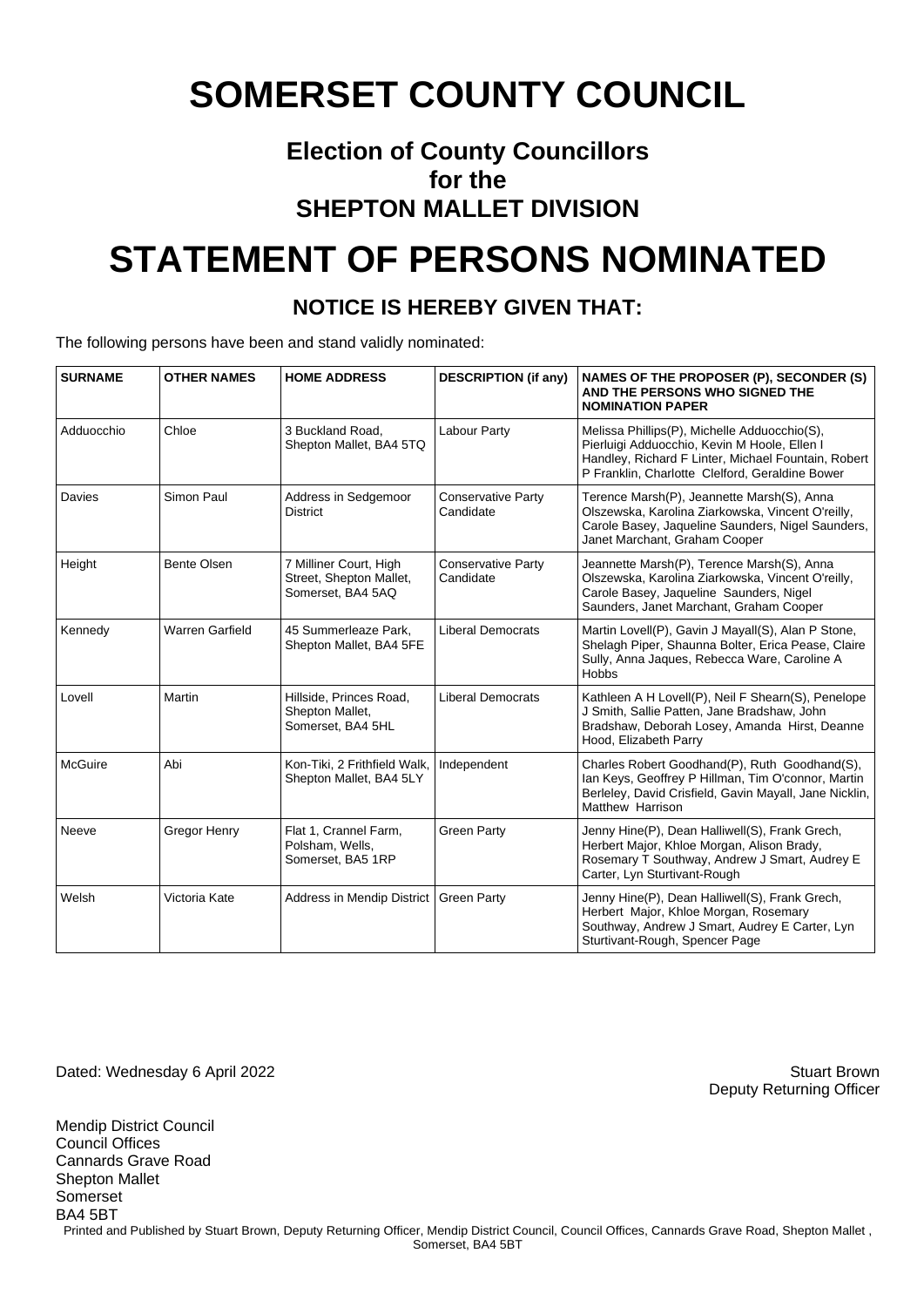#### **Election of County Councillors for the WELLS DIVISION**

## **STATEMENT OF PERSONS NOMINATED**

#### **NOTICE IS HEREBY GIVEN THAT:**

The following persons have been and stand validly nominated:

| <b>SURNAME</b>     | <b>OTHER NAMES</b>          | <b>HOME ADDRESS</b>                                | any)                            | DESCRIPTION (if   NAMES OF THE PROPOSER (P),<br><b>SECONDER (S) AND THE PERSONS</b><br><b>WHO SIGNED THE NOMINATION</b><br><b>PAPER</b>                                            |
|--------------------|-----------------------------|----------------------------------------------------|---------------------------------|------------------------------------------------------------------------------------------------------------------------------------------------------------------------------------|
| <b>Butt Philip</b> | Theo                        | 27 Churchill Road, Wells,<br>Somerset, BA5 3HZ     | Liberal<br>Democrats            | Jasmine E Browne(P), Anthony<br>Robbins(S), Christina Baron, Alan Butt<br>Philip, Norman Kennedy, Roy Mackenzie,<br>Jean Haque, Gordon Wilson, Robert<br>Ayres, Isobel Marshall    |
| Grace              | David Paul                  | Close House, Henton,<br>Wells, BA5 1PD             | <b>Green Party</b>              | William G Woods(P), Victoria E<br>Woods(S), Mark Jarrett, Rachel Jarrett,<br>Linda Chambers, Neil Chambers, Jennifer<br>Persson, George Persson, Rachel<br>Lindsell, Noel Lindsell |
| Greenwell          | <b>Richard James Austin</b> | 2 St. Matthew's Terrace.<br>Wookey, Wells, BA5 1JR | Conservative<br>Party Candidate | Celia Wride(P), John North(S), Sean<br>Sloan, Gail North, Sarah Sloan, Edward<br>Sloan, Anthea Freemantle, William<br>Mackay, Jean Mackay, Keith Newton                            |
| Munt               | Tessa                       | Kelson House, Plud<br>Street, Wedmore, BS28<br>4BH | Liberal<br>Democrats            | Assunta Nicholson(P), Frederick<br>Wilcox(S), Claire Axten, Natasha Smith,<br>Brian Smith, Paul A Mckenna, Margaret A<br>Reeves, David Reeves, Venna<br>Greenwood, David Greenwood |
| <b>Phillips</b>    | Amanda Victoria Jane        | 31 Southover, Wells, BA5<br>1UH                    | <b>Green Party</b>              | Trisha Fine(P), Andrew Phillips(S), Sarah<br>Powell, Margaret Hollis, Timothy Clothier,<br>Lorna Braddock, Gillian Deamer, Andrew<br>Deamer, Wendy Dunn, Helena Grant              |
| Siggs              | Harvey                      | 75 Welsford Avenue,<br>Wells, BA5 2HZ              | Conservative<br>Party Candidate | Christopher Hole(P), David Clarke(S),<br>Donald Shearer, Robert Leach, Tracy<br>Leach, Tara Roberts, John North,<br>Geoffrey Smith, Robin Payne, Sylvia<br><b>Robbins</b>          |

Dated: Wednesday 6 April 2022 Stuart Brown

Mendip District Council

Deputy Returning Officer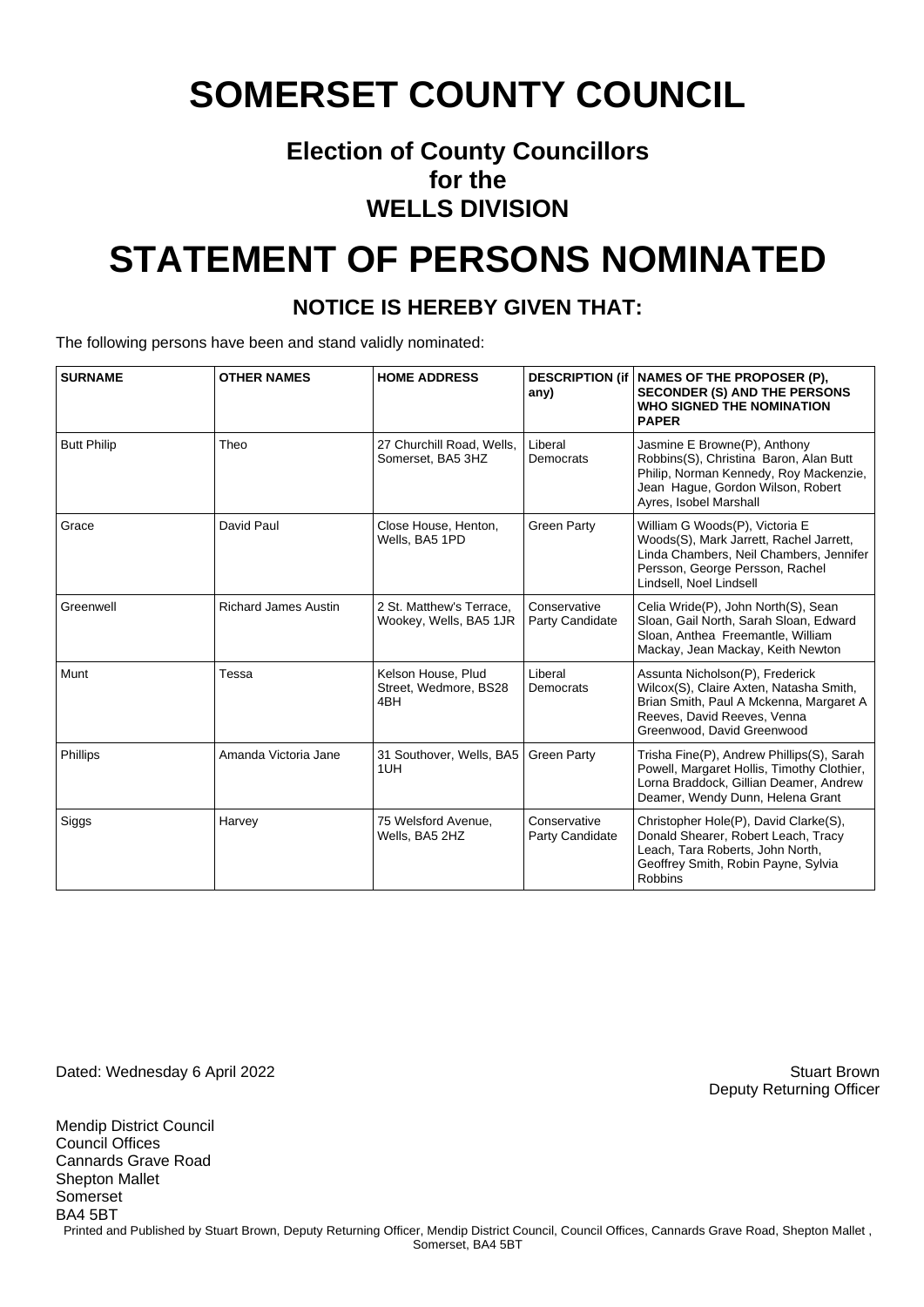#### **Election of County Councillors for the STREET DIVISION**

## **STATEMENT OF PERSONS NOMINATED**

#### **NOTICE IS HEREBY GIVEN THAT:**

The following persons have been and stand validly nominated:

| <b>SURNAME</b> | <b>OTHER NAMES</b>         | <b>HOME ADDRESS</b>                                     | any)                            | DESCRIPTION (if NAMES OF THE PROPOSER (P),<br><b>SECONDER (S) AND THE PERSONS</b><br>WHO SIGNED THE NOMINATION<br><b>PAPER</b>                                                                          |
|----------------|----------------------------|---------------------------------------------------------|---------------------------------|---------------------------------------------------------------------------------------------------------------------------------------------------------------------------------------------------------|
| Beha           | <b>Bryan Albert</b>        | Kirkee, Marshalls Elm,<br>Street. Somerset. BA16<br>0TZ | Conservative<br>Party Candidate | STEVEN W NAPPER(P), JESSICA<br>BRITTEN(S), HILARY NAPPER, TERRY<br>W NAPPER, WENDY J WOODS, ZOE<br>MARKS, PAMELA BIRCH, ZOE<br>CHINNOCK, ELIZABETH-ANNE<br>LIDGATE, BARBARA COWELL                      |
| Carswell       | Simon Michael              | 6 Grangefields, Street,<br>Somerset, BA16 0HT           | Liberal<br>Democrats            | MARILYN ROYLANCE(P), MARGARET<br>HUMPHRIES(S), PETER D<br>HUMPHRIES, GEORGE G DIBBS.<br>RAYMOND CALLOW, ELIZABETH<br>LEYSHON, HILARY GREENSLADE,<br>DILWYN GREENSLADE, JOANNE<br>WOOLDRIDGE, SALLY WOOD |
| Leyshon        | Liz                        | 39 Wilfrid Road, Street,<br><b>BA16 0EU</b>             | Liberal<br>Democrats            | HEATHER SHEARER(P), PETER<br>GOATER(S), DEBORAH GOATER,<br>RAYMOND CALLOW, CHRISTIAN<br>WILLIS, KATE WILLIS, HILARY<br>MOZLEY, DAVID MOZLEY, STEPHEN<br><b>TARBARD, KEITH MOORE</b>                     |
| Napper         | <b>Terry William Edwin</b> | 33 Brooks Road, Street,<br>Somerset, BA16 0PN           | Conservative<br>Party Candidate | PAMELA J BIRCH(P), WENDY J<br>WOODS(S), THOMAS H WOODS,<br>WALTER ALEXANDER ANTONELLO,<br>HEATHER ANTONELLO, STEVEN<br>NAPPER, HILARY NAPPER, JESSICA<br>BRITTEN, GRAHAM BISHOP, TRACY<br><b>BISHOP</b> |

Dated: Wednesday 6 April 2022 Stuart Brown

Mendip District Council Council Offices Cannards Grave Road Shepton Mallet Somerset BA4 5BT Printed and Published by Stuart Brown, Deputy Returning Officer, Mendip District Council, Council Offices, Cannards Grave Road, Shepton Mallet, Somerset, BA4 5BT

Returning Officer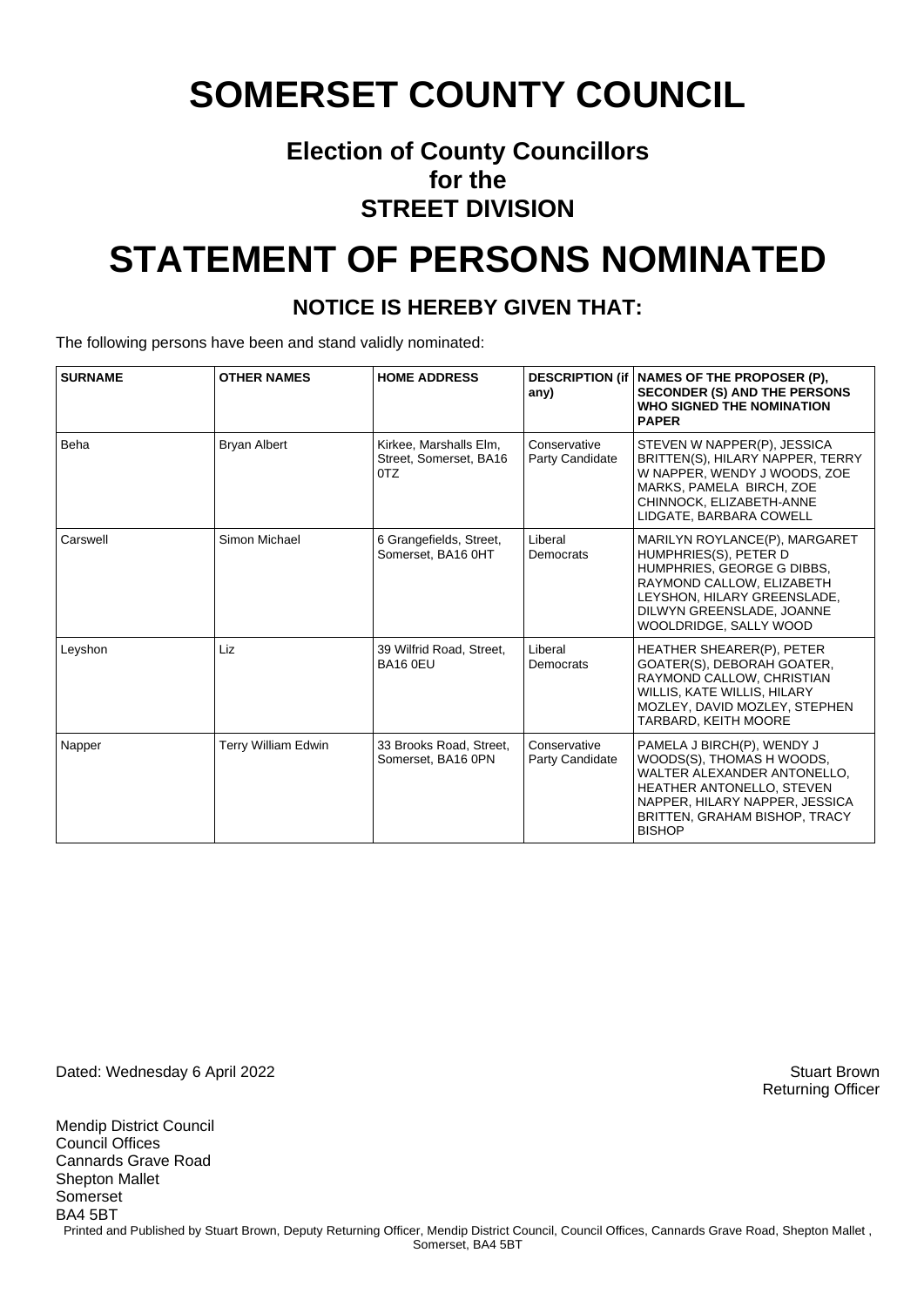#### **Election of County Councillors for the Brent Division**

### **STATEMENT OF PERSONS NOMINATED**

The following is a statement as to the persons nominated for the election of TWO County Councillors on Thursday, 5th May 2022 for the Brent Division.

| <b>PERSONS NOMINATED</b>  |                            |                           |                                      | <b>5. REASONS FOR WHICH THE</b>  |
|---------------------------|----------------------------|---------------------------|--------------------------------------|----------------------------------|
| 1. SURNAME,               | <b>2. HOME ADDRESS</b>     | 3. DESCRIPTION (if        | <b>4. PROPOSER'S NAME</b>            | RETURNING OFFICER HAS DECLARED A |
| OTHER NAMES IN FULL       |                            | any)                      | <b>SECONDER'S NAME</b>               | <b>NOMINATION INVALID</b>        |
| <b>Broadhurst Gregory</b> | 17 Church House Road,      | <b>Liberal Democrats</b>  | John G Page(P), Jamie A Scanlon(S),  |                                  |
| Andrew                    | Berrow, TA8 2NG            |                           | A E Gore, B A Gore, Adrian Povey,    |                                  |
|                           |                            |                           | D J Lawless, S Lawless, N Bayliss, B |                                  |
|                           |                            |                           | Duncan, Adam Broadhurst              |                                  |
| Filmer Bob                | Wascelyn, 48 Brent Street, | <b>Conservative Party</b> | J E Farley(P), A J Gilling(S), Sally |                                  |
|                           | Brent Knoll, Somerset, TA9 | Candidate                 | Wingate, Martin H Moore, C R         |                                  |
|                           | 4DT                        |                           | Hoare, B D Freestone, F G Body, B    |                                  |
|                           |                            |                           | A Woodward, Cynthia Trivett-Bill, R  |                                  |
|                           |                            |                           | A Quantrill                          |                                  |
| <b>Grimes Tony</b>        | 2 Sandy Lodge, Grove       | Conservative Party        | David Scott(P), Phillip Scott(S), K  |                                  |
|                           | Road, Burnham on Sea,      | Candidate                 | Fisher, Mike Harris, C Harris, D     |                                  |
|                           | TA8 2HF                    |                           | Puddy, T Puddy, R Bigwood, K         |                                  |
|                           |                            |                           | Bigwood, S Fisher                    |                                  |
| Scanlon Jamie             | (address in Sedgemoor)     | Liberal Democrats         | L White(P), G Broadhurst(S), E       |                                  |
|                           |                            |                           | Ibrahim, C Townsend, A E Gore, B A   |                                  |
|                           |                            |                           | Gore, Adrian Povey, DJ Lawless, S    |                                  |
|                           |                            |                           | Lawless, N Bayliss                   |                                  |

The persons opposite whose names no entry is made in column 5 have been and stand validly nominated

Dated: Tuesday, 05 April 2022 Robert Brown

Bridgwater House King Square BRIDGWATER SOMERSET TA6 3AR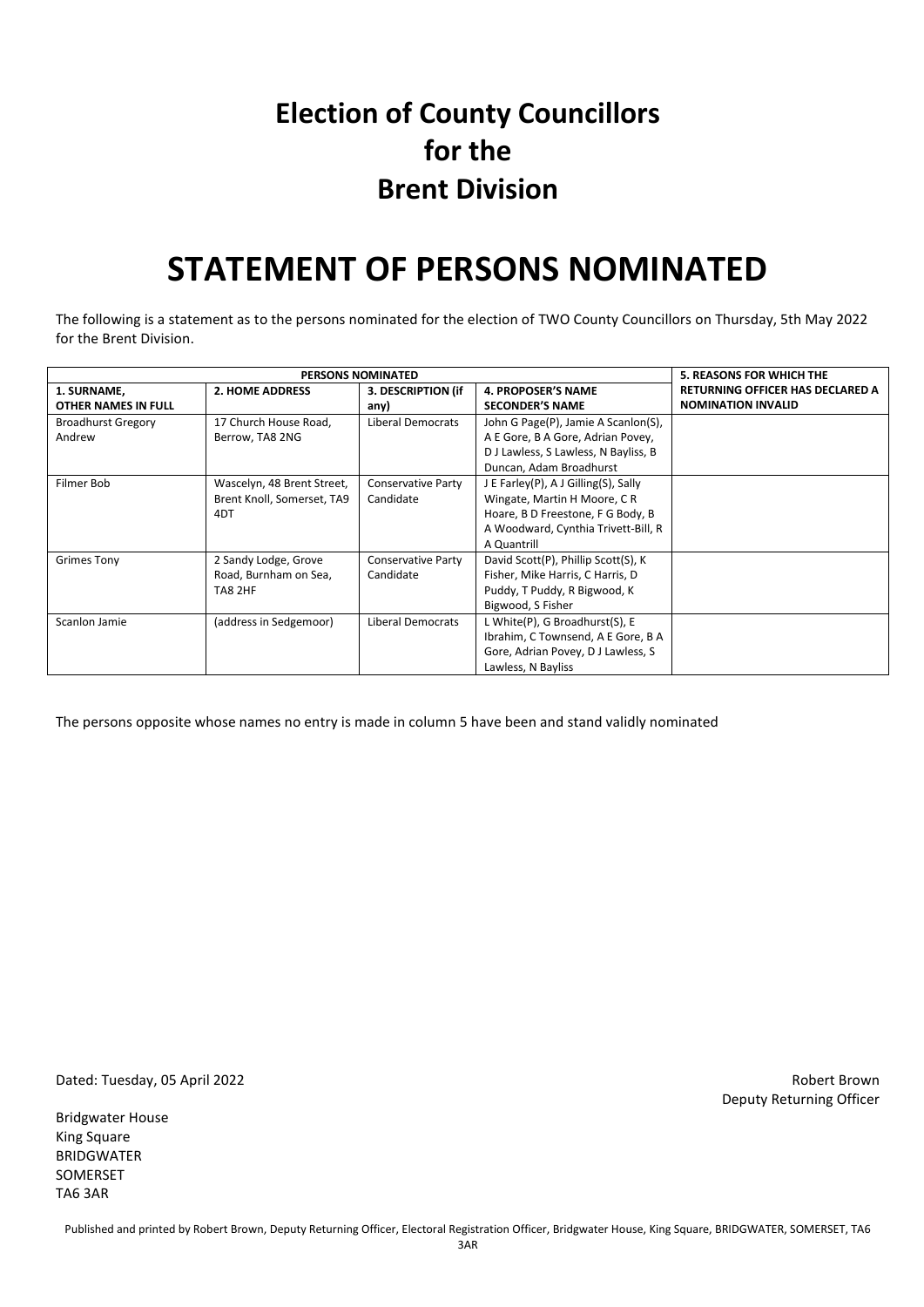### **Election of County Councillors for the Bridgwater East and Bawdrip Division**

### **STATEMENT OF PERSONS NOMINATED**

The following is a statement as to the persons nominated for the election of TWO County Councillors on Thursday, 5th May 2022 for the Bridgwater East and Bawdrip Division.

| PERSONS NOMINATED     |                            |                           |                                      | <b>5. REASONS FOR WHICH THE</b>  |
|-----------------------|----------------------------|---------------------------|--------------------------------------|----------------------------------|
| 1. SURNAME,           | <b>2. HOME ADDRESS</b>     | 3. DESCRIPTION (if        | <b>4. PROPOSER'S NAME</b>            | RETURNING OFFICER HAS DECLARED A |
| OTHER NAMES IN FULL   |                            | any)                      | <b>SECONDER'S NAME</b>               | <b>NOMINATION INVALID</b>        |
| <b>Baker Sarah</b>    | (address in Sedgemoor)     | <b>Liberal Democrats</b>  | T Baker(P), D Thistleton(S), Glen    |                                  |
|                       |                            |                           | Terry Baker, Holly Lilly Baker,      |                                  |
|                       |                            |                           | Emma Smith, Shirley Anika Pope,      |                                  |
|                       |                            |                           | Stephen Pope, Liam Pope, Dianne      |                                  |
|                       |                            |                           | Noon, T Thistleton                   |                                  |
| Dingwall Andy         | 47 Kings Drive,            | <b>Conservative Party</b> | V Dingwall(P), L Loze(S), Derek      |                                  |
|                       | Westonzoyland, TA7 OHJ     | Candidate                 | Stanley Alder, Jonathan Wickens,     |                                  |
|                       |                            |                           | Abby Packer, Lynn Stephens, Philip   |                                  |
|                       |                            |                           | Stephens, Katherine Edwards, K       |                                  |
|                       |                            |                           | Loze, E Sheppard                     |                                  |
| Heywood Tony          | 13 King Square,            | Labour Party              | L M Godfrey(P), S Loveridge(S), M J  |                                  |
|                       | Bridgwater, TA6 3DG        |                           | Raymond, R Guest, D J Guest, S       |                                  |
|                       |                            |                           | Jones, T Jones, A P Whelpton, L      |                                  |
|                       |                            |                           | Vessier, M R Watson                  |                                  |
| Jeffrey Allan James   | 25 Blacklands, Bridgwater, | <b>Green Party</b>        | Josephine Smoldon(P), Ian            |                                  |
|                       | TA6 3EY                    |                           | Horsfield(S), June Score, Hayley     |                                  |
|                       |                            |                           | Outhwaite, Christine Palmer,         |                                  |
|                       |                            |                           | Susan Mary Greaves, Jane Peel, J     |                                  |
|                       |                            |                           | Kinch, J Wood, Claire Strike         |                                  |
| King Lorna            | (address in Sedgemoor)     | <b>Liberal Democrats</b>  | Sarah V Baker(P), Glen T Baker(S),   |                                  |
|                       |                            |                           | Emma Smith, Shirley Anika Pope,      |                                  |
|                       |                            |                           | Stephen Michael Pope, Liam Pope,     |                                  |
|                       |                            |                           | Dianne Noon, T Baker, T Thistleton,  |                                  |
|                       |                            |                           | D Thistleton                         |                                  |
| Loveridge David Peter | 11 Elizabeth Way,          | Labour Party              | L M Godfrey(P), S Loveridge(S), M J  |                                  |
|                       | Bridgwater, Somerset, TA6  |                           | Raymond, R J Guest, D J Guest, S     |                                  |
|                       | 4NN                        |                           | Jones, Tim Jones, A P Whelpton, L    |                                  |
|                       |                            |                           | Vessier, M R Watson                  |                                  |
| Rodrigues Diogo       | 112 Bath Road,             | <b>Conservative Party</b> | Michael C Britton(P), Tony J         |                                  |
|                       | Bridgwater, TA6 4PP        | Candidate                 | Gibbs(S), Robert Ian William         |                                  |
|                       |                            |                           | Barber, Kerry Louise Barber, Jessica |                                  |
|                       |                            |                           | Tiffany Dawn Barber, Keith           |                                  |
|                       |                            |                           | Armstrong, Pamela R Armstrong,       |                                  |
|                       |                            |                           | Diana Jane Lefort, Julie Britton,    |                                  |
|                       |                            |                           | <b>Stacy L Britton</b>               |                                  |

The persons opposite whose names no entry is made in column 5 have been and stand validly nominated

Dated: Tuesday, 05 April 2022 Robert Brown

Bridgwater House King Square BRIDGWATER SOMERSET TA6 3AR

Deputy Returning Officer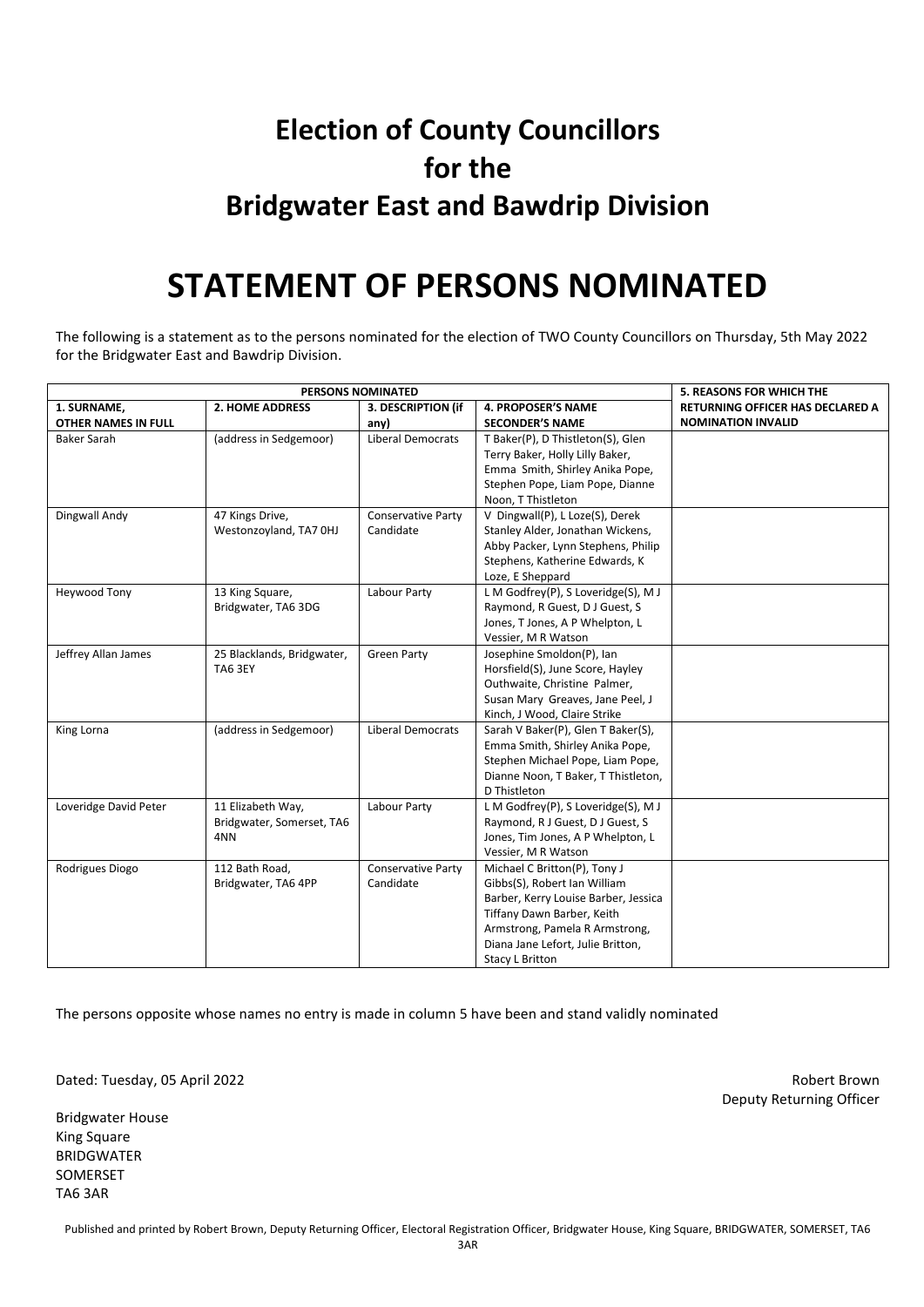### **Election of County Councillors for the Bridgwater North and Central Division**

### **STATEMENT OF PERSONS NOMINATED**

The following is a statement as to the persons nominated for the election of TWO County Councillors on Thursday, 5th May 2022 for the Bridgwater North and Central Division.

|                            | <b>5. REASONS FOR WHICH THE</b> |                           |                                     |                                  |
|----------------------------|---------------------------------|---------------------------|-------------------------------------|----------------------------------|
| 1. SURNAME,                | <b>2. HOME ADDRESS</b>          | 3. DESCRIPTION (if        | <b>4. PROPOSER'S NAME</b>           | RETURNING OFFICER HAS DECLARED A |
| <b>OTHER NAMES IN FULL</b> |                                 | any)                      | <b>SECONDER'S NAME</b>              | <b>NOMINATION INVALID</b>        |
| Barnes Pelè James          | 2 Marsa Way, Bridgwater,        | <b>Conservative Party</b> | Marcus Bowen(P), Ian Barnes(S),     |                                  |
|                            | Somerset, TA6 5JN               | Candidate                 | Sharon Morris, Z Clatworthy, S      |                                  |
|                            |                                 |                           | Hutchings, Sarah Hingston, Mark     |                                  |
|                            |                                 |                           | Hingston, T Ray Langdon, Janet      |                                  |
|                            |                                 |                           | Ray, Y Perkins                      |                                  |
| Bruce Hilary Joan          | 77 Broadway, Chilton            | Labour Party              | Pauline Hayes(P), Lewis John        |                                  |
|                            | Polden, Somerset, TA7           |                           | Hayes(S), Ms M Hughes, Catrina A    |                                  |
|                            | 9EQ                             |                           | Slocombe, Lisa J Lilley, Sharyn     |                                  |
|                            |                                 |                           | Mary Ann Greaves, Christopher       |                                  |
|                            |                                 |                           | Hutter, Brenda D Fudge, Alma        |                                  |
|                            |                                 |                           | Lesley Rollings, Julie Ann Champion |                                  |
| Nickolls Adrian            | (address in Sedgemoor)          | <b>Liberal Democrats</b>  | Lorna Ann Philippa King(P),         |                                  |
|                            |                                 |                           | Heather Nickolls(S), Debbie Buttle, |                                  |
|                            |                                 |                           | Jonathan Buttle, Rhona Gray,        |                                  |
|                            |                                 |                           | Derrick Gray, Janet Depledge,       |                                  |
|                            |                                 |                           | Alison Chudley, Paul Chudley,       |                                  |
|                            |                                 |                           | Brenda Hill                         |                                  |
| <b>Nickolls Antony</b>     | (address in Sedgemoor)          | <b>Liberal Democrats</b>  | Heather Nickolls(P), Adrian         |                                  |
|                            |                                 |                           | Nickolls(S), Michelle Richards, LAP |                                  |
|                            |                                 |                           | King, Jonathan Buttle, Deborah      |                                  |
|                            |                                 |                           | Buttle, Michael Mouzoure, C         |                                  |
|                            |                                 |                           | Bowles, S Jones, T A Upham          |                                  |
| Redman Leigh               | 10 Sunnybank Road,              | Labour Party              | Pauline Hayes(P), Lewis John        |                                  |
|                            | Bridgwater, TA6 6JH             |                           | Hayes(S), Ms M Hughes, Catrina A    |                                  |
|                            |                                 |                           | Slocombe, Lisa J Lilley, Sharyn     |                                  |
|                            |                                 |                           | Mary Ann Greaves, Christopher       |                                  |
|                            |                                 |                           | Hutter, Brenda D Fudge, Alma        |                                  |
|                            |                                 |                           | Lesley Rollings, Julie Ann Champion |                                  |
| Rogers Christine Henrietta | 47 Fairfax Road,                | <b>Conservative Party</b> | Janet Ray(P), Raymond Ray(S),       |                                  |
| Ellen                      | Bridgwater, TA6 4LU             | Candidate                 | Dorothy Mills, Sarah Kirkby,        |                                  |
|                            |                                 |                           | George Barnes, Sharon Morris, Ian   |                                  |
|                            |                                 |                           | Barnes, D Hutchings, Deborah        |                                  |
|                            |                                 |                           | Meare, Danielle Smith               |                                  |

The persons opposite whose names no entry is made in column 5 have been and stand validly nominated

Dated: Tuesday, 05 April 2022 Robert Brown

Bridgwater House King Square BRIDGWATER SOMERSET TA6 3AR

Deputy Returning Officer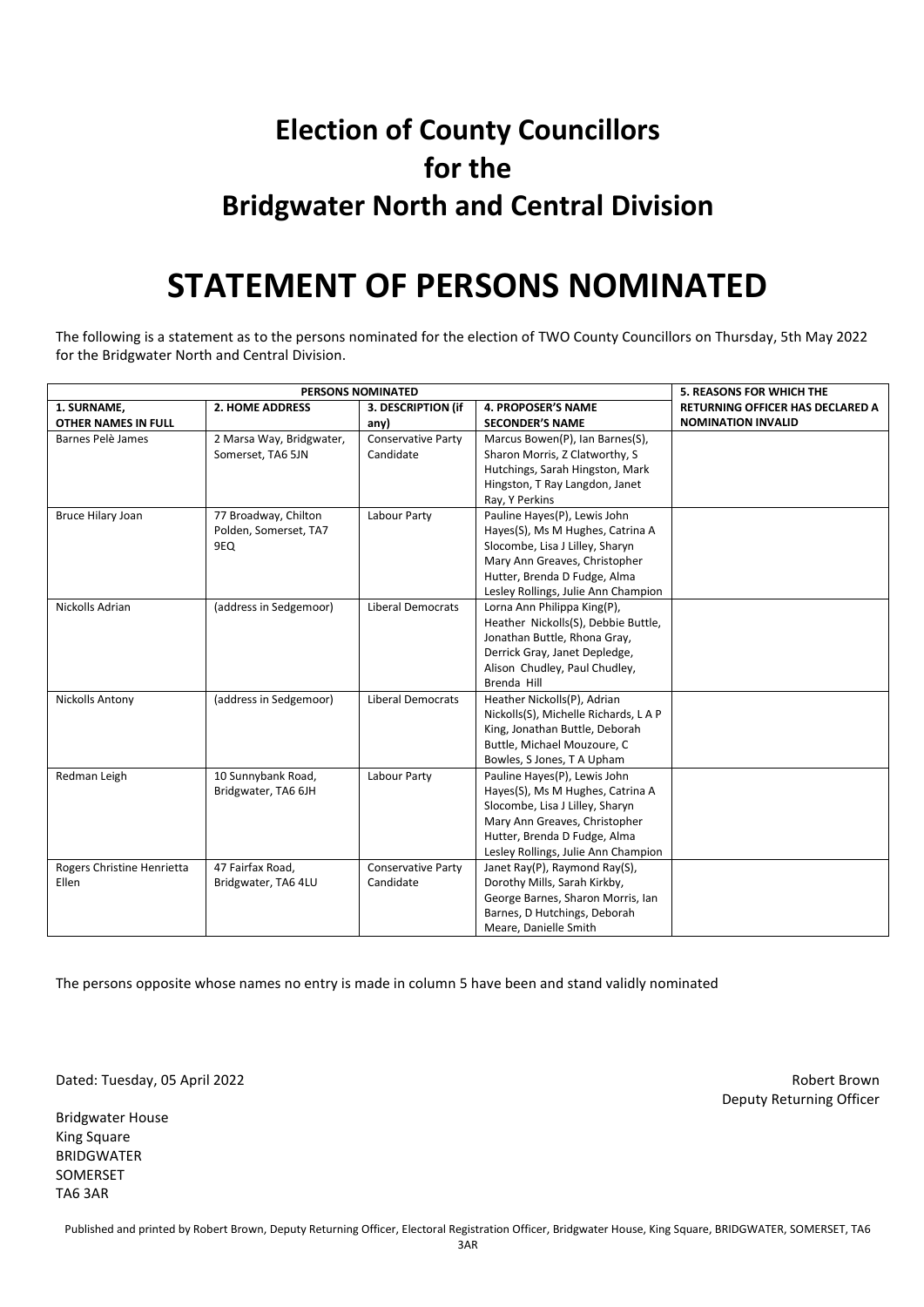### **Election of County Councillors for the Bridgwater South Division**

### **STATEMENT OF PERSONS NOMINATED**

The following is a statement as to the persons nominated for the election of TWO County Councillors on Thursday, 5th May 2022 for the Bridgwater South Division.

| <b>PERSONS NOMINATED</b>                  |                                                                                     |                                 |                                                                                                                                                                                                                           | <b>5. REASONS FOR WHICH THE</b>                                      |
|-------------------------------------------|-------------------------------------------------------------------------------------|---------------------------------|---------------------------------------------------------------------------------------------------------------------------------------------------------------------------------------------------------------------------|----------------------------------------------------------------------|
| 1. SURNAME,<br><b>OTHER NAMES IN FULL</b> | <b>2. HOME ADDRESS</b>                                                              | 3. DESCRIPTION (if<br>any)      | <b>4. PROPOSER'S NAME</b><br><b>SECONDER'S NAME</b>                                                                                                                                                                       | <b>RETURNING OFFICER HAS DECLARED A</b><br><b>NOMINATION INVALID</b> |
| <b>Fermor Matthew Paul</b>                | (address in Sedgemoor)                                                              | Conservative Party<br>Candidate | T A Kitch(P), J Webster(S), Lance<br>John Duddridge, H Hart, D Wilkins,<br>J Baister, C Hart, B Hart, A Hart, D<br>Fogarty                                                                                                |                                                                      |
| Galeitzke Klaus Detlef                    | 15 Saltlands, Bridgwater,<br>Somerset, TA6 3JQ                                      | Conservative Party<br>Candidate | Lance John Duddridge(P), H<br>Hart(S), T A Kitch, D Wilkins, J<br>Baister, C Hart, A Hart, B Hart, J<br>Webster, D Fogarty                                                                                                |                                                                      |
| Jupp Theo                                 | (address in Somerset West<br>& Taunton)                                             | <b>Liberal Democrats</b>        | Antony Nickolls(P), Paul<br>Curwood(S), D Cavill, J Fishlock, N<br>Cross, R Lee, M Butterworth, R G R<br>Mitchener, Maria Kennedy,<br>Rosemary Taylor                                                                     |                                                                      |
| Pearce Kathy                              | 10 Nelson Court,<br>Bridgwater, Somerset, TA6<br>3TF                                | Labour Party                    | Brian D Smedley(P), Sheila<br>Elizabeth Garnet(S), Elizabeth A<br>Leavy, Janet Hucker, Jacqueline M<br>Solomon, Phoebe R Solomon,<br>Graham Cook, Anthony William<br>Heywood, Teresa M Bullock, Leigh<br>Paul Redman      |                                                                      |
| Smedley Brian David                       | Flat 5 Mary Stanley House,<br>10 Castle Street,<br>Bridgwater, Somerset, TA6<br>3DB | Labour Party                    | Kathryn Elizabeth Pearce(P), Leigh<br>Paul Redman(S), Adrian John<br>Fraser, Valerie Bannister, Elizabeth<br>Jane Marsh, Jacqueline M<br>Solomon, Anna Maja Niedzielska,<br>Irena Hubble, Sue Golden, Phoebe<br>R Solomon |                                                                      |
| <b>Stone Phil</b>                         | (address in Somerset West)<br>& Taunton)                                            | <b>Liberal Democrats</b>        | Antony Nickolls(P), Paul<br>Curwood(S), D Cavill, J Fishlock, N<br>Cross, R Lee, M Butterworth, R G R<br>Mitchener, Maria Kennedy,<br>Rosemary Taylor                                                                     |                                                                      |

The persons opposite whose names no entry is made in column 5 have been and stand validly nominated

Dated: Tuesday, 05 April 2022 Robert Brown

Bridgwater House King Square BRIDGWATER SOMERSET TA6 3AR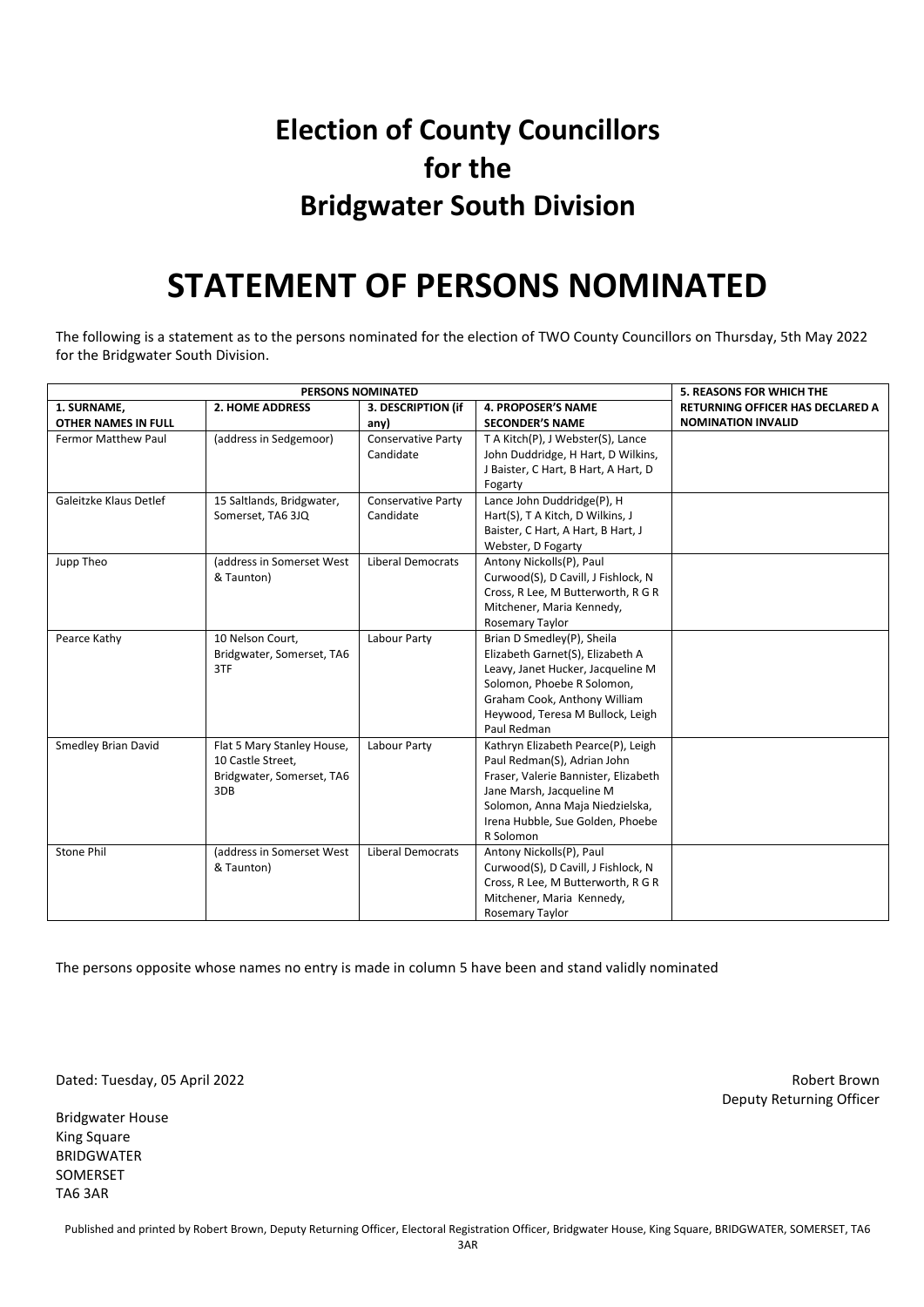### **Election of County Councillors for the Bridgwater West Division**

### **STATEMENT OF PERSONS NOMINATED**

The following is a statement as to the persons nominated for the election of TWO County Councillors on Thursday, 5th May 2022 for the Bridgwater West Division.

|                      | <b>5. REASONS FOR WHICH THE</b> |                          |                                     |                                         |
|----------------------|---------------------------------|--------------------------|-------------------------------------|-----------------------------------------|
| 1. SURNAME,          | <b>2. HOME ADDRESS</b>          | 3. DESCRIPTION (if       | <b>4. PROPOSER'S NAME</b>           | <b>RETURNING OFFICER HAS DECLARED A</b> |
| OTHER NAMES IN FULL  |                                 | any)                     | <b>SECONDER'S NAME</b>              | <b>NOMINATION INVALID</b>               |
| Duddridge Lance John | 38a Market Street,              | Conservative Party       | Barbara Ann Barnard(P), Martin L    |                                         |
|                      | Bridgwater, Somerset, TA6       | Candidate                | Rawles(S), Gareth E Lewis, Tracy    |                                         |
|                      | 3EP                             |                          | Palmer-Lock, G Warner, Brian        |                                         |
|                      |                                 |                          | Treanor, Steven Baldwin, John       |                                         |
|                      |                                 |                          | Stevenson, Jon Newcomb, Denise      |                                         |
|                      |                                 |                          | Atkinson                            |                                         |
| Haysham Taz          | 131 Old Basin, Somerset         | <b>Liberal Democrats</b> | D Waghorn(P), C Haysham(S), T       |                                         |
|                      | Bridge, Bridgwater, TA6         |                          | Illahi, K Mathurine, Carol          |                                         |
|                      | 6L                              |                          | Harrington-Brice, Alan Vale, Wendy  |                                         |
|                      |                                 |                          | Cook, Jacqueline Archer, A Archer,  |                                         |
|                      |                                 |                          | Sonia Illahi                        |                                         |
| Lerry Mick           | 7a Cliff Road, North            | Labour Party             | Graham Granter(P), Kay              |                                         |
|                      | Petherton, Somerset, TA6        |                          | Granter(S), Cheryl Freeman, Shelly  |                                         |
|                      | 6NU                             |                          | Wood, Anne Rosemary Crockford,      |                                         |
|                      |                                 |                          | Amelia Blackshaw, Molly Warren, J   |                                         |
|                      |                                 |                          | M Baker, E Baker, Stephen           |                                         |
|                      |                                 |                          | Collinson                           |                                         |
| <b>Mander Tim</b>    | 43 Wembdon Hill.                | Labour Party             | Alison Rees(P), William R Smith(S), |                                         |
|                      | Wembdon, Bridgwater,            |                          | Carmen Pywell, Molly Warren,        |                                         |
|                      | <b>TA6 7PZ</b>                  |                          | Anne Crockford, Lucy Venning,       |                                         |
|                      |                                 |                          | Stephen Malone, Maura Malone,       |                                         |
|                      |                                 |                          | Clare Rogers, Sarah Treasure        |                                         |
| Slocombe Gill        | 41 Queenswood Road,             | Conservative Party       | Judith Ann Allen(P), David C        |                                         |
|                      | Bridgwater, TA6 7ND             | Candidate                | Flack(S), Roger Williams, David J   |                                         |
|                      |                                 |                          | Holman, Martin J Priddis, David     |                                         |
|                      |                                 |                          | Edward Gardner, Alison Patricia     |                                         |
|                      |                                 |                          | Niblett, William Cecil Arlow,       |                                         |
|                      |                                 |                          | Michael Leslie Hancock, David P     |                                         |
|                      |                                 |                          | Croker                              |                                         |
| Waghorn Dean         | 88 Holford Road,                | <b>Liberal Democrats</b> | T A Haysham(P), C Haysham(S), K     |                                         |
|                      | Bridgwater, TA6 7NX             |                          | Mathurine, Carol Harrington-Brice,  |                                         |
|                      |                                 |                          | Alan Vale, Wendy Cook, Jacqueline   |                                         |
|                      |                                 |                          | Archer, A Archer, Sonia Illahi,     |                                         |
|                      |                                 |                          | Kamar Yasin                         |                                         |

The persons opposite whose names no entry is made in column 5 have been and stand validly nominated

Dated: Tuesday, 05 April 2022 Robert Brown

Bridgwater House King Square BRIDGWATER SOMERSET TA6 3AR

Deputy Returning Officer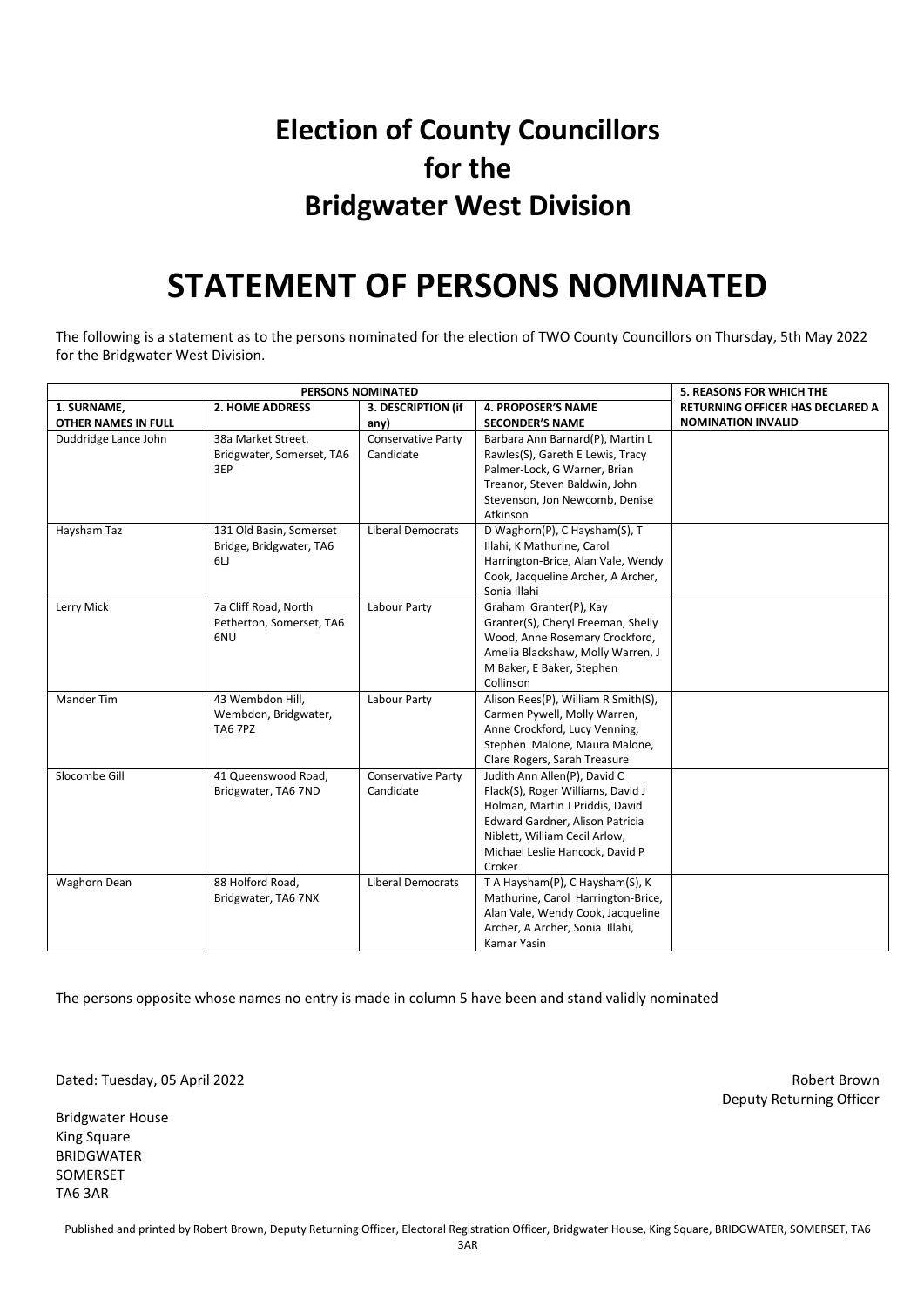### **Election of County Councillors for the Burnham on Sea North Division**

### **STATEMENT OF PERSONS NOMINATED**

The following is a statement as to the persons nominated for the election of TWO County Councillors on Thursday, 5th May 2022 for the Burnham on Sea North Division.

|                            | <b>5. REASONS FOR WHICH THE</b> |                           |                                      |                                         |
|----------------------------|---------------------------------|---------------------------|--------------------------------------|-----------------------------------------|
| 1. SURNAME,                | <b>2. HOME ADDRESS</b>          | 3. DESCRIPTION (if        | <b>4. PROPOSER'S NAME</b>            | <b>RETURNING OFFICER HAS DECLARED A</b> |
| <b>OTHER NAMES IN FULL</b> |                                 | any)                      | <b>SECONDER'S NAME</b>               | <b>NOMINATION INVALID</b>               |
| Clayton Peter Laurence     | (address in Sedgemoor)          | <b>Conservative Party</b> | Alexandra C Allen(P), Paul F         |                                         |
|                            |                                 | Candidate                 | Mills(S), Dennis Q Davey, Alistair   |                                         |
|                            |                                 |                           | Hendry, Michael G W Allen,           |                                         |
|                            |                                 |                           | Annette L Wolstenholme, John         |                                         |
|                            |                                 |                           | Alan Wolstenholme, Julie Helen       |                                         |
|                            |                                 |                           | Flurry, David John Flurry, Pauline A |                                         |
|                            |                                 |                           | Pollard                              |                                         |
| Jones Kathy                | (address in Sedgemoor)          | <b>Conservative Party</b> | Paul F Mills(P), Alexandra C         |                                         |
|                            |                                 | Candidate                 | Allen(S), Dennis Q Davey, Alistair   |                                         |
|                            |                                 |                           | Hendry, Michael G W Allen,           |                                         |
|                            |                                 |                           | Annette L Wolstenholme, John         |                                         |
|                            |                                 |                           | Alan Wolstenholme, Julie Helen       |                                         |
|                            |                                 |                           | Flurry, David John Flurry, Pauline A |                                         |
|                            |                                 |                           | Pollard                              |                                         |
| Murphy Mike                | 24 Nightingale Close,           | <b>Liberal Democrats</b>  | Geoffrey Shickle(P), Jacquelyn       |                                         |
|                            | Burnham on Sea.                 |                           | Shickle(S), Vivien Chedzey, Martin   |                                         |
|                            | Somerset, TA8 2QJ               |                           | Chedzey, Diana Wills, Graham         |                                         |
|                            |                                 |                           | Wills, Colette Winfield, Roderick    |                                         |
|                            |                                 |                           | Winfield, Philip John Harvey, Susan  |                                         |
|                            |                                 |                           | Doreen Harvey                        |                                         |
| Sutcliffe Tony             | (address in Somerset West       | <b>Liberal Democrats</b>  | Philip John Harvey(P), Susan         |                                         |
|                            | & Taunton)                      |                           | Doreen Harvey(S), Colette            |                                         |
|                            |                                 |                           | Winfield, Roderick Winfield,         |                                         |
|                            |                                 |                           | Jacquelyn Shickle, Geoffrey Shickle, |                                         |
|                            |                                 |                           | Kirsty Grantham, Lesley Millard, S   |                                         |
|                            |                                 |                           | Milner-Simonds, B Milner-Simonds     |                                         |

The persons opposite whose names no entry is made in column 5 have been and stand validly nominated

Dated: Tuesday, 05 April 2022 Robert Brown

Bridgwater House King Square BRIDGWATER SOMERSET TA6 3AR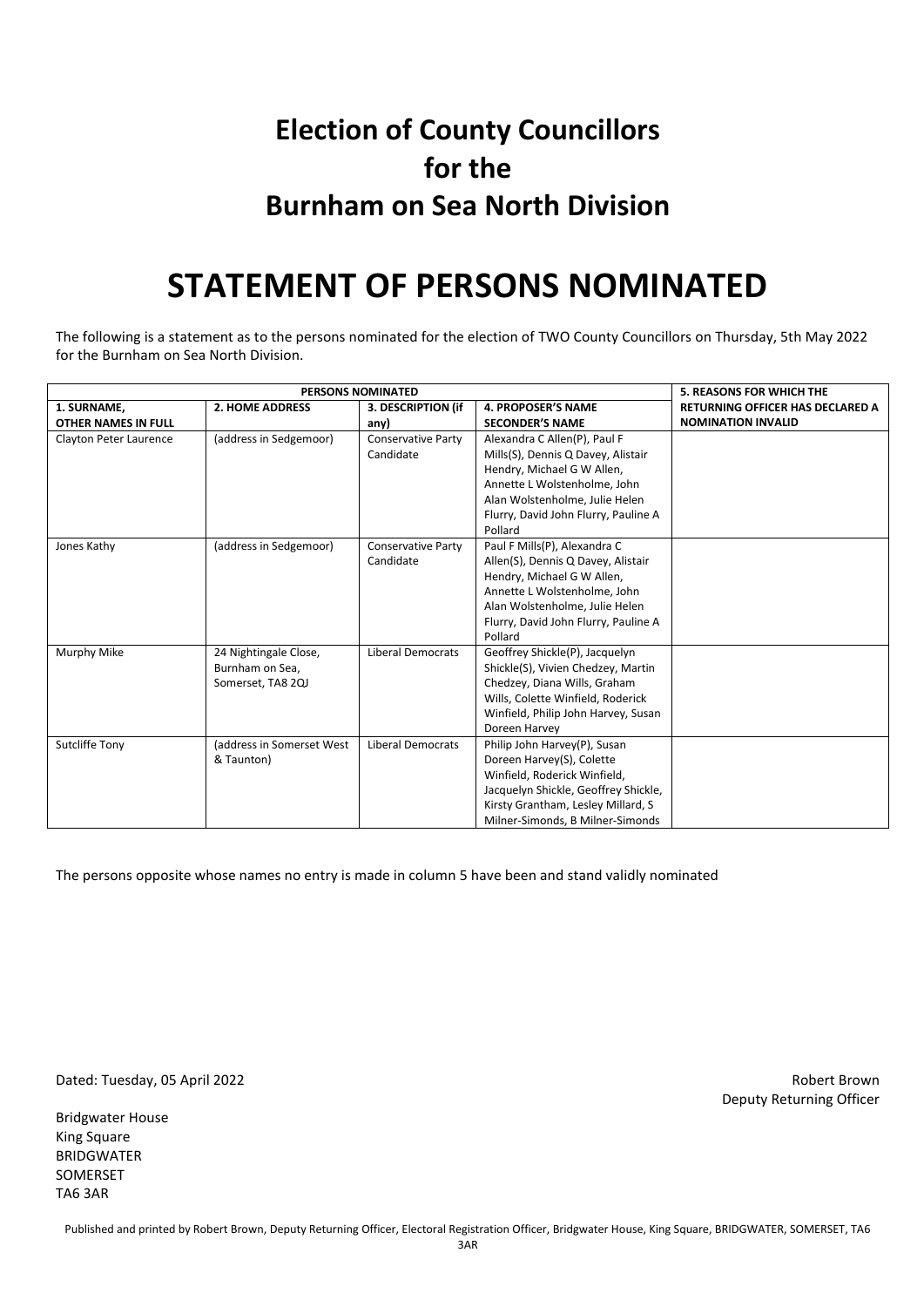#### **Election of County Councillors for the Cannington Division**

### **STATEMENT OF PERSONS NOMINATED**

The following is a statement as to the persons nominated for the election of TWO County Councillors on Thursday, 5th May 2022 for the Cannington Division.

| PERSONS NOMINATED          |                           |                           |                                       | 5. REASONS FOR WHICH THE         |
|----------------------------|---------------------------|---------------------------|---------------------------------------|----------------------------------|
| 1. SURNAME,                | <b>2. HOME ADDRESS</b>    | 3. DESCRIPTION (if        | <b>4. PROPOSER'S NAME</b>             | RETURNING OFFICER HAS DECLARED A |
| <b>OTHER NAMES IN FULL</b> |                           | any)                      | <b>SECONDER'S NAME</b>                | <b>NOMINATION INVALID</b>        |
| <b>Bolt Brian James</b>    | Blakes Farm, Blakes Lane, | Conservative Party        | Ian Dyer(P), Juliet B P Caswell(S),   |                                  |
|                            | Wembdon, Bridgwater,      | Candidate                 | Ann Dyer, Peter Saban, Andrea         |                                  |
|                            | <b>TA5 2BE</b>            |                           | Date, Timothy Carver, Norman J        |                                  |
|                            |                           |                           | Kerswill, Robin G Irvine, Duncan J    |                                  |
|                            |                           |                           | Peaster, Steve Cox                    |                                  |
| Caswell Mike               | Grasmere, Stockland       | <b>Conservative Party</b> | Juliet B P Caswell(P), Norman J       |                                  |
|                            | Bristol, Bridgwater,      | Candidate                 | Kerswill(S), Peter Saban, Andrea      |                                  |
|                            | Somerset, TA5 2PZ         |                           | Date, Timothy Carver, Robin G         |                                  |
|                            |                           |                           | Irvine, Duncan J Peaster, Ann Dyer,   |                                  |
|                            |                           |                           | Ian K Dyer, Julie Nicholson           |                                  |
| Critchley Malcolm John     | 12 Oaktree Way,           | <b>Green Party</b>        | Bettina Critchley(P), Maureen         |                                  |
|                            | Cannington, Bridgwater,   |                           | Taylor(S), Liam Marchent, Tony        |                                  |
|                            | Somerset, TA5 2RL         |                           | Hooper, Louise Marchent, Chris        |                                  |
|                            |                           |                           | Henry, Elizabeth Henry, John          |                                  |
|                            |                           |                           | Evans, Linda Evans, Ben Buller        |                                  |
| Darch Stephen James        | 2 Oaktree Way,            | <b>Liberal Democrats</b>  | Tina Darch(P), Steve Brunning(S),     |                                  |
|                            | Cannington, Bridgwater,   |                           | Neil Russell, Angela Russell, Abigail |                                  |
|                            | Somerset, TA5 2RL         |                           | Russell, Amie Hall, Doreen Bunch,     |                                  |
|                            |                           |                           | Jane Brunning, Laura Good, Paul       |                                  |
|                            |                           |                           | Good                                  |                                  |
| King Philip St Lawrence    | Chantry Cottage, 7 Higher | Labour Party              | Margaret A Layton(P), Jean            |                                  |
|                            | Adscombe, Over Stowey,    |                           | Mander(S), Siobhan Wilson, Nigel      |                                  |
|                            | Somerset, TA5 1HN         |                           | G Johnson, Megan Boucher, Barry       |                                  |
|                            |                           |                           | Leathwood, Stuart W Hill, Matthew     |                                  |
|                            |                           |                           | J Layton, Kathleen M O'Byrne,         |                                  |
|                            |                           |                           | Catherine Atkinson                    |                                  |
| Sutton Jane Victoria       | Roobies Farm, Fiddington, | <b>Liberal Democrats</b>  | Stephen Darch(P), Steve               |                                  |
|                            | Somerset, TA5 1JQ         |                           | Brunning(S), Ken Simms, Julie         |                                  |
|                            |                           |                           | Simms, Pauline Sutton, Tina Darch,    |                                  |
|                            |                           |                           | Alison Whittingham, Timothy           |                                  |
|                            |                           |                           | Whittingham, Claire Montague,         |                                  |
|                            |                           |                           | <b>Florence Montague</b>              |                                  |
| Wilson Siobhan             | 30 Lime Street, Nether    | Labour Party              | Margaret A Layton(P), Jean            |                                  |
|                            | Stowey, TA5 1NG           |                           | Mander(S), Nigel G Johnson,           |                                  |
|                            |                           |                           | Megan Boucher, Barry Leathwood,       |                                  |
|                            |                           |                           | Stuart W Hill, Matthew J Layton,      |                                  |
|                            |                           |                           | Kathleen M O'Byrne, Catherine         |                                  |
|                            |                           |                           | Atkinson, Robert John Perdrix         |                                  |

The persons opposite whose names no entry is made in column 5 have been and stand validly nominated

Dated: Tuesday, 05 April 2022 Robert Brown

Bridgwater House King Square BRIDGWATER SOMERSET TA6 3AR

Deputy Returning Officer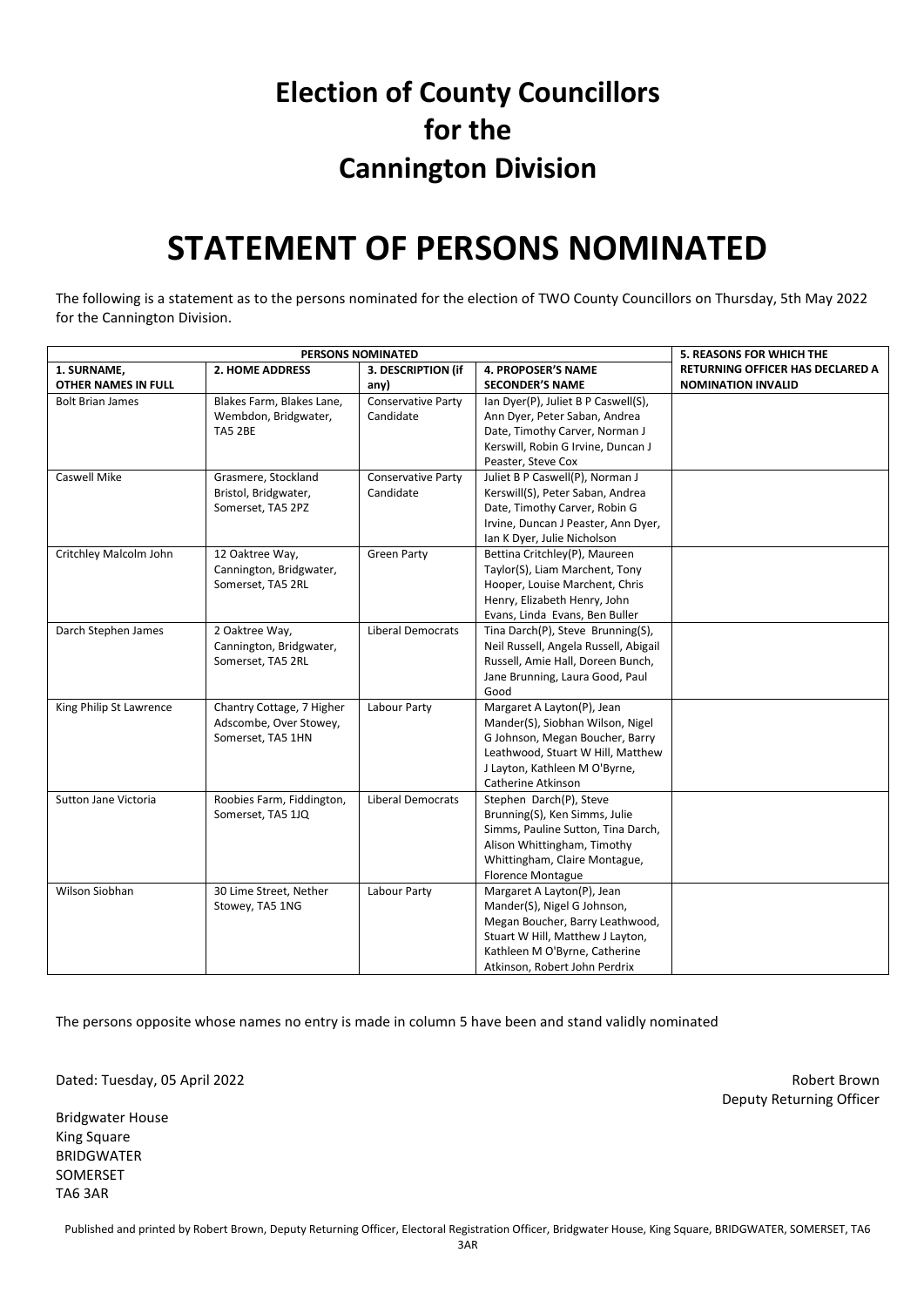#### **Election of County Councillors for the Cheddar Division**

### **STATEMENT OF PERSONS NOMINATED**

The following is a statement as to the persons nominated for the election of TWO County Councillors on Thursday, 5th May 2022 for the Cheddar Division.

|                                | <b>5. REASONS FOR WHICH THE</b> |                           |                                      |                                  |
|--------------------------------|---------------------------------|---------------------------|--------------------------------------|----------------------------------|
| 1. SURNAME,                    | <b>2. HOME ADDRESS</b>          | 3. DESCRIPTION (if        | <b>4. PROPOSER'S NAME</b>            | RETURNING OFFICER HAS DECLARED A |
| OTHER NAMES IN FULL            |                                 | any)                      | <b>SECONDER'S NAME</b>               | <b>NOMINATION INVALID</b>        |
| Barrett Liz                    | (address in Sedgemoor)          | Green Party               | Annie Bamfo(P), Anna Courts(S),      |                                  |
|                                |                                 |                           | Gary Caswell, Karen Barrett,         |                                  |
|                                |                                 |                           | Candice Barrett, Brandon             |                                  |
|                                |                                 |                           | McGuchan, Edyta Luczkiewicz,         |                                  |
|                                |                                 |                           | Piotr Luczkiewicz, Janet Cainey,     |                                  |
|                                |                                 |                           | <b>Richard Norman</b>                |                                  |
| <b>Conning Stewart Frances</b> | 6 Chestnut Avenue,              | <b>Green Party</b>        | Jude Antony Payne(P), Nathan         |                                  |
|                                | Axbridge, Somerset, BS26        |                           | Windsor Adams(S), Anthony James      |                                  |
|                                | 2BS                             |                           | Hogg, Guy Russell Ladbrooke,         |                                  |
|                                |                                 |                           | Megan Elizabeth Jane Cox, James      |                                  |
|                                |                                 |                           | Cox, Kay Elizabeth Corbett, Thomas   |                                  |
|                                |                                 |                           | William Corbett, Joanne Alexandra    |                                  |
|                                |                                 |                           | Hogg, Louise Walsh                   |                                  |
| Ferguson Ben                   | 21 High Street, Axbridge,       | <b>Liberal Democrats</b>  | Philippa McQueen(P), John            |                                  |
|                                | Somerset, BS26 2AF              |                           | McQueen(S), Colette Ferguson,        |                                  |
|                                |                                 |                           | Richard Ferguson, Patricia           |                                  |
|                                |                                 |                           | Matthews, Philip Wookey,             |                                  |
|                                |                                 |                           | Stephanie Keeble, Barbara Wells,     |                                  |
|                                |                                 |                           | Kate Browne, Anthony Hogg            |                                  |
| Godwin-Pearson Graham          | Beaconsfield House,             | <b>Conservative Party</b> | Cathryn Mary Parsons(P), Richard     |                                  |
| Roger                          | Chapel Road, Rooksbridge,       | Candidate                 | H G Parsons(S), Elizabeth B Scott,   |                                  |
|                                | <b>BS26 2TB</b>                 |                           | Barry Carter, Janet Carter, Susan    |                                  |
|                                |                                 |                           | Bristowe, Francis Owen Rabbitts,     |                                  |
|                                |                                 |                           | Janet Rabbitts, Patricia Iris Filer, |                                  |
|                                |                                 |                           | Jeffrey E Savage                     |                                  |
| Ham Pauline Ann                | 15 Hippisley Drive,             | <b>Liberal Democrats</b>  | Kate Persaud(P), Benjamin            |                                  |
|                                | Axbridge, Somerset, BS26        |                           | Ferguson(S), Lucy Heard, Careen      |                                  |
|                                | 2DE                             |                           | Chew, Katie Kavanagh, Richard        |                                  |
|                                |                                 |                           | Heard, Robin Boyd, Gail Ford,        |                                  |
|                                |                                 |                           | Rebecca Booth, Amy Willis            |                                  |
| Maggs Joe                      | (address in Sedgemoor)          | Labour Party              | Julia Timothy(P), Naomi-Suzanne      |                                  |
|                                |                                 |                           | Hinks(S), Hannah Bailey, Corey       |                                  |
|                                |                                 |                           | Miller, Angela Miller, Sebastian     |                                  |
|                                |                                 |                           | Miller, Keith Scanlon, Lucy Scanlon, |                                  |
|                                |                                 |                           | Norma Scanlon, Richard Capps         |                                  |
| Savage Jeff                    | Crate Farmhouse, Nyland,        | <b>Conservative Party</b> | Barry Carter(P), Janet Carter(S),    |                                  |
|                                | Cheddar, Somerset, BS27         | Candidate                 | Cathryn Mary Parsons, Richard HG     |                                  |
|                                | 3UD                             |                           | Parsons, Janet Rabbitts, Francis     |                                  |
|                                |                                 |                           | Owen Rabbitts, Clive Richard         |                                  |
|                                |                                 |                           | Malcolm Panchaud, Julie Dawn         |                                  |
|                                |                                 |                           | Simeone, Sebastiano Simeone, Ian     |                                  |
|                                |                                 |                           | Wilford                              |                                  |

The persons opposite whose names no entry is made in column 5 have been and stand validly nominated

Dated: Tuesday, 05 April 2022 Robert Brown

Bridgwater House King Square BRIDGWATER SOMERSET TA6 3AR

Deputy Returning Officer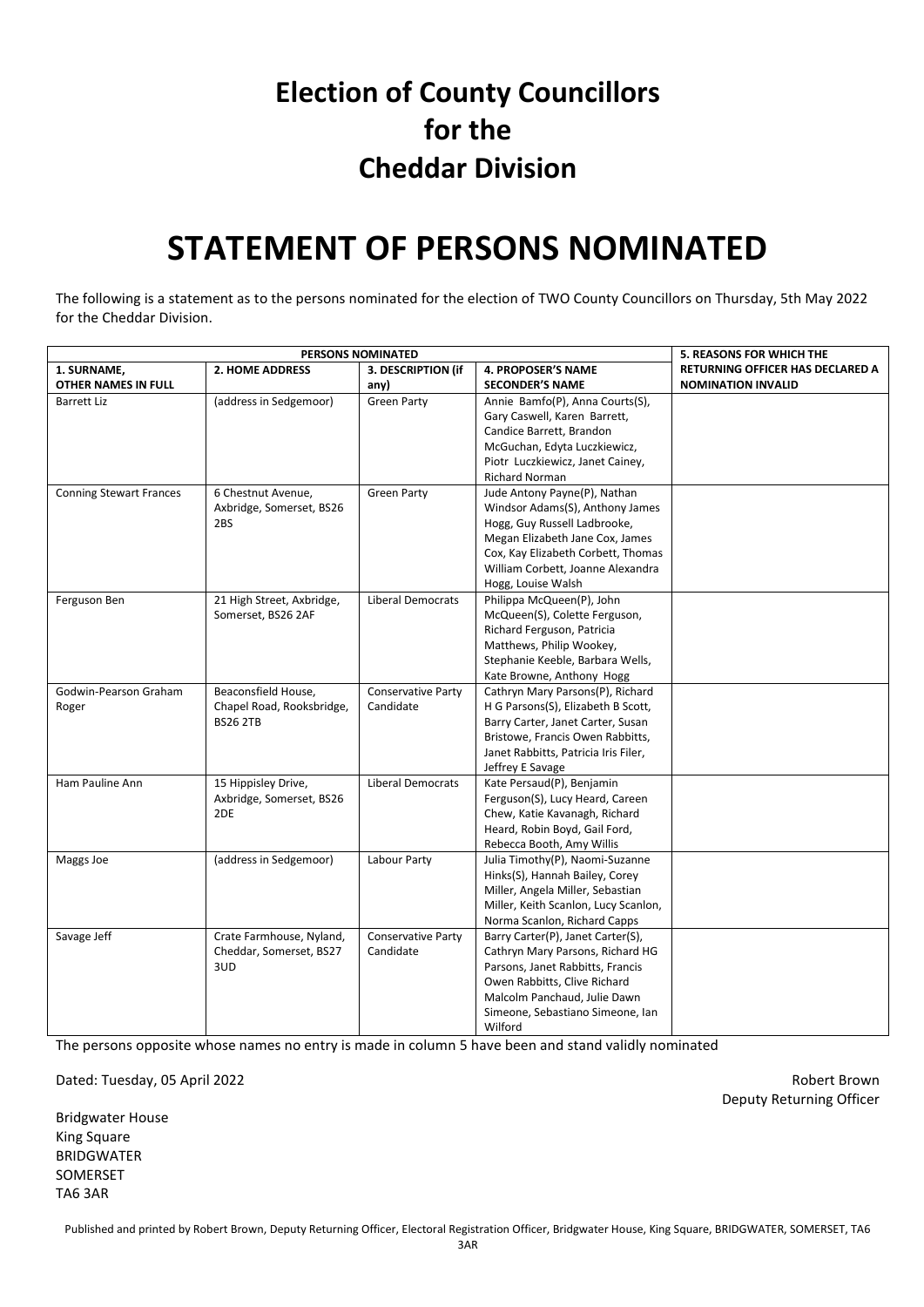### **Election of County Councillors for the Highbridge and Burnham South Division**

### **STATEMENT OF PERSONS NOMINATED**

The following is a statement as to the persons nominated for the election of TWO County Councillors on Thursday, 5th May 2022 for the Highbridge and Burnham South Division.

| PERSONS NOMINATED            |                           |                           |                                    | <b>5. REASONS FOR WHICH THE</b>  |
|------------------------------|---------------------------|---------------------------|------------------------------------|----------------------------------|
| 1. SURNAME,                  | <b>2. HOME ADDRESS</b>    | 3. DESCRIPTION (if        | <b>4. PROPOSER'S NAME</b>          | RETURNING OFFICER HAS DECLARED A |
| <b>OTHER NAMES IN FULL</b>   |                           | any)                      | <b>SECONDER'S NAME</b>             | <b>NOMINATION INVALID</b>        |
| Ayres Lizzy                  | (address in Mendip)       | <b>Liberal Democrats</b>  | Pat Nicholls(P), Rosemary Bell(S), |                                  |
|                              |                           |                           | M G Bell, D F Donnellan, Damien    |                                  |
|                              |                           |                           | Donnellan, June Thomas, Gary       |                                  |
|                              |                           |                           | Locock, Joan Locock, Andy Morgan,  |                                  |
|                              |                           |                           | Angie Morgan                       |                                  |
| <b>Baker Ross</b>            | Flat 10 Holts House, 51   | <b>Liberal Democrats</b>  | M G Bell(P), June Thomas(S), Gary  |                                  |
|                              | Highbridge Road, Burnham  |                           | Locock, Joan Locock, Fiona Hector, |                                  |
|                              | on Sea, TA8 1LB           |                           | Andy Morgan, Angie Morgan,         |                                  |
|                              |                           |                           | Stuart Russell, Barbara Vickers, P |                                  |
|                              |                           |                           | <b>Nicholls</b>                    |                                  |
| Cook-Woodman John            | 43a Victoria Street,      | <b>Conservative Party</b> | Catherine Michele Searing(P),      |                                  |
| Charles                      | Burnham on Sea, TA8 1AN   | Candidate                 | Brenda Leman(S), J I White, M J    |                                  |
|                              |                           |                           | White, Nick Tolley, Denis G Brown, |                                  |
|                              |                           |                           | M V Rimmer, Alan Matthews, Mary    |                                  |
|                              |                           |                           | Matthews, Peter Laurence Clayton   |                                  |
| <b>Hendry Alistair Frank</b> | 2 Ashtree Place, Burnham  | Conservative Party        | Michael John White(P), Jean Irene  |                                  |
|                              | on Sea, TA8 2LA           | Candidate                 | White(S), Catherine Michele        |                                  |
|                              |                           |                           | Searing, Nick Tolley, Denis G      |                                  |
|                              |                           |                           | Brown, M V Rimmer, Alan            |                                  |
|                              |                           |                           | Matthews, Mary Matthews, Peter     |                                  |
|                              |                           |                           | Laurence Clayton, Brenda Leman     |                                  |
| Keen Roger Charles           | 1 Burnham Road,           | Independent               | Elvin Moore(P), Janet Keen(S), R   |                                  |
|                              | Highbridge, Somerset, TA9 |                           | Morgan, D Morgan, D Keen, M P      |                                  |
|                              | 3JF                       |                           | Swatridge, L Elton, A Porter, M    |                                  |
|                              |                           |                           | Clayton, S Mears                   |                                  |
| Lupu Neculai                 | 25 Newtown Road,          |                           | Mark Adrian Royal(P), Petronica    |                                  |
|                              | Highbridge, Somerset, TA9 |                           | Ancuta Lupu(S), John Templeman,    |                                  |
|                              | 3HZ                       |                           | Kayleigh Gater, Robert Windebank,  |                                  |
|                              |                           |                           | Emmalene Gammon, Nick Sparks,      |                                  |
|                              |                           |                           | Elena Gheorghe, Ionut Nucsoiu,     |                                  |
|                              |                           |                           | Kim Chatwin                        |                                  |
| Metcalfe Ben                 | (address in Sedgemoor)    | Labour Party              | Lee Hancox(P), Sarah Alsop(S),     |                                  |
|                              |                           |                           | Louise Harvey, Jeremy Dixon,       |                                  |
|                              |                           |                           | Elspeth Hancox, Christine Puddy,   |                                  |
|                              |                           |                           | Stephanie Garrett, Janty Marsden,  |                                  |
|                              |                           |                           | Andrew Sherwood, Derick Allen      |                                  |
|                              |                           |                           | Cooper                             |                                  |

The persons opposite whose names no entry is made in column 5 have been and stand validly nominated

Dated: Tuesday, 05 April 2022 Robert Brown

Bridgwater House King Square BRIDGWATER SOMERSET TA6 3AR

Deputy Returning Officer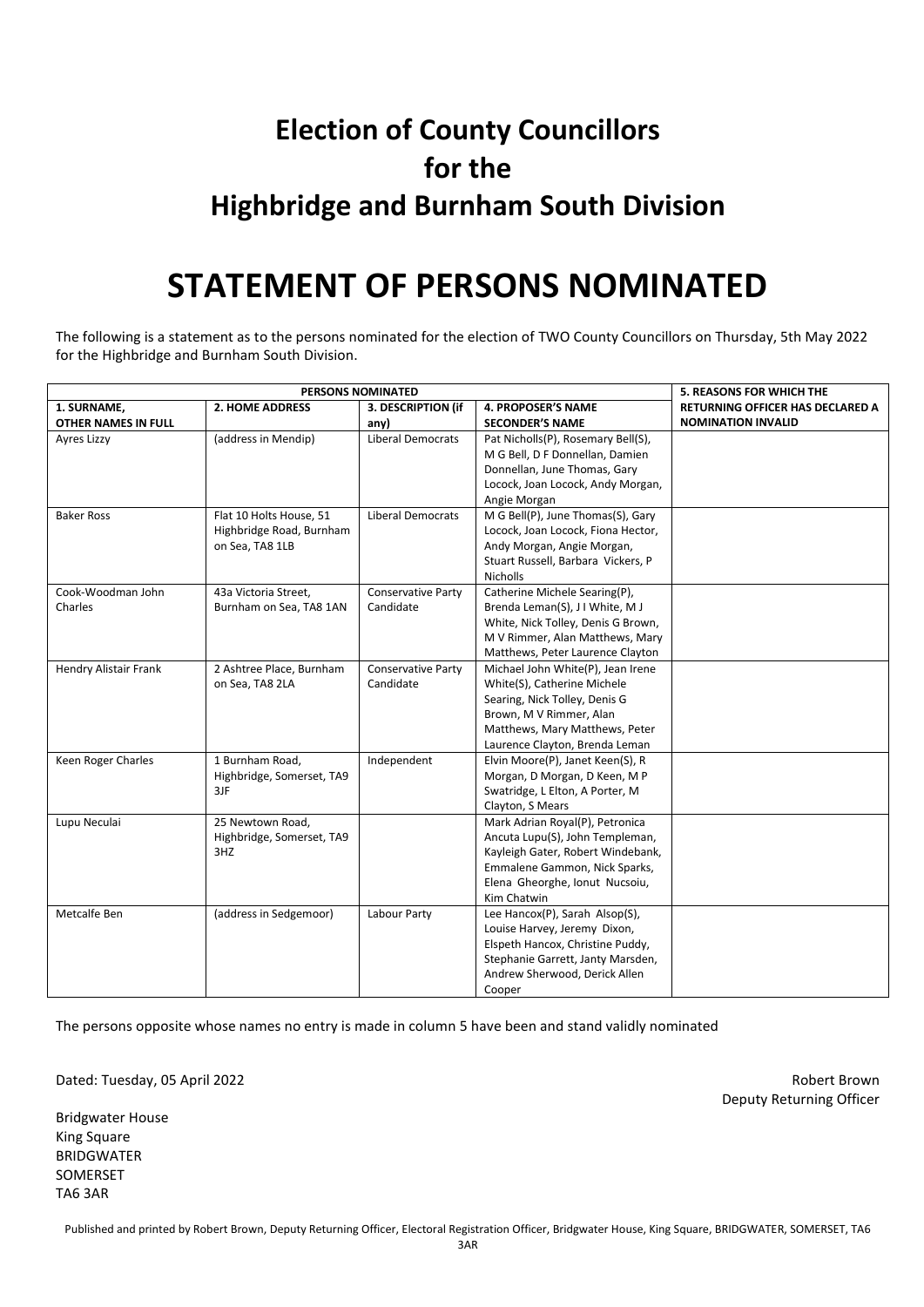#### **Election of County Councillors for the Huntspill Division**

### **STATEMENT OF PERSONS NOMINATED**

The following is a statement as to the persons nominated for the election of TWO County Councillors on Thursday, 5th May 2022 for the Huntspill Division.

|                            | <b>5. REASONS FOR WHICH THE</b> |                           |                                      |                                  |
|----------------------------|---------------------------------|---------------------------|--------------------------------------|----------------------------------|
| 1. SURNAME,                | <b>2. HOME ADDRESS</b>          | 3. DESCRIPTION (if        | <b>4. PROPOSER'S NAME</b>            | RETURNING OFFICER HAS DECLARED A |
| <b>OTHER NAMES IN FULL</b> |                                 | any)                      | <b>SECONDER'S NAME</b>               | <b>NOMINATION INVALID</b>        |
| Aujla Suria                | 21 Monmouth Farm Close,         | <b>Conservative Party</b> | John N A Cutter(P), Ronald E         |                                  |
|                            | Pawlett, Bridgwater, TA6        | Candidate                 | Winter(S), Shona M Cochrane,         |                                  |
|                            | 4SP                             |                           | Fiona D Fear, Rebecca D Fear,        |                                  |
|                            |                                 |                           | Jeremy Mason, Norah Mason,           |                                  |
|                            |                                 |                           | Pirtpal Singh Aujla, Mark Healey,    |                                  |
|                            |                                 |                           | Sandra Healey                        |                                  |
| Baron Christina Murray     | The Old Vicarage, St            | <b>Liberal Democrats</b>  | K Barnard(P), T Marsh(S), Philip     |                                  |
|                            | Thomas Street, Wells, BA5       |                           | John Marsh, Barry James Galloway,    |                                  |
|                            | 2UZ                             |                           | Cynthia Barbara Galloway, James      |                                  |
|                            |                                 |                           | Ashby, David Allen, Roger            |                                  |
|                            |                                 |                           | Bowerman, Peter Legg, Janice Legg    |                                  |
| <b>Dunton Martin</b>       | 7 The Chantry,                  | <b>Liberal Democrats</b>  | K Barnard(P), T Marsh(S), Philip     |                                  |
|                            | Rooksbridge, Somerset,          |                           | John Marsh, Barry James Galloway,    |                                  |
|                            | <b>BS26 2TR</b>                 |                           | Cynthia Barbara Galloway, James      |                                  |
|                            |                                 |                           | Ashby, David Allen, Roger            |                                  |
|                            |                                 |                           | Bowerman, Peter Legg, Janice Legg    |                                  |
| <b>Glassford Alex</b>      | 6 Moonraker Close,              | Labour Party              | C S Toplis(P), Hilary Joan Bruce(S), |                                  |
|                            | Bridgwater, Somerset, TA6       |                           | Martin Hamilton, Tina Hamilton,      |                                  |
|                            | 5HD                             |                           | Kate E Reynolds, Michael Ritson,     |                                  |
|                            |                                 |                           | Valerie C Ritson, Lee B Simmonds,    |                                  |
|                            |                                 |                           | Brett Marriott Jones, Richard G      |                                  |
|                            |                                 |                           | Atwell                               |                                  |
| <b>Healey Mark</b>         | 31 Riverton Road, Puriton,      | <b>Conservative Party</b> | J Pumfrey(P), P Dibble(S), S Healey, |                                  |
|                            | Bridgwater, Somerset, TA7       | Candidate                 | P D Burke, E Healey, Barrie C Crow,  |                                  |
|                            | 8BP                             |                           | V J Crow, Samantha Jane Roe, Suria   |                                  |
|                            |                                 |                           | Aujla, Pirtpal Singh Aujla           |                                  |
| Leavy Liz                  | 101 Taunton Road,               | Labour and Co-            | C S Toplis(P), Hilary Joan Bruce(S), |                                  |
|                            | Bridgwater, Somerset, TA6       | operative Party           | Martin Hamilton, Tina Hamilton,      |                                  |
|                            | 6AD                             |                           | Kate E Reynolds, Michael Ritson,     |                                  |
|                            |                                 |                           | Valerie C Ritson, Lee B Simmonds,    |                                  |
|                            |                                 |                           | Brett Marriott Jones, Richard G      |                                  |
|                            |                                 |                           | Atwell                               |                                  |

The persons opposite whose names no entry is made in column 5 have been and stand validly nominated

Dated: Tuesday, 05 April 2022 Robert Brown

Bridgwater House King Square BRIDGWATER SOMERSET TA6 3AR

Deputy Returning Officer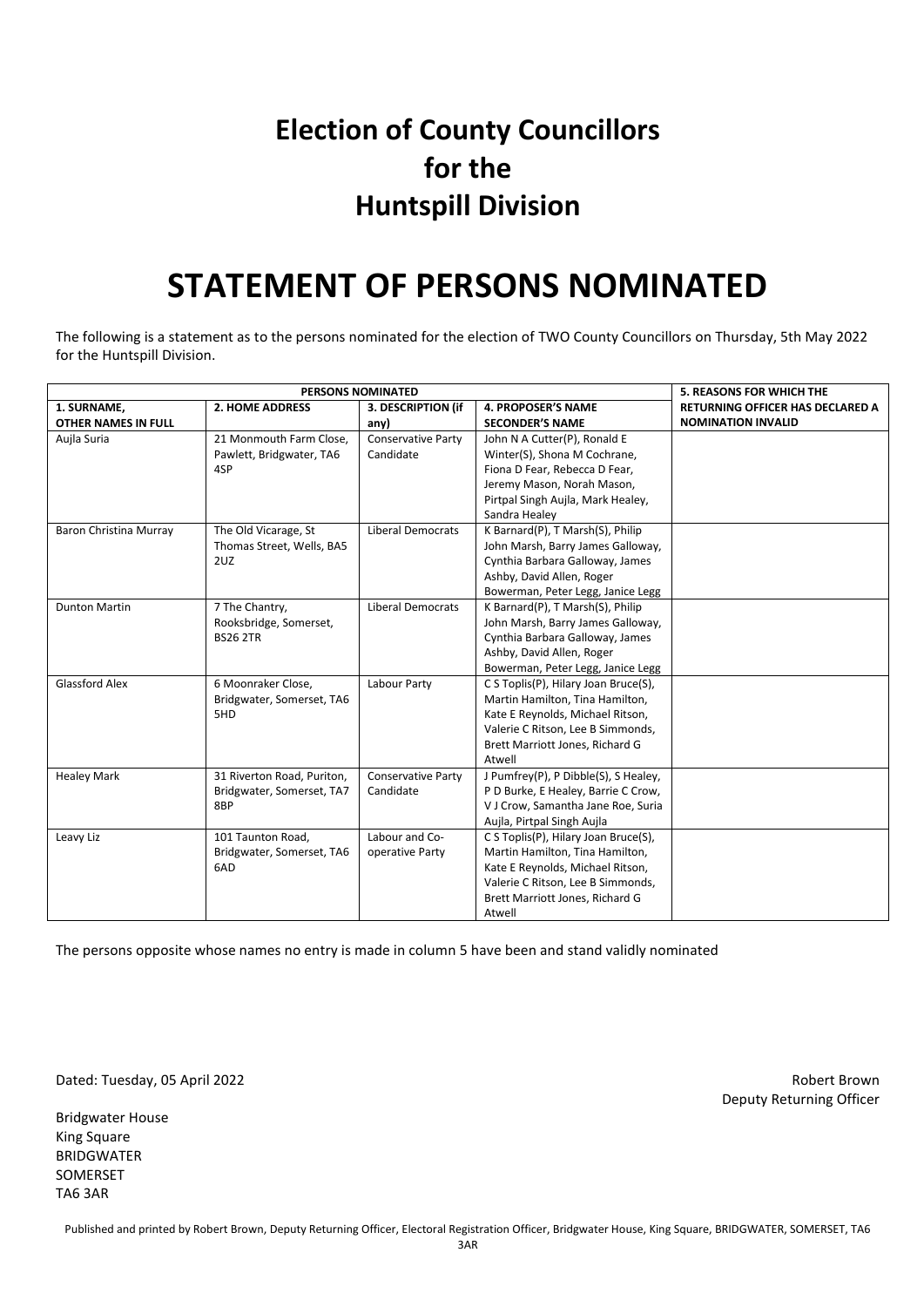#### **Election of County Councillors for the King Alfred Division**

### **STATEMENT OF PERSONS NOMINATED**

The following is a statement as to the persons nominated for the election of TWO County Councillors on Thursday, 5th May 2022 for the King Alfred Division.

| <b>PERSONS NOMINATED</b>   |                            |                           |                                    | <b>5. REASONS FOR WHICH THE</b>         |
|----------------------------|----------------------------|---------------------------|------------------------------------|-----------------------------------------|
| 1. SURNAME,                | <b>2. HOME ADDRESS</b>     | 3. DESCRIPTION (if        | <b>4. PROPOSER'S NAME</b>          | <b>RETURNING OFFICER HAS DECLARED A</b> |
| <b>OTHER NAMES IN FULL</b> |                            | any)                      | <b>SECONDER'S NAME</b>             | <b>NOMINATION INVALID</b>               |
| <b>Graham Charles</b>      | Stawell House, Stawell,    | <b>Green Party</b>        | A J Thorley(P), P J Dodwell(S), T  |                                         |
|                            | Bridgwater, Somerset, TA7  |                           | Holder, A Holder, B C Dare, L      |                                         |
|                            | 9AE                        |                           | Osborne, G A Fry, J A Fry, D P     |                                         |
|                            |                            |                           | Chorley, LJ Costanza               |                                         |
| Huxtable David John        | 4 Church Lane, Chilton     | <b>Conservative Party</b> | Pollyanna Costello(P), Brian       |                                         |
|                            | Polden, Bridgwater,        | Candidate                 | Connell(S), Richard Llewellyn      |                                         |
|                            | Somerset                   |                           | Evans, Norman Albert Turner,       |                                         |
|                            |                            |                           | Anita Susan Winslade, Susan Louise |                                         |
|                            |                            |                           | Ramsay, Colin James Singleton,     |                                         |
|                            |                            |                           | Richard Ross Young, Rosemary       |                                         |
|                            |                            |                           | Tilbury, Anthony John Edward       |                                         |
|                            |                            |                           | Betty                              |                                         |
| Martin Matthew Henry       | 47 Meareway, Westhay,      | Liberal Democrats         | David Banwell(P), Tessa Munt(S),   |                                         |
|                            | Somerset, BA6 9TZ          |                           | Gillian Mewes, Lorna Smith,        |                                         |
|                            |                            |                           | Melissa Cullum, Andrew Gilson,     |                                         |
|                            |                            |                           | William Ewens, Holly Cole, Philip  |                                         |
|                            |                            |                           | Parkyn, Farida Parkyn              |                                         |
| <b>McGinty Duncan</b>      | The Barn, Moor Road,       | <b>Conservative Party</b> | Polly Costello(P), Jerome W P      |                                         |
|                            | Sutton Mallet, Bridgwater, | Candidate                 | Hayes(S), William Brian Lishman,   |                                         |
|                            | Somerset, TA7 9AR          |                           | Ronald Hixon, William Human, J L   |                                         |
|                            |                            |                           | Christoforides, N J Brown, D P     |                                         |
|                            |                            |                           | Swan, N A Turner, C L McGinty      |                                         |
| Munt Harry James           | (address in Sedgemoor)     | <b>Liberal Democrats</b>  | Elizabeth Smith(P), Gareth         |                                         |
|                            |                            |                           | Smith(S), S Ewens, Anne Blandford, |                                         |
|                            |                            |                           | Michael Blandford, Rosemary        |                                         |
|                            |                            |                           | Hasler, Charles Maguire, Nicola    |                                         |
|                            |                            |                           | Maguire, Georgina Ford, Daniel     |                                         |
|                            |                            |                           | Ford                               |                                         |

The persons opposite whose names no entry is made in column 5 have been and stand validly nominated

Dated: Tuesday, 05 April 2022 Robert Brown

Bridgwater House King Square BRIDGWATER SOMERSET TA6 3AR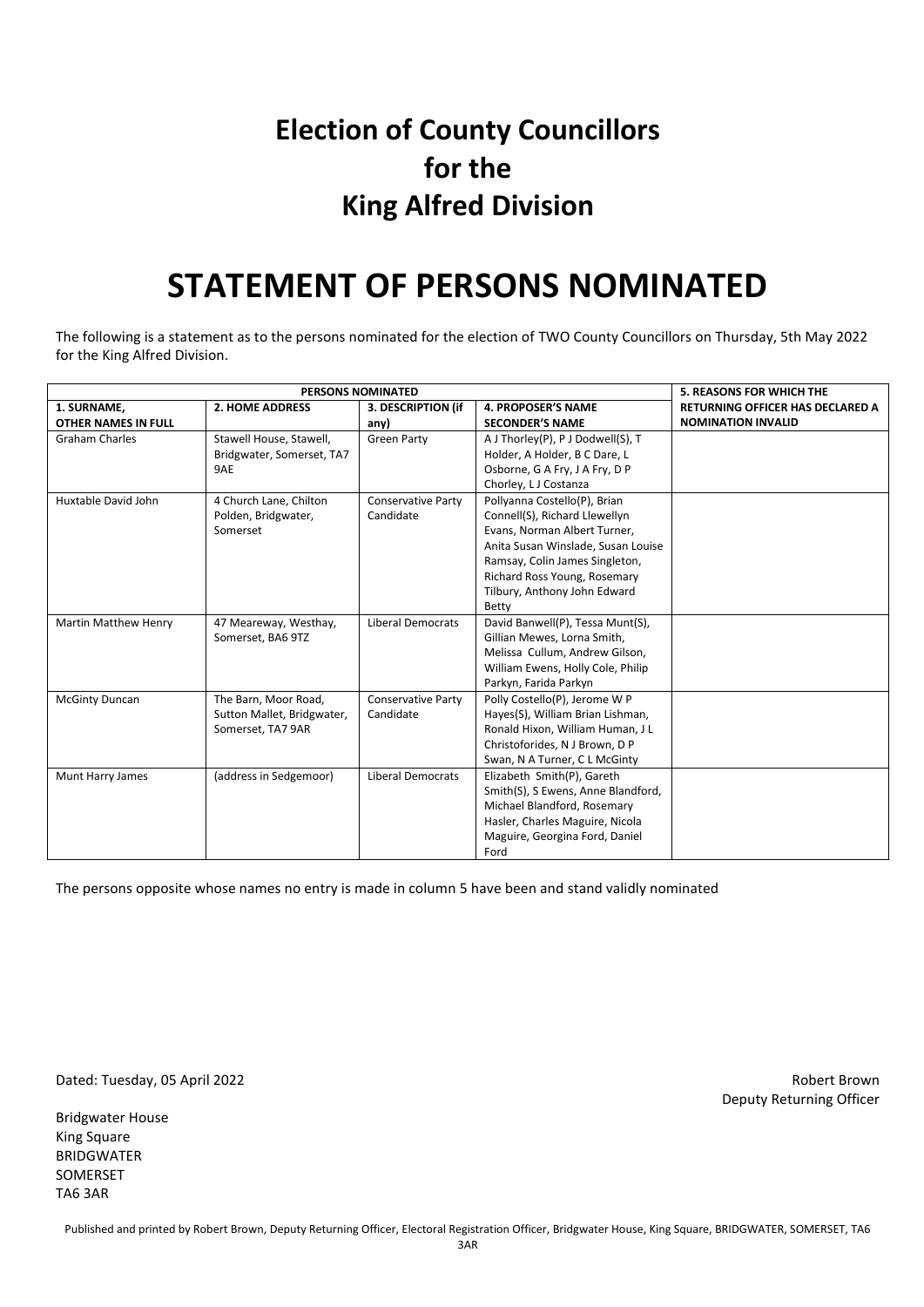### **Election of County Councillors for the North Petherton Division**

### **STATEMENT OF PERSONS NOMINATED**

The following is a statement as to the persons nominated for the election of TWO County Councillors on Thursday, 5th May 2022 for the North Petherton Division.

|                             | <b>5. REASONS FOR WHICH THE</b> |                           |                                      |                                         |
|-----------------------------|---------------------------------|---------------------------|--------------------------------------|-----------------------------------------|
| 1. SURNAME,                 | <b>2. HOME ADDRESS</b>          | 3. DESCRIPTION (if        | <b>4. PROPOSER'S NAME</b>            | <b>RETURNING OFFICER HAS DECLARED A</b> |
| OTHER NAMES IN FULL         |                                 | any)                      | <b>SECONDER'S NAME</b>               | <b>NOMINATION INVALID</b>               |
| Betty Anthony John Edward   | North Lane Farm, North          | Conservative Party        | John H Swayne(P), Ian I J            |                                         |
|                             | Lane, Othery, Bridgwater,       | Candidate                 | Webber(S), Lesley L D Webber,        |                                         |
|                             | Somerset, TA7 0QG               |                           | Philip F Popham, Janet T Bradford,   |                                         |
|                             |                                 |                           | Alan S E Bradford, Beryl Pyne,       |                                         |
|                             |                                 |                           | Frederick Peppard, Shirley           |                                         |
|                             |                                 |                           | Peppard, Adam Newbery                |                                         |
| <b>Bradford Alan Sydney</b> | Stafford Lodge, Hulkshay        | <b>Conservative Party</b> | Janet Thelma Bradford(P), Richard    |                                         |
| Ernest                      | Lane, North Petherton,          | Candidate                 | Keverne Brian Barron(S), Pamela      |                                         |
|                             | Bridgwater, TA6 6NZ             |                           | Mary Bult, Harold William Bult,      |                                         |
|                             |                                 |                           | Richard Bult, Pauline Warren,        |                                         |
|                             |                                 |                           | Phillip Turney Spencer, Ellen June   |                                         |
|                             |                                 |                           | Pike, David Venn, Christopher        |                                         |
|                             |                                 |                           | <b>Britten</b>                       |                                         |
| Falkingham Jon              | 1 Clover Way, Bridgwater,       | Labour Party              | Genevieve Wark(P), Andrew            |                                         |
|                             | TA5 2EY                         |                           | Cowper(S), Paula Cowper, Emilia      |                                         |
|                             |                                 |                           | Wojtyczka, Ian J Macdonald,          |                                         |
|                             |                                 |                           | Brenda B Macdonald, David R          |                                         |
|                             |                                 |                           | Edwards, Susan J Edwards, Paul       |                                         |
|                             |                                 |                           | Kenward, Janis Stiebrins             |                                         |
| <b>Revans Bill</b>          | 20 Quantock Close, North        | <b>Liberal Democrats</b>  | Anne Hodges(P), Linda                |                                         |
|                             | Petherton, Bridgwater,          |                           | McLaughlin(S), Robert May,           |                                         |
|                             | <b>TA6 6TA</b>                  |                           | Jennifer Moore, R Revans, K          |                                         |
|                             |                                 |                           | Coates, J Coates, J Hodges, A        |                                         |
|                             |                                 |                           | Norman, M Chown                      |                                         |
| <b>Wark Genevieve</b>       | (address in Sedgemoor)          | Labour Party              | Jon Falkingham(P), Andy              |                                         |
|                             |                                 |                           | Cowper(S), Paula Cowper, Marcus      |                                         |
|                             |                                 |                           | Payne, Alice Pitman, Sarah Davey,    |                                         |
|                             |                                 |                           | Darren Phillips, Claire Davies, Paul |                                         |
|                             |                                 |                           | Thomas, Helen Barham                 |                                         |
| <b>Wong Gary</b>            | 20 Bugle Way, Bridgwater,       | <b>Liberal Democrats</b>  | Bill Revans(P), Robert May(S),       |                                         |
|                             | TA5 2FR                         |                           | Jennifer Moore, R Revans, K          |                                         |
|                             |                                 |                           | Coates, J Coates, Linda              |                                         |
|                             |                                 |                           | McLaughlin, Alyson Norman,           |                                         |
|                             |                                 |                           | Maria Chown, Christian Chown         |                                         |

The persons opposite whose names no entry is made in column 5 have been and stand validly nominated

Dated: Tuesday, 05 April 2022 Robert Brown

Bridgwater House King Square BRIDGWATER SOMERSET TA6 3AR

Deputy Returning Officer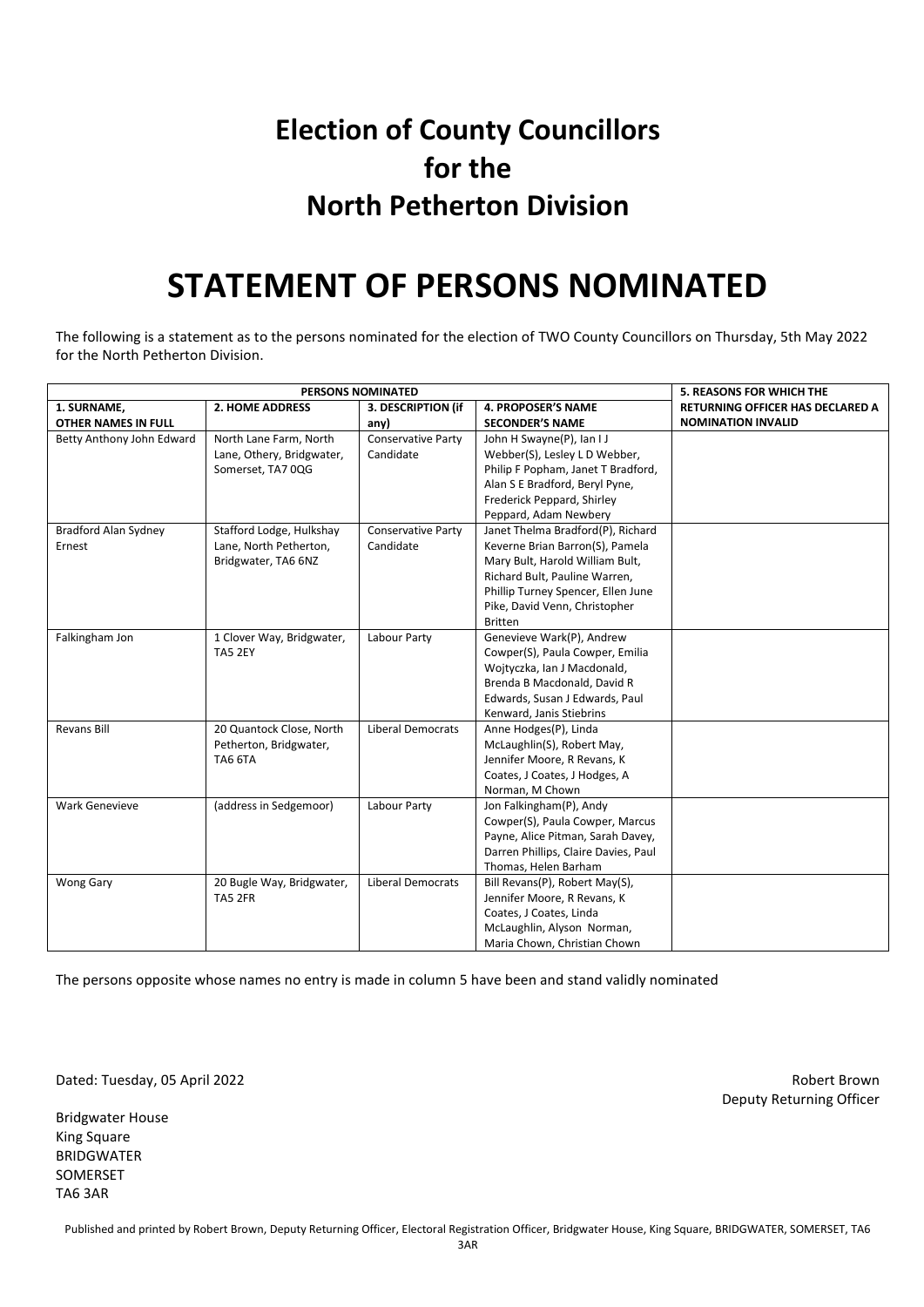#### **Somerset County Council Elections Election of Councillors for the BLACKMOOR VALE Division**

## **STATEMENT OF PERSONS NOMINATED**

The following is a statement as to the persons nominated for the election of TWO Councillors on Thursday, 5th May 2022 for the BLACKMOOR VALE Division.

|                                                     | <b>5. REASONS FOR WHICH THE</b>                                |                                   |                                                                                                                                                                                                                  |                                                                                |
|-----------------------------------------------------|----------------------------------------------------------------|-----------------------------------|------------------------------------------------------------------------------------------------------------------------------------------------------------------------------------------------------------------|--------------------------------------------------------------------------------|
| 1. SURNAME,<br><b>OTHER NAMES IN</b><br><b>FULL</b> | <b>2. HOME ADDRESS</b>                                         | <b>3. DESCRIPTION</b><br>(if any) | 4. PROPOSER'S NAME<br><b>SECONDER'S NAME</b>                                                                                                                                                                     | <b>RETURNING OFFICER HAS</b><br><b>DECLARED A NOMINATION</b><br><b>INVALID</b> |
| Burt, Hayward                                       | 9 Casterbridge Place,<br>Templecombe,<br>Somerset, BA8 0AF     | Conservative<br>Party Candidate   | Adrian Roger Pratt(P), Gerald<br>Byrne(S), Howard Bentley-<br>Marchant, Nigel E Young,<br>Dorian Evered, Jane M<br>Watkins, Ronald J Watkins,<br>Christopher A Statham, Gillian<br>R Waddington, April R Browell |                                                                                |
| Clark, Nicola                                       | Pilgrims, Weir Lane,<br>Yeovilton, BA22 8EU                    | Liberal<br>Democrats              | Stephen R Place(P), Susan M<br>Place(S), Isabel F F Koch,<br>Rosemarie J Wigley, Kim<br>Roberts, Marilyn Childs,<br>Edward Geoffrey Luscombe,<br>Kathryn Anne Luscombe, John<br>Vallins, Sallie M M Vallins      |                                                                                |
| Dyke, Sarah Joanne                                  | The Rising Sun,<br>Cuklington, Wincanton,<br>Somerset, BA9 9PY | Liberal<br>Democrats              | Stephen R Place(P), Susan M<br>Place(S), Isabel F F Koch,<br>Rosemarie J Wigley, Kim<br>Roberts, Marilyn Childs,<br>Edward Geoffrey Luscombe,<br>Kathryn Anne Luscombe, Sallie<br>M M Vallins, John Vallins      |                                                                                |
| Wallace, William                                    | (address in South<br>Somerset District)                        | Conservative<br>Party Candidate   | Howard Bentley-Marchant(P),<br>Evelyn D G Heath(S), Elizabeth<br>L Gaunt, Richard J Gaunt,<br>John R Smales, Sarah A S<br>Smales, Ian W Middleton,<br>Vivienne R Middleton, John R<br>Sherburn, Rolinda Sherburn |                                                                                |

The persons opposite whose names no entry is made in column 5 have been and stand validly nominated

Dated: Wednesday, 06 April 2022 **Victor** 2022 April 2012 11: Byron

Deputy Returning Officer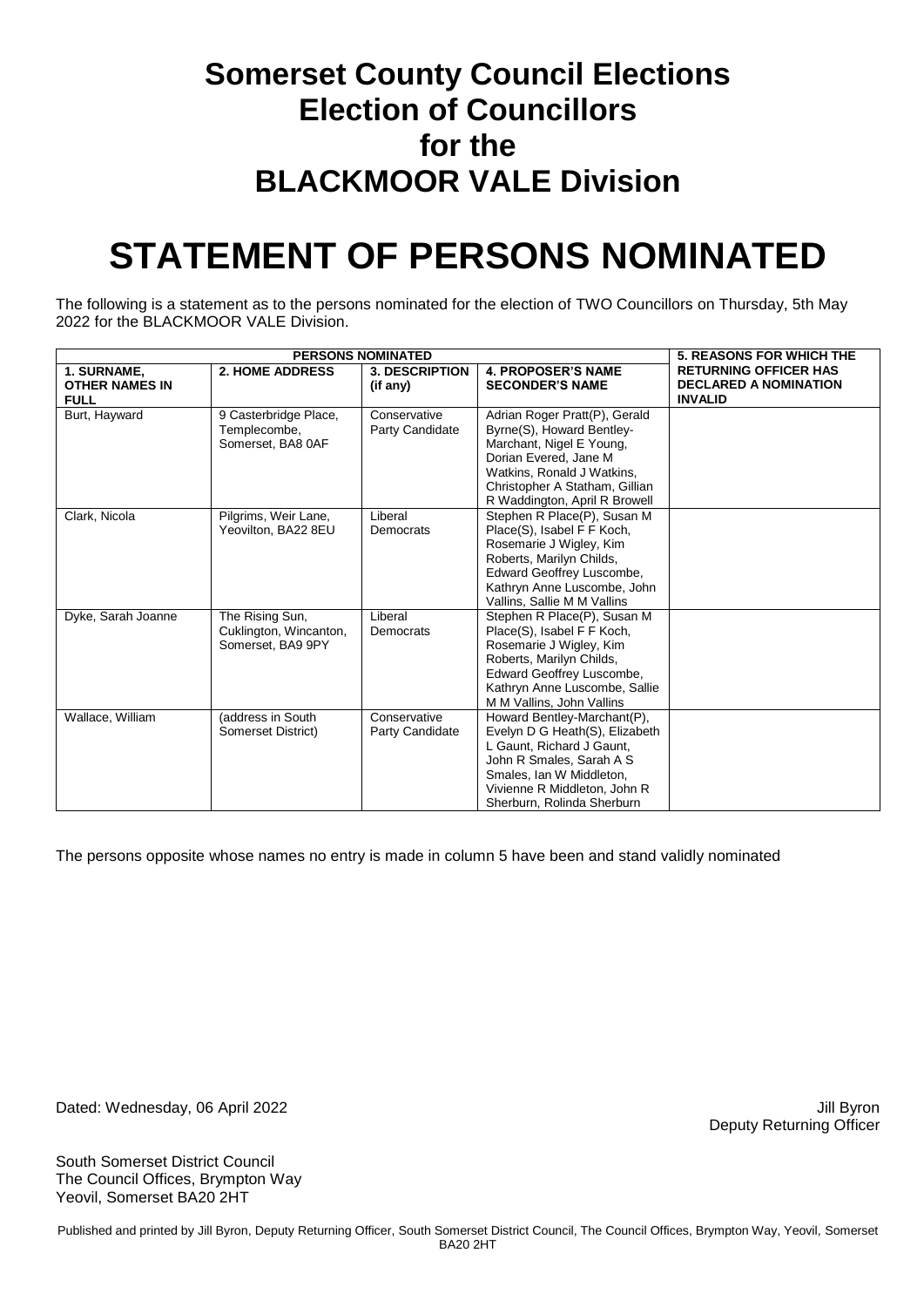#### **Somerset County Council Elections Election of Councillors for the BRYMPTON Division**

## **STATEMENT OF PERSONS NOMINATED**

The following is a statement as to the persons nominated for the election of TWO Councillors on Thursday, 5th May 2022 for the BRYMPTON Division.

| <b>PERSONS NOMINATED</b>                            |                                                              |                                   |                                                                                                                                                                                                              | <b>5. REASONS FOR WHICH THE</b>                                                |
|-----------------------------------------------------|--------------------------------------------------------------|-----------------------------------|--------------------------------------------------------------------------------------------------------------------------------------------------------------------------------------------------------------|--------------------------------------------------------------------------------|
| 1. SURNAME,<br><b>OTHER NAMES IN</b><br><b>FULL</b> | <b>2. HOME ADDRESS</b>                                       | <b>3. DESCRIPTION</b><br>(if any) | <b>4. PROPOSER'S NAME</b><br><b>SECONDER'S NAME</b>                                                                                                                                                          | <b>RETURNING OFFICER HAS</b><br><b>DECLARED A NOMINATION</b><br><b>INVALID</b> |
| Power, Anthony                                      | 18 Dore Close, Yeovil,<br><b>BA21 3UP</b>                    | Conservative<br>Party Candidate   | Doreen E Evans(P), Graham L<br>Cook(S), Nigel J Marston,<br>Michael J Sharpe, Lucy M<br>Sharpe, Muriel A Pitman,<br>Adrian J Pitman, Julie A Scott,<br>Johnson Sebastian, Rani Jose                          |                                                                                |
| Seib, Peter Jeremy                                  | 11 Forde Park, Yeovil,<br>Somerset, BA21 3QP                 | Liberal<br>Democrats              | Michael P Read(P), Margaret A<br>Baker(S), David G Jacklin,<br>Colin K Baker, Jordan Reece<br>Goble, Christina M Yesil,<br>Elizabeth J Burrell, Kerry S<br>Weeks, Nigel T Weeks, Jason<br>Young              |                                                                                |
| Snell, Jeny                                         | 18 Fosse Way, Yeovil,<br>Somerset, BA21 3UQ                  | Liberal<br>Democrats              | Claire H Hodgson(P), Lisa A<br>Charter(S), Annette Linda<br>Barnes, Merrissa J Rendell,<br>Louise Evans, Lindsey C<br>Watkinson, Donna M Bessell,<br>Sophie J Margetts, Lucy K<br>Birnie, Caroline J Wootton |                                                                                |
| Thomas, Teresa                                      | Domus Invictae,<br>Broomhill Lane, Lopen,<br><b>TA13 5LA</b> | Conservative<br>Party Candidate   | Anthony Power(P), Angela M<br>Marston(S), Rani Jose,<br>Johnson Sebastian, Adrian J<br>Pitman, Muriel A Pitman,<br>Doreen E Evans, Matthew J M<br>O'Dwyer, Jason Young, Julie A<br>Scott                     |                                                                                |

The persons opposite whose names no entry is made in column 5 have been and stand validly nominated

Dated: Wednesday, 06 April 2022 **Victor** 2022 April 2012 11: Byron

Deputy Returning Officer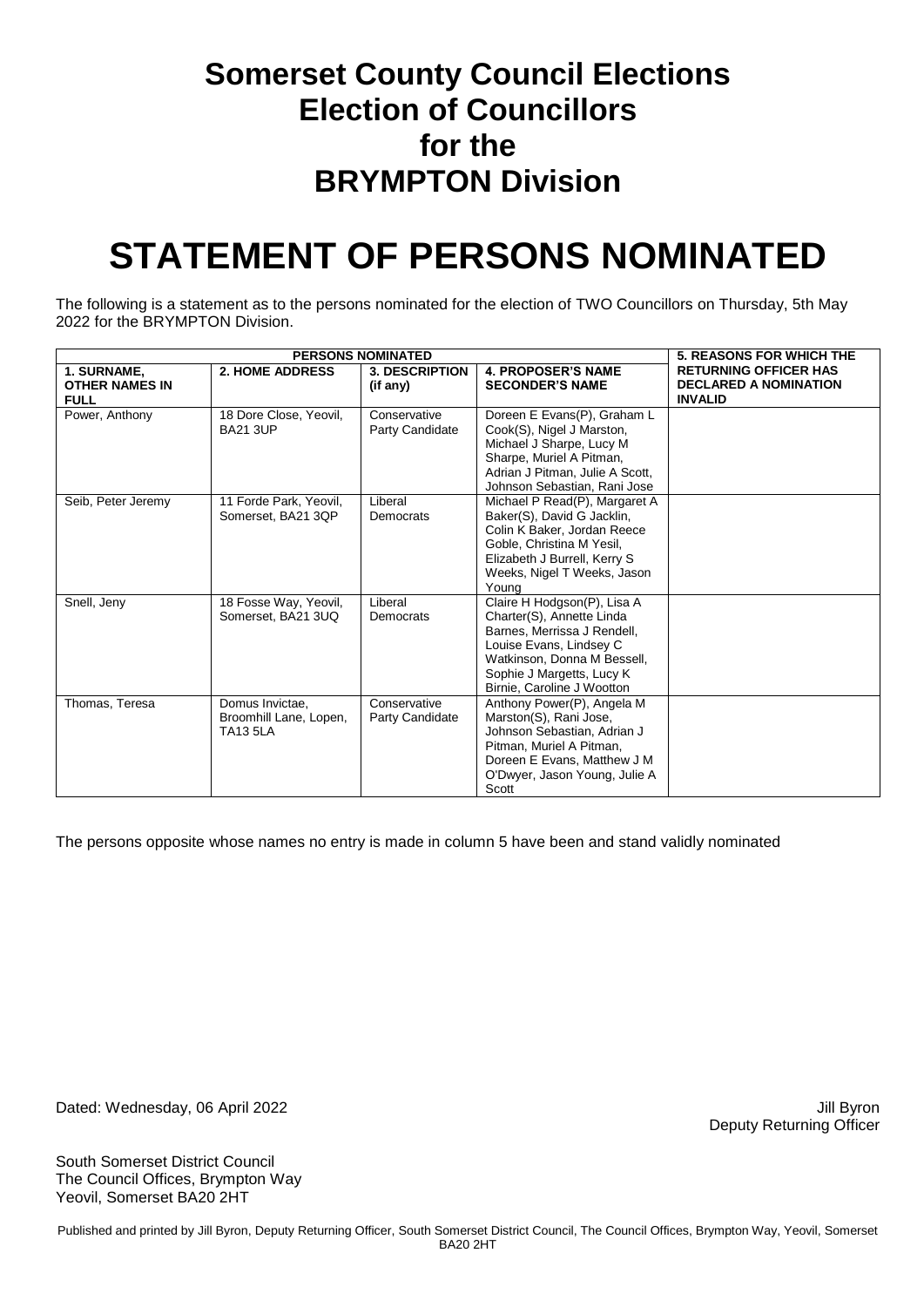#### **Somerset County Council Elections Election of Councillors for the CASTLE CARY Division**

## **STATEMENT OF PERSONS NOMINATED**

The following is a statement as to the persons nominated for the election of TWO Councillors on Thursday, 5th May 2022 for the CASTLE CARY Division.

| <b>PERSONS NOMINATED</b>                            |                                                                       |                                   |                                                                                                                                                                                                                    | <b>5. REASONS FOR WHICH THE</b>                                                |
|-----------------------------------------------------|-----------------------------------------------------------------------|-----------------------------------|--------------------------------------------------------------------------------------------------------------------------------------------------------------------------------------------------------------------|--------------------------------------------------------------------------------|
| 1. SURNAME,<br><b>OTHER NAMES IN</b><br><b>FULL</b> | <b>2. HOME ADDRESS</b>                                                | <b>3. DESCRIPTION</b><br>(if any) | <b>4. PROPOSER'S NAME</b><br><b>SECONDER'S NAME</b>                                                                                                                                                                | <b>RETURNING OFFICER HAS</b><br><b>DECLARED A NOMINATION</b><br><b>INVALID</b> |
| Butterfield, Howard Alan                            | Oldstone House, Camel<br>Street, Marston Magna,<br>Somerset, BA22 8DB | Conservative<br>Party Candidate   | Jennifer E Dench(P), Michael E<br>Dench(S), Frank T Dodge, Ann<br>M E Dodge, Arthur C Saggs,<br>Eileen M K Oldham, Maxwell L<br>Hopkins, Pamela A Hopkins,<br>Ian M Punton, Lucinda R<br>Punton                    |                                                                                |
| Ebsworth, Peter Martin                              | 1 Meadow Cottages,<br>Weston Bampfylde,<br><b>BA22 7HU</b>            | <b>Green Party</b>                | Amanda J Pett(P), Julie<br>Ebsworth(S), Simon J Pett,<br>Gillian M Lawson, P Anne<br>Voysey, Melanie J Smallwood,<br>Christy Casley, Rosemary A<br>Rymer, Stephen T B Rymer,<br>Daniel Casley                      |                                                                                |
| Hobhouse, Henry                                     | No.1 The Courtyard,<br>North Cadbury, BA22<br>7DT                     | Liberal<br>Democrats              | Osyth Hazel M Merrifield(P),<br>Melissa R Meek(S), Gillian J<br>Downes, Janet M Hutchfield,<br>Ruth G Coleby, Jean P A Joy,<br>Andrew D Moore, Jennifer M<br>Alderson, Christine A Hitchings,<br>Shirley A Knapman |                                                                                |
| Lewis, Mike                                         | Gatehouse, Church<br>Path, Queen Camel,<br><b>BA22 7NX</b>            | Conservative<br>Party Candidate   | Judith A Morison(P),<br>Christopher T Edwards(S),<br>Maxwell L Hopkins, John P<br>Brendon, Rosemary S Jones,<br>Larry A Piper, Mary E Gamble,<br>John Tricker, Alan Bartlett,<br>Philip D Sargent                  |                                                                                |
| Page, Stephen Richard<br>John                       | 43 Irving Road, Keinton<br>Mandeville, Somerset,<br><b>TA11 6ET</b>   | Liberal<br>Democrats              | Kevin Messenger(P), Rennie J<br>Messenger(S), John N<br>Pinnions, David K Messenger,<br>Andrew J Mullett, Pauline M<br>Hunt, Roger H S Green, David<br>Lee, Teena M Hooper, Elishia<br>A Hooper                    |                                                                                |

The persons opposite whose names no entry is made in column 5 have been and stand validly nominated

Dated: Wednesday, 06 April 2022 **Victor** 2022 April 2012 11: Byron

Deputy Returning Officer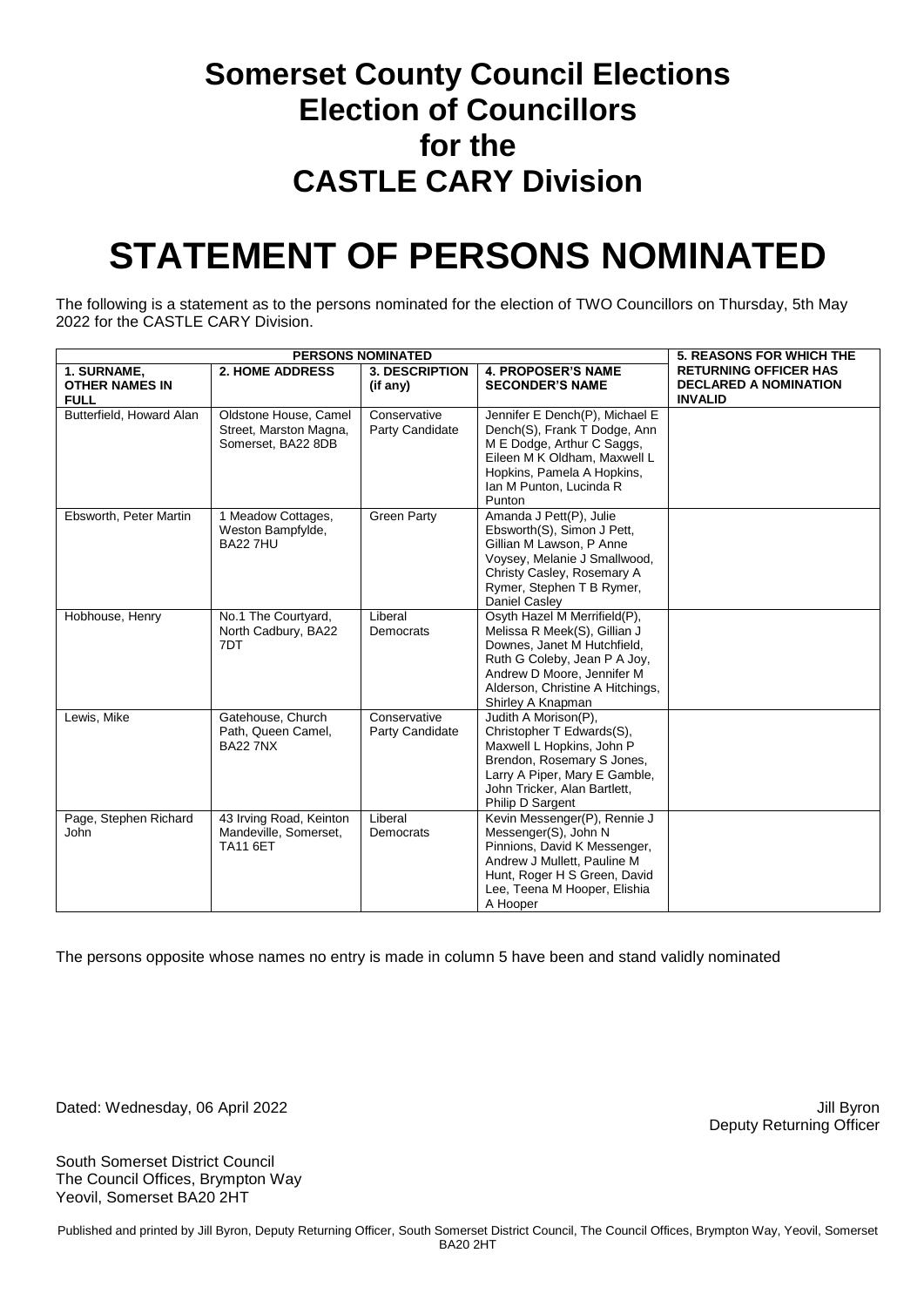### **Somerset County Council Elections Election of Councillors for the CHARD NORTH Division STATEMENT OF PERSONS NOMINATED**

The following is a statement as to the persons nominated for the election of TWO Councillors on Thursday, 5th May 2022 for the CHARD NORTH Division.

| <b>PERSONS NOMINATED</b>                            |                                                                        |                                 |                                                                                                                                                                                                                   | <b>5. REASONS FOR WHICH THE</b>                                                |
|-----------------------------------------------------|------------------------------------------------------------------------|---------------------------------|-------------------------------------------------------------------------------------------------------------------------------------------------------------------------------------------------------------------|--------------------------------------------------------------------------------|
| 1. SURNAME,<br><b>OTHER NAMES IN</b><br><b>FULL</b> | <b>2. HOME ADDRESS</b>                                                 | 3. DESCRIPTION<br>(if any)      | <b>4. PROPOSER'S NAME</b><br><b>SECONDER'S NAME</b>                                                                                                                                                               | <b>RETURNING OFFICER HAS</b><br><b>DECLARED A NOMINATION</b><br><b>INVALID</b> |
| Carnell, Martin John                                | 24 Nursery Gardens,<br>Chard, TA20 1HH                                 | Liberal<br>Democrats            | Lee M Brun(P), James C<br>Wagstaff(S), Jennifer J Kenton,<br>Jason P Baker, Thomas G<br>Hopkins, Kellie A Hopkins,<br>Clare E Brun, Clive D Adams,<br>Elizabeth M Adams, Nina E<br>Wagstaff                       |                                                                                |
| Hawkes, Jason Charles                               | 105 Combe Street,<br>Chard, Somerset, TA20<br>1JH                      | <b>Green Party</b>              | Amanda J Davies(P), Des<br>White(S), Daniel J Garratt,<br>Rachel A Garratt, Terence<br>Christopher, Robert James,<br>Kevin W Stokes, Emma J<br>Stokes, Ben William Stokes,<br>Julie P Butler, Timothy M<br>Eggins |                                                                                |
| Kenton, Jenny                                       | Popinjays, Northover<br>Drive, Chard, Somerset,<br><b>TA20 1LQ</b>     | Liberal<br>Democrats            | Cresswell J H Whitton(P), Mark<br>Hambrey(S), Olive D Welch,<br>Simon L Dowell, Barbara<br>Whitton, Ann Hambrey, Andrew<br>W Kenton, Roslyn A Jones,<br>Nicola Hardwill, Susan Wyatt                              |                                                                                |
| Schofield, John<br>Wardman                          | Barn End, Church Lane,<br>Seavington, Ilminster,<br><b>TA19 0QP</b>    | <b>Labour Party</b>             | Kate Baker(P), Matthew W<br>Baker(S), Louise C Allen,<br>Richard D Ambrose, Christine<br>Ambrose, Janet A Jacobs,<br>Ronald A Fathers, Susannah<br>Norman, Peter Norman, John S<br>White                          |                                                                                |
| Wale, Martin John                                   | Foxdon Cottage,<br>Foxdon Hill,<br>Wadeford, Chard,<br><b>TA20 3AN</b> | Conservative<br>Party Candidate | John C Robinson(P), Angela M<br>Robinson(S), Janet I Durden,<br>Peter D Durden, Susan Ann<br>Key, Peter John Charles Key,<br>Peter G Taylor, Averil A Taylor,<br>Linda Burton, Robert O<br>Shephard               |                                                                                |
| Wootton, Serena Angela                              | Alpine Grove, Forton,<br><b>TA20 4HD</b>                               | <b>Green Party</b>              | Jason C Hawkes(P), Kirsten F<br>McIlroy(S), Lisa Brewchorne,<br>Chris Brewchorne, Ian R<br>O'Neill, Carole A O'Neill,<br>Heather Eggins, Timothy M<br>Eggins, Catherine A Morrison,<br>Simonetta J Harrington     |                                                                                |
| Wylie Carrick, Kate                                 | (address in South<br>Somerset District)                                | Conservative<br>Party Candidate | Nanette J Wale(P), Anne-<br>Therese Rowntree(S), Colin M<br>Stagg, Gillian Stagg, Neil D<br>Cline, Carol A Cline, Paul J<br>Pike, Maria L Pike, Jacqueline<br>A Nicholls, Marion P Fisher                         |                                                                                |

The persons opposite whose names no entry is made in column 5 have been and stand validly nominated

Dated: Wednesday, 06 April 2022 **Victor** 2022 April 2012 11: Byron

Deputy Returning Officer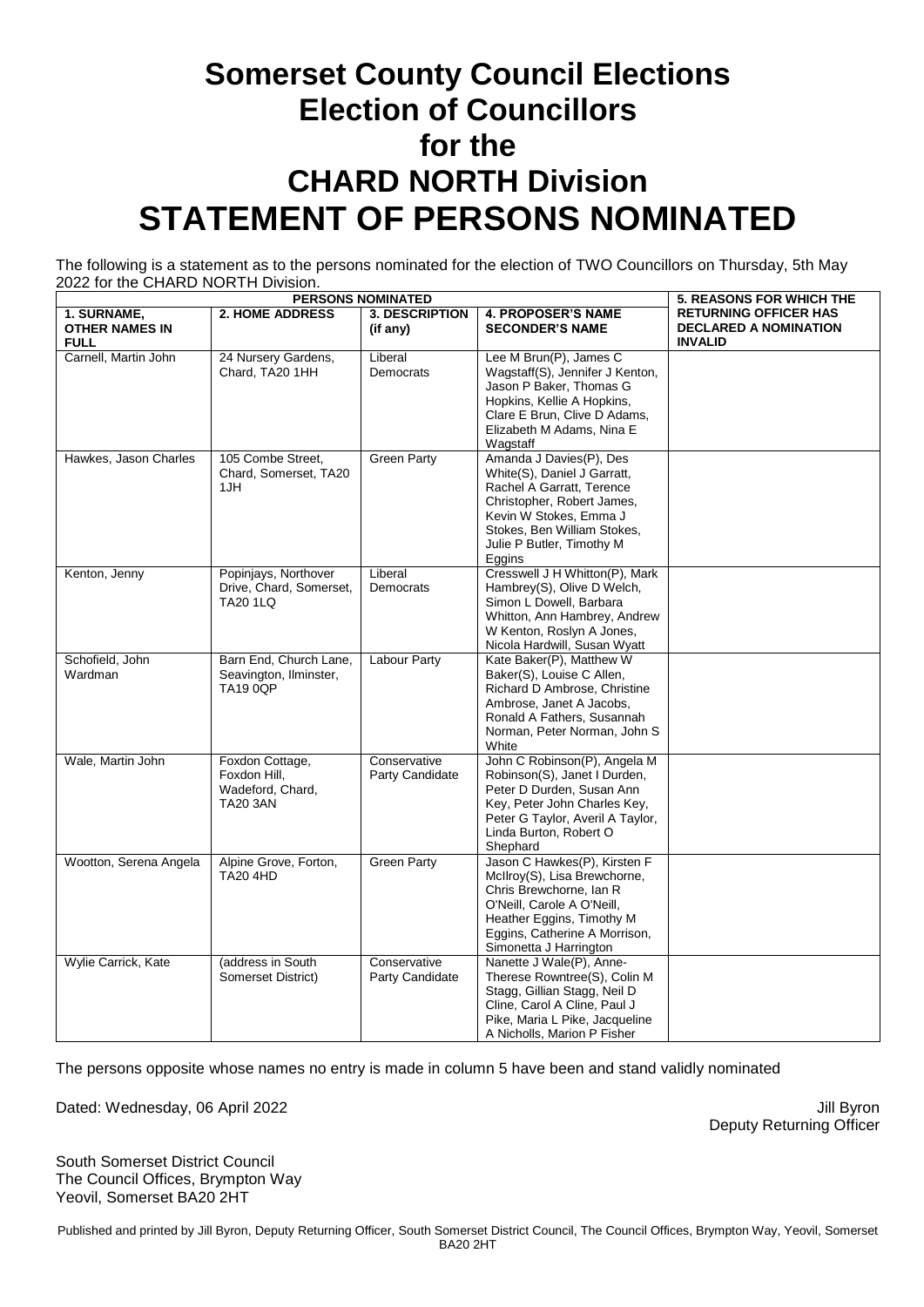### **Somerset County Council Elections Election of Councillors for the CHARD SOUTH Division STATEMENT OF PERSONS NOMINATED**

The following is a statement as to the persons nominated for the election of TWO Councillors on Thursday, 5th May 2022 for the CHARD SOUTH Division.

| <b>PERSONS NOMINATED</b>                            |                                                                |                                   |                                                                                                                                                                                                                          | <b>5. REASONS FOR WHICH THE</b>                                                |
|-----------------------------------------------------|----------------------------------------------------------------|-----------------------------------|--------------------------------------------------------------------------------------------------------------------------------------------------------------------------------------------------------------------------|--------------------------------------------------------------------------------|
| 1. SURNAME,<br><b>OTHER NAMES IN</b><br><b>FULL</b> | 2. HOME ADDRESS                                                | <b>3. DESCRIPTION</b><br>(if any) | <b>4. PROPOSER'S NAME</b><br><b>SECONDER'S NAME</b>                                                                                                                                                                      | <b>RETURNING OFFICER HAS</b><br><b>DECLARED A NOMINATION</b><br><b>INVALID</b> |
| Baker, Jason Paul                                   | 4 High Street, Chard,<br>Somerset, TA20 1QB                    | Liberal<br>Democrats              | Richard J Down(P), George M<br>Best(S), Cydney L Isaacs, Zoe<br>J Penfold, Jean P Turner,<br>Martin J Hudson, Judy M<br>Addicott, Garry F Shortland,<br>Zak Williams, Claire Ann Brown                                   |                                                                                |
| Brown, Claire Ann                                   | 4 The Chimes, Forton<br>Road, Chard,<br>Somerset, TA20 2FD     | Liberal<br>Democrats              | Sara G Dowell(P), Victoria L<br>Bates(S), Brian Quinn, Susan<br>M Larcombe, Christine J<br>Cosway, Lorraine Kathleen<br>Peters, Raymond M Field,<br>Phillip Tucker, Steven C<br>Downton, James W Carp                    |                                                                                |
| <b>Bull, Stuart James</b>                           | (address in South<br>Somerset District)                        | Conservative<br>Party Candidate   | Howard R Wardell(P), Mary<br>Wardell(S), Rosa E Newman,<br>Annette M Goody, Robin A<br>Goody, Melissa L Whittaker,<br>John D Thomas, Diane B<br>Thomas, Ralph Daley, Eric<br>Morfitt                                     |                                                                                |
| Eggins, Timothy Michael                             | Northayes Farm,<br>Hornsbury Mill, Chard,<br><b>TA20 3DB</b>   | Green Party                       | Serena A Wootton(P), Keith M<br>Wootton(S), Marisa R R Bento,<br>Colin P Blackburn, Penelope A<br>Maddocks, Nicolai C C<br>Houston, Chad Williams, Julian<br>S Reynolds, Paul H L<br>Reynolds, Kamil Tadeusz<br>Ratynski |                                                                                |
| Loveridge, Adam Harold                              | (address in East Devon<br>District)                            | <b>Green Party</b>                | Serena A Wootton(P), Victoria<br>L Jewell(S), Kirsty F Barge,<br>Jane E Judd, Michael P Judd,<br>Heidi Davies, Mark Davies,<br>Martin Goodhew, Kim S<br>Peterson, Peter L Trotter                                        |                                                                                |
| Payne, Connor Anthony                               | 15 Clarkes Row,<br>Clarkes Close, Chard,<br>Somerset, TA20 1ER | Conservative<br>Party Candidate   | Carolyn B Woodward(P),<br>Barbara E Wells-Burr(S),<br>Melissa L Whittaker, David V<br>Mather, John R Ashbrook,<br>Gillian F Ashbrook, Howard R<br>Wardell, Meg B Darby, Alan B<br>Darby, Mary Wardell                    |                                                                                |
| Pearson, Nigel Charles                              | Lower Farm Barn,<br>Purtington, Chard,<br><b>TA20 4DH</b>      | The For Britain<br>Movement       | Terry Field(P), Marion Field(S),<br>Leanne Henley, Tracey J<br>Clarke, Christopher Robjohns,<br>Jean A Burns, Ian D Burns,<br>Jacqueline M Schofield,<br>Marleen R Broom, Evelyn M<br>Crew                               |                                                                                |

The persons opposite whose names no entry is made in column 5 have been and stand validly nominated

Dated: Wednesday, 06 April 2022 **Jill Byron** Dated: Wednesday, 06 April 2022

Deputy Returning Officer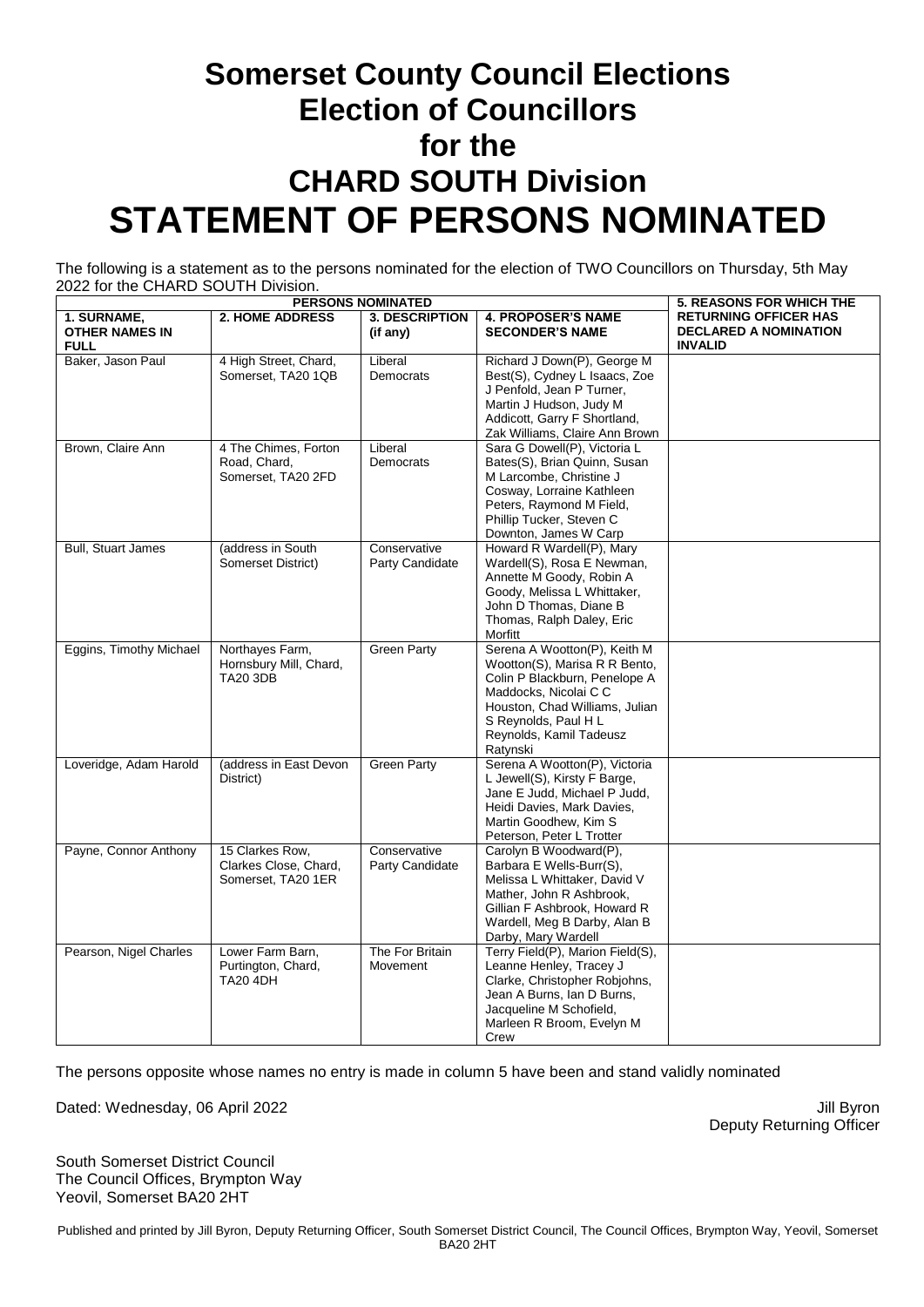#### **Somerset County Council Elections Election of Councillors for the COKER Division**

## **STATEMENT OF PERSONS NOMINATED**

The following is a statement as to the persons nominated for the election of TWO Councillors on Thursday, 5th May 2022 for the COKER Division.

| <b>PERSONS NOMINATED</b> |                         |                       |                                                               | <b>5. REASONS FOR WHICH THE</b> |
|--------------------------|-------------------------|-----------------------|---------------------------------------------------------------|---------------------------------|
| 1. SURNAME,              | <b>2. HOME ADDRESS</b>  | <b>3. DESCRIPTION</b> | <b>4. PROPOSER'S NAME</b>                                     | <b>RETURNING OFFICER HAS</b>    |
| <b>OTHER NAMES IN</b>    |                         | (if any)              | <b>SECONDER'S NAME</b>                                        | <b>DECLARED A NOMINATION</b>    |
| <b>FULL</b>              |                         |                       |                                                               | <b>INVALID</b>                  |
| Carter-Uren, Jane        | 7 Maudslay Fields, East | Labour Party          | Christine A Miller(P), Pauline M                              |                                 |
| Elizabeth                | Coker, Yeovil, BA22     |                       | Dagnall(S), Catherine Carter-                                 |                                 |
|                          | 9LP                     |                       | Uren, Anne B Mears, David J                                   |                                 |
|                          |                         |                       | Mears, Anthony Mitchell,                                      |                                 |
|                          |                         |                       | Lesley C Warren, Vicky                                        |                                 |
|                          |                         |                       | Moorhouse, Roy C Purdy,                                       |                                 |
|                          |                         |                       | Murray W Shepstone                                            |                                 |
| Hewitson, Mike           | 7 Little Street, Norton | Liberal               | Sarah Ruby Hewitson(P), Mary                                  |                                 |
|                          | Sub Hamdon,             | Democrats             | J D Ashdown(S), Pamela                                        |                                 |
|                          | Somerset, TA14 6SR      |                       | Rastall, Michael Rastall,                                     |                                 |
|                          |                         |                       | Howard W Caswell, Simon J                                     |                                 |
|                          |                         |                       | Orchard, Peter J Callaghan,                                   |                                 |
|                          |                         |                       | Lindsay E Higgins, Phillipa A                                 |                                 |
|                          |                         |                       | Coleman, Emily J Young                                        |                                 |
| Janes, Robert Leonard    | Anroblen, High Street,  | Conservative          | Gina Seaton(P), Clive D                                       |                                 |
| David                    | West Coker, Somerset,   | Party Candidate       | Seaton(S), Rodney A Hall,<br>Leslie J Callard, Catherine A    |                                 |
|                          | <b>BA22 9AG</b>         |                       |                                                               |                                 |
|                          |                         |                       | Hayden, Malcolm King, Judith<br>F Beatty, Ann Symes, Stella C |                                 |
|                          |                         |                       |                                                               |                                 |
| Lawford, Huw Rutherford  | 39 Cabot Road, Yeovil,  | Conservative          | Davis, Nigel M Leveridge<br>Gina Seaton(P), Clive D           |                                 |
|                          | <b>BA21 5FQ</b>         | Party Candidate       | Seaton(S), Rodney A Hall,                                     |                                 |
|                          |                         |                       | Leslie J Callard, Catherine A                                 |                                 |
|                          |                         |                       | Hayden, Malcolm King, Judith                                  |                                 |
|                          |                         |                       | F Beatty, Ann Symes, Stella C                                 |                                 |
|                          |                         |                       | Davis, Nigel M Leveridge                                      |                                 |
| Patrick, Oliver James    | King's Gatchell, Higher | Liberal               | John I Kilczynski(P), Maureen                                 |                                 |
|                          | Street, West Chinnock,  | Democrats             | Kilczynski(S), Edward P                                       |                                 |
|                          | Somerset, TA18 7QA      |                       | Goddard, Rose J Goddard,                                      |                                 |
|                          |                         |                       | John J Doherty, Sally Ann                                     |                                 |
|                          |                         |                       | Palmer, James Brian Mark                                      |                                 |
|                          |                         |                       | Purefoy, Cyril C Medcalf, Lucy                                |                                 |
|                          |                         |                       | E Patrick, Garry S Medcalf                                    |                                 |

The persons opposite whose names no entry is made in column 5 have been and stand validly nominated

Dated: Wednesday, 06 April 2022 **Accord 2012** Jill Byron

Deputy Returning Officer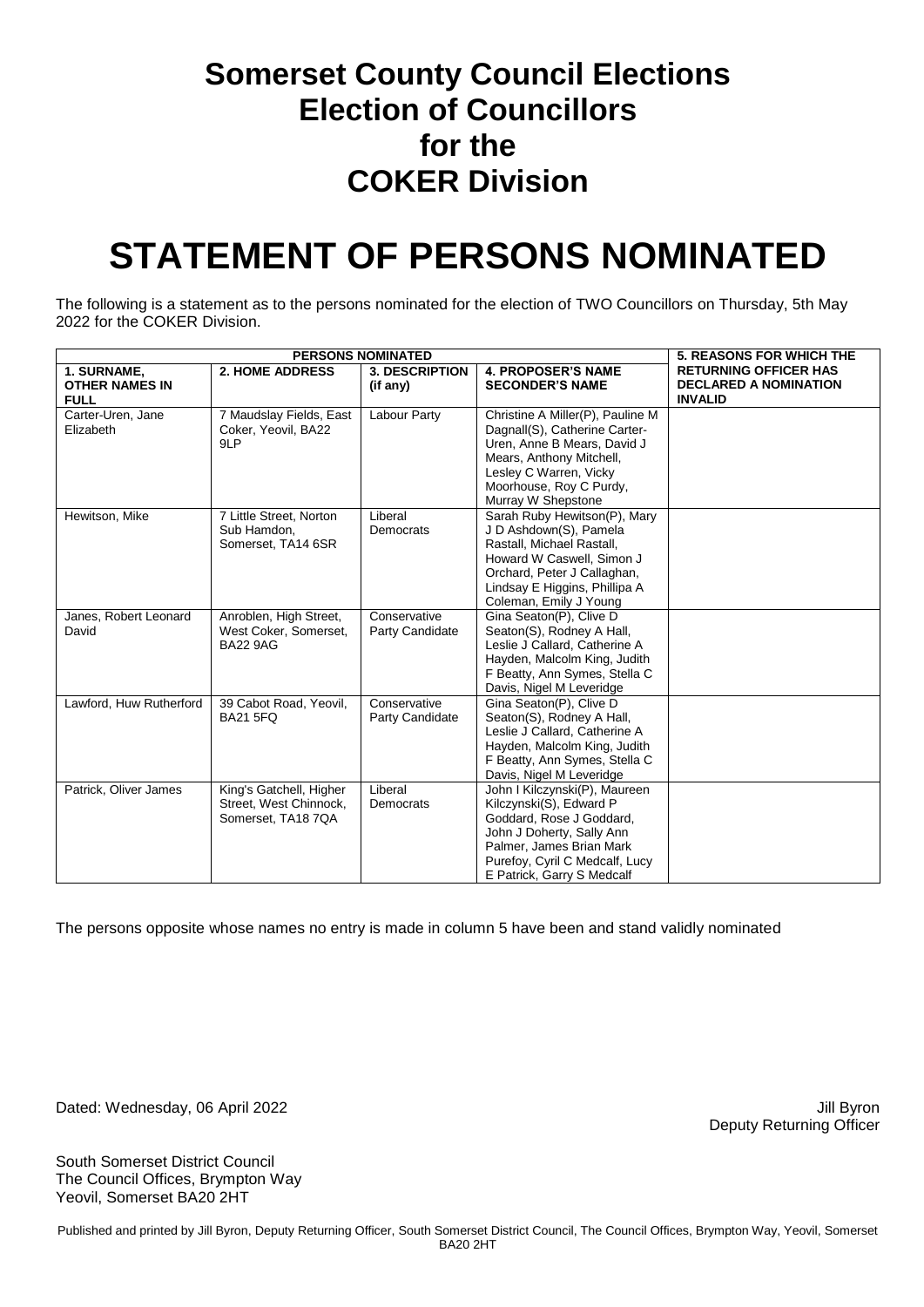#### **Somerset County Council Elections Election of Councillors for the CREWKERNE Division**

## **STATEMENT OF PERSONS NOMINATED**

The following is a statement as to the persons nominated for the election of TWO Councillors on Thursday, 5th May 2022 for the CREWKERNE Division.

| <b>PERSONS NOMINATED</b>                            |                                                                     |                                   |                                                                                                                                                                                                                      | <b>5. REASONS FOR WHICH THE</b>                                                |
|-----------------------------------------------------|---------------------------------------------------------------------|-----------------------------------|----------------------------------------------------------------------------------------------------------------------------------------------------------------------------------------------------------------------|--------------------------------------------------------------------------------|
| 1. SURNAME,<br><b>OTHER NAMES IN</b><br><b>FULL</b> | <b>2. HOME ADDRESS</b>                                              | <b>3. DESCRIPTION</b><br>(if any) | <b>4. PROPOSER'S NAME</b><br><b>SECONDER'S NAME</b>                                                                                                                                                                  | <b>RETURNING OFFICER HAS</b><br><b>DECLARED A NOMINATION</b><br><b>INVALID</b> |
| Ashton, Steve                                       | Bow Mill, Crewkerne,<br>Somerset, TA18 7QG                          | Conservative<br>Party Candidate   | Charles N Aslett(P), John<br>Gapper(S), David R N Livesley,<br>Dora Foschi, Janis V Chard,<br>Anne M Bright, Robert L Bright,<br>Judith A Robinson, Kenneth<br>Armstrong, Sylvia Armstrong                           |                                                                                |
| Best, Mike                                          | 186 Park View,<br>Crewkerne, Somerset,<br><b>TA18 8JH</b>           | Liberal<br>Democrats              | Joan B Dawson(P), William J<br>Dyke(S), Penelope S Dawson,<br>Andrea J Stuart, Alice Samuel,<br>Kathleen J Head, Judith A<br>Morris, Robin Pailthorpe, Roger<br>B Allen, Gail M Coleshill                            |                                                                                |
| Limmer, Kate                                        | Shoe Factory, Banking<br>Court, Crewkerne,<br>Somerset, TA18 7HN    | <b>Green Party</b>                | Ben K Hartshorn(P), Joanna M<br>Canning(S), Louise E Walrond,<br>Emma T C Brown, Karen C<br>Dupe, Louise M Brazier,<br>Richard Canning, Vivienne F<br>Fuller, Michael B Fox,<br>Katharine A Rew                      |                                                                                |
| Limmer, Noor Renee                                  | (address in South<br>Somerset District)                             | <b>Green Party</b>                | Ben K Hartshorn(P), Vivienne F<br>Fuller(S), Katherine G Vaux,<br>Katharine A Rew, Suzanne R<br>Green, Stella M Sabran, Louise<br>M Brazier, Sarah J Drew,<br>Joanna M Canning, Richard<br>Canning                   |                                                                                |
| Maxwell, Paul Michael                               | Chapel Cottage, Court<br>Mill Lane, Merriott,<br>Somerset, TA16 5NL | Liberal<br>Democrats              | Penelope S Dawson(P),<br>William J Dyke(S), Joan B<br>Dawson, Alice Samuel, Andrea<br>J Stuart, Kathleen J Head,<br>Judith A Morris, Robin<br>Pailthorpe, Roger B Allen, Gail<br>M Coleshill                         |                                                                                |
| Reynolds, Pippa                                     | (address in South<br>Somerset District)                             | Conservative<br>Party Candidate   | Charles N Aslett(P), John<br>Gapper(S), David R N Livesley,<br>Dora Foschi, Janis V Chard,<br>Anne M Bright, Robert L Bright,<br>Judith A Robinson, Kenneth<br>Armstrong, Sylvia Armstrong                           |                                                                                |
| Shirley, John James                                 | (address in South<br>Somerset District)                             | <b>Labour Party</b>               | Benjamin W Barnes(P), Arthur<br>David Hill(S), Victoria B R<br>Deakin, Carol C Patten,<br>Timothy John Serjeant,<br>Frederick J Serjeant, Wendy A<br>Harris, Claire Roberts,<br>Madeline E Barnes, Jason L<br>Quince |                                                                                |

The persons opposite whose names no entry is made in column 5 have been and stand validly nominated

Dated: Wednesday, 06 April 2022 **Victor** 2022 April 2012 11: Byron

Deputy Returning Officer

South Somerset District Council The Council Offices, Brympton Way Yeovil, Somerset BA20 2HT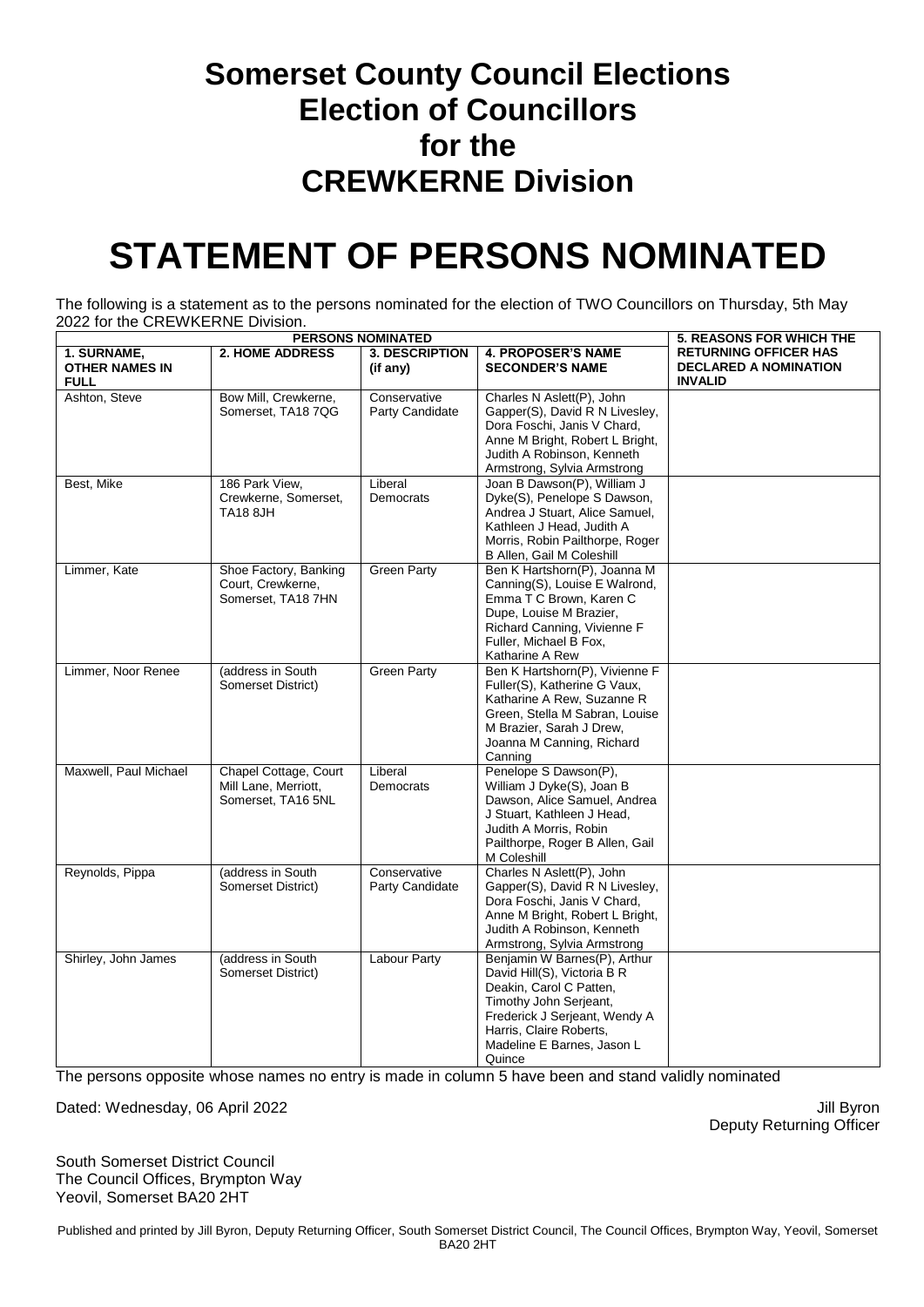### **Somerset County Council Elections Election of Councillors for the CURRY RIVEL AND LANGPORT Division STATEMENT OF PERSONS NOMINATED**

The following is a statement as to the persons nominated for the election of TWO Councillors on Thursday, 5th May 2022 for the CURRY RIVEL AND LANGPORT Division.

| <b>PERSONS NOMINATED</b>                            |                                                                               |                                   |                                                                                                                                                                                                                       | <b>5. REASONS FOR WHICH THE</b>                                                |
|-----------------------------------------------------|-------------------------------------------------------------------------------|-----------------------------------|-----------------------------------------------------------------------------------------------------------------------------------------------------------------------------------------------------------------------|--------------------------------------------------------------------------------|
| 1. SURNAME,<br><b>OTHER NAMES IN</b><br><b>FULL</b> | <b>2. HOME ADDRESS</b>                                                        | <b>3. DESCRIPTION</b><br>(if any) | <b>4. PROPOSER'S NAME</b><br><b>SECONDER'S NAME</b>                                                                                                                                                                   | <b>RETURNING OFFICER HAS</b><br><b>DECLARED A NOMINATION</b><br><b>INVALID</b> |
| Dromgoole, Sean Adam                                | Coombe House Farm,<br>Coombe, Langport,<br>Somerset, TA10 0QG                 | <b>Labour Party</b>               | Guy C Smith(P), Laura A<br>Evans(S), Janet S McLeod,<br>Patrick C Bateman, Calum J<br>McLeod, Natalie Victoria<br>McLeod, Deborah A Loxston,<br>Rachel Diana Edwards, Peter<br>Robert Edwards, Janie R<br>Dromgoole   |                                                                                |
| Geen, Matthew Francis                               | The Cider Barn, Curry<br>Rivel, Somerset, TA10<br>0PP                         | <b>Green Party</b>                | Stephen P Tate(P), Catherine<br>E Mowat(S), Peter W<br>Goodenough, Sylvia M<br>Goodenough, Lucy R Hunt,<br>John Parfitt, Daniel Drake, Lily<br>M X Drake, Teresa Drake,<br>Camille J Mowat                            |                                                                                |
| Munday, Jonathan Eric<br>Lewis                      | Cathanger Manor,<br>Fivehead, Somerset,<br>TA3 6PT                            | Conservative<br>Party Candidate   | Stella M Broadbent(P),<br>Elizabeth A E Nightingale(S),<br>Peter J Nightingale, Robin A P<br>Worrall, Penelope J Cely<br>Trevilian, Malcolm J Cavill,<br>Joan H Todd, William N Young,<br>Anna Rees, Peter D Sadgrove |                                                                                |
| Paul, Clare                                         | (address in South<br>Somerset District)                                       | Conservative<br>Party Candidate   | Andrew J Wakely(P), Alastair D<br>M Mullineux(S), Ian A Allen,<br>Jennifer M Curtis, Sally A<br>England, Deborah S Allen,<br>Elizabeth A E Nightingale, Mary<br>B Mullineux, Andrew J<br>Nicholas, Sarah J Nicholas   |                                                                                |
| Stanton, Mike                                       | King's Pleasure, 24<br>Silver Street, South<br>Petherton, TA13 5BZ            | Liberal<br>Democrats              | Matilda Temperley(P), Sally A<br>Dunbar(S), Philippa S M Brett,<br>Julian H V Temperley, Valerie J<br>Saunders, Nigel F Gregory,<br>Richard M Davey, Susan J<br>McAnulla, Mark A Robinson,<br>Patricia H Robinson     |                                                                                |
| Tate, Stephen Peter                                 | 1 West Court, The Hill,<br>Langport, Somerset,<br><b>TA10 9QF</b>             | <b>Green Party</b>                | Matthew F Geen(P), Catherine<br>E Mowat(S), Michael W Pearn,<br>Peta M Pearn, Margaret<br>Crosland, John D Crosland,<br>Tim J Gray, William G Attwood,<br>Keith A Peto, Mary J Peto                                   |                                                                                |
| Wilkins, Richard John                               | 1 Stanchester Cottages,<br>Stanchester, Curry<br>Rivel, Somerset, TA10<br>0EB | Liberal<br>Democrats              | Andrew Leighton-Price(P),<br>Michael R Davis(S), Jane A<br>Hamlin, Jennifer A Elliott,<br>Christine H Amey, Catherine J<br>Harrison, Vera E Budge, Nina<br>M Ayres, Patricia A Hilton,<br>David N Hilton              |                                                                                |

Dated: Wednesday, 06 April 2022 **Victor** 2022 April 2012 11: Byron The persons opposite whose names no entry is made in column 5 have been and stand validly nominated

Deputy Returning Officer

South Somerset District Council The Council Offices, Brympton Way Yeovil, Somerset BA20 2HT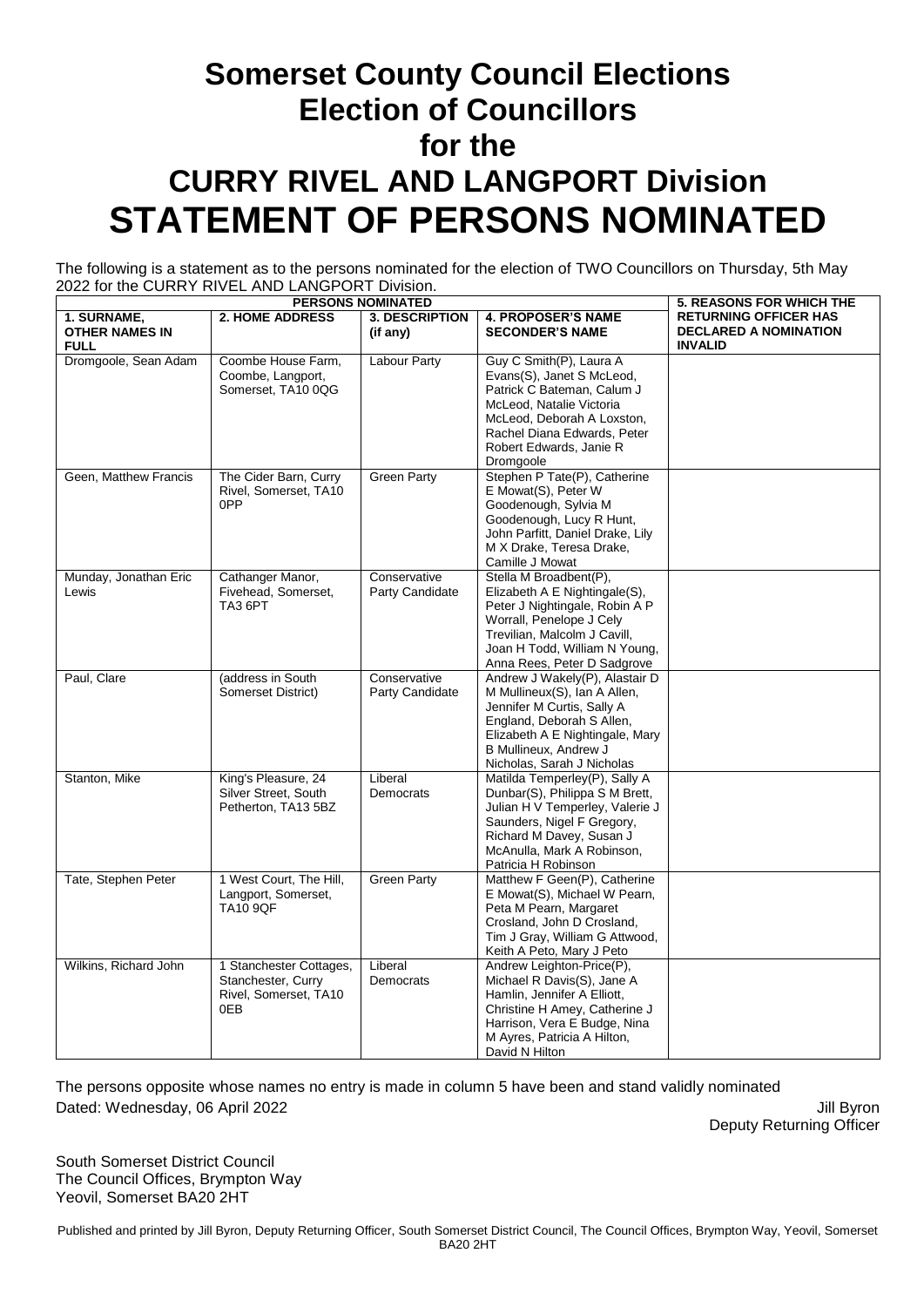### **Somerset County Council Elections Election of Councillors for the ILMINSTER Division STATEMENT OF PERSONS NOMINATED**

The following is a statement as to the persons nominated for the election of TWO Councillors on Thursday, 5th May 2022 for the ILMINSTER Division.

| <b>PERSONS NOMINATED</b>                            |                                                                                       |                                   |                                                                                                                                                                                                                                       | <b>5. REASONS FOR WHICH THE</b>                                                |
|-----------------------------------------------------|---------------------------------------------------------------------------------------|-----------------------------------|---------------------------------------------------------------------------------------------------------------------------------------------------------------------------------------------------------------------------------------|--------------------------------------------------------------------------------|
| 1. SURNAME,<br><b>OTHER NAMES IN</b><br><b>FULL</b> | <b>2. HOME ADDRESS</b>                                                                | <b>3. DESCRIPTION</b><br>(if any) | <b>4. PROPOSER'S NAME</b><br><b>SECONDER'S NAME</b>                                                                                                                                                                                   | <b>RETURNING OFFICER HAS</b><br><b>DECLARED A NOMINATION</b><br><b>INVALID</b> |
| Bradley, Roger Sydney                               | Lamorna, Lambrook<br>Road, Shepton<br>Beauchamp, Ilminster,<br>Somerset, TA19 0LY     | <b>Green Party</b>                | Stuart F Cumming(P), Lily M<br>Cumming(S), Miles Williams,<br>Hannah Williams, Gillian G<br>Bough, David R Light, Kay E<br>Light, Jayne L Windsor, James<br>Windsor, Sarah Hunt                                                       |                                                                                |
| Buckler, Ray                                        | Glenalmond, Pottery<br>Road, Horton, Ilminster,<br>Somerset, TA19 9QN                 | Liberal<br>Democrats              | Joanna Patricia Roundell<br>Greene(P), Brian J<br>Hamilton(S), Phillip K Buckler,<br>Ann K Winter, Christine M<br>Clifford, Valerie J Keitch, Emily<br>J Pearlstone, Marck D<br>Pearlstone, Jane Patricia<br>Dewick, Carol E Hamilton |                                                                                |
| Cumming, Karin                                      | (address in South<br>Somerset District)                                               | <b>Green Party</b>                | Nicola G Della Valle(P),<br>Merrick Dee Pearlstone(S),<br>David R Light, Kay E Light,<br>Jayne L Windsor, James<br>Windsor, Sarah Hunt, Natalie E<br>Wainwright, Hugh Christoper<br>Howard Bestley, Henry P<br>Lansdown               |                                                                                |
| Keitch, Val                                         | 1 Heron Way, Ilminster,<br>Somerset, TA19 0BX                                         | Liberal<br>Democrats              | Brian J Hamilton(P), Joanna<br>Patricia Roundell Greene(S),<br>Jane Patricia Dewick, Christine<br>M Clifford, Emily J Pearlstone,<br>Marck D Pearlstone, Phillip K<br>Buckler, Ann K Winter, Carol E<br>Hamilton, Raymond T Buckler   |                                                                                |
| Osborne, Sue                                        | Oxenford Farm Cottage,<br>Oxenford, Dowlish<br>Wake, Ilminster,<br>Somerset, TA19 0PP | Conservative<br>Party Candidate   | Claire J Hart(P), Jonathan H<br>Perry(S), Chloe M Besley,<br>Jacqueline M Lawton, Robert S<br>Drayton, Michael J Lane,<br>Margaret A Harper, Christopher<br>F Harper, David P. de C<br>Morgan, Teresa L Bate                          |                                                                                |
| Sellers, Paul John                                  | 4 Park Cottages,<br>Whitelackington,<br>Ilminster, Somerset,<br><b>TA19 9EE</b>       | Labour Party                      | Rosemary A Foan(P), Jeffrey A<br>Hallett(S), Frederick J Clarke,<br>Sandra M Barrett, Mark F<br>Jones, Karen Kral, Peter M<br>Kauth, Janet M Gould, John A<br>Gould, Elaine Cope                                                      |                                                                                |
| Woodcock, Jo                                        | Wakehill, Kingstone,<br>Ilminster, Somerset,<br><b>TA19 ONR</b>                       | Conservative<br>Party Candidate   | Teresa L Bate(P), Mary T<br>Prew(S), Emma A Clark,<br>Elizabeth M O'Grady, Susan M<br>Hatherell, James M O'Grady,<br>Julia R Sarra, Neale D<br>Hatherell, Nigel A Clark,<br>Edward A C Bate                                           |                                                                                |

Dated: Wednesday, 06 April 2022 **Victor** 2022 April 2012 11: Byron The persons opposite whose names no entry is made in column 5 have been and stand validly nominated

Deputy Returning Officer

South Somerset District Council The Council Offices, Brympton Way Yeovil, Somerset BA20 2HT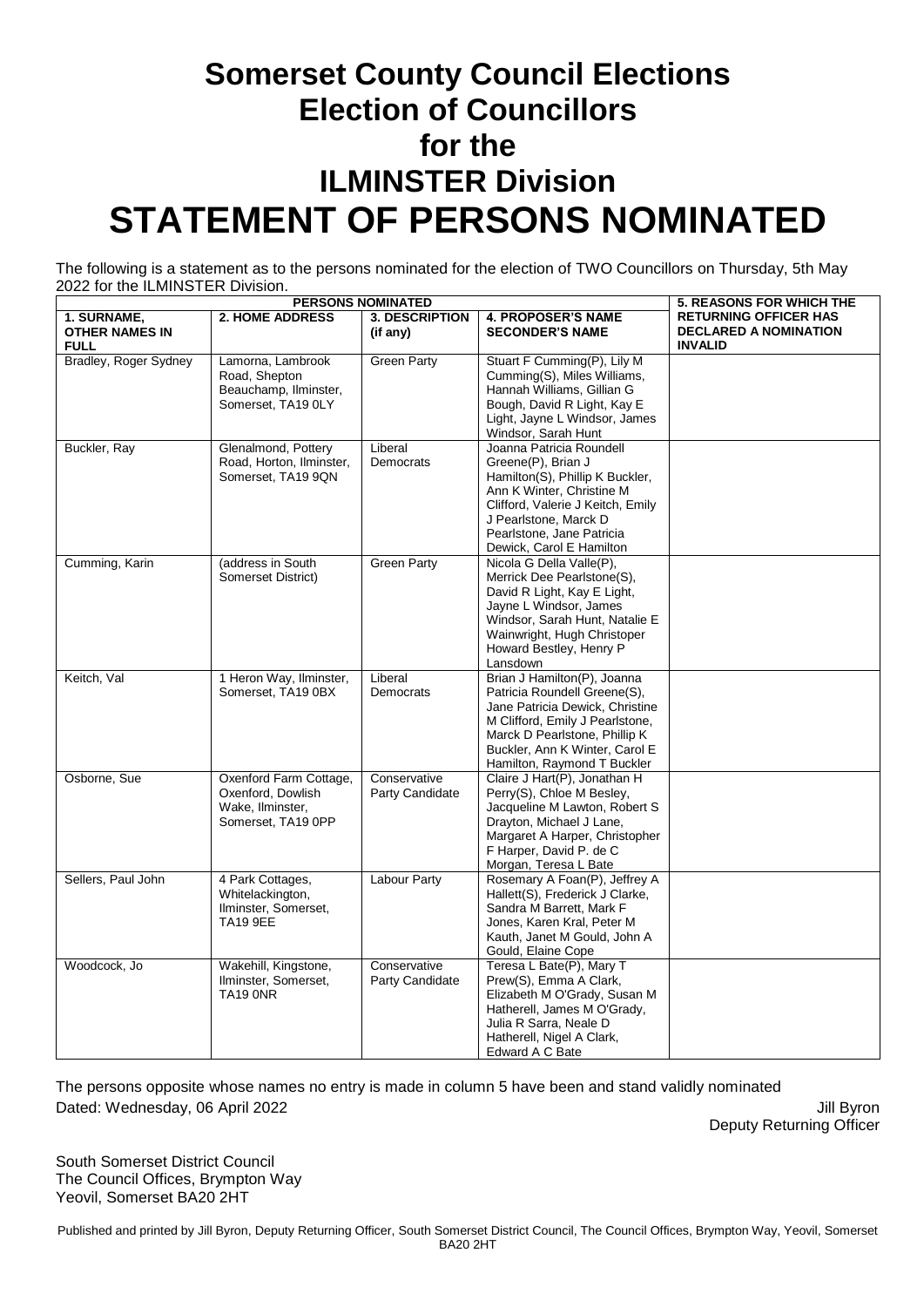### **Somerset County Council Elections Election of Councillors for the MARTOCK Division STATEMENT OF PERSONS NOMINATED**

The following is a statement as to the persons nominated for the election of TWO Councillors on Thursday, 5th May 2022 for the MARTOCK Division.

| <b>PERSONS NOMINATED</b>                            |                                                                                    |                                   |                                                                                                                                                                                                                             | <b>5. REASONS FOR WHICH THE</b>                                                |
|-----------------------------------------------------|------------------------------------------------------------------------------------|-----------------------------------|-----------------------------------------------------------------------------------------------------------------------------------------------------------------------------------------------------------------------------|--------------------------------------------------------------------------------|
| 1. SURNAME,<br><b>OTHER NAMES IN</b><br><b>FULL</b> | <b>2. HOME ADDRESS</b>                                                             | <b>3. DESCRIPTION</b><br>(if any) | <b>4. PROPOSER'S NAME</b><br><b>SECONDER'S NAME</b>                                                                                                                                                                         | <b>RETURNING OFFICER HAS</b><br><b>DECLARED A NOMINATION</b><br><b>INVALID</b> |
| Bailey, John Allison                                | Manor Farm House,<br>Norton Sub Hamdon,<br>Stoke Sub Hamdon,<br>Somerset, TA14 6SG | Liberal<br>Democrats              | Simon M Rigby(P), Paul M<br>Dance(S), Roy W Harvey,<br>Carmel Eastaugh, Richard M<br>Shiner, Ruth M St John-<br>Murphy, Peter K Hulett,<br>Richard J Walsh, Jonathan<br>Swabey, Norman P Clarke                             |                                                                                |
| Bloomfield, Neil Brian                              | 45 Paulls Close,<br>Martock, TA12 6DE                                              | Independent                       | Gordon Swindells(P), Bridget A<br>Jones(S), Brenda Swindells,<br>Michael P Wooden, Gillian S<br>Miller, Antoinette Groves,<br>Derek Groves, Stephen C<br>Davey, Hilary A Panter, Kim<br>Chisholm                            |                                                                                |
| Bower, Stephen                                      | (address in South<br>Somerset District)                                            | Conservative<br>Party Candidate   | Erik J Stapleton(P), Paul A<br>Dean(S), Joanna P Parker,<br>Colin J Parker, Sally C M<br>Langdon, Therese A Pearson,<br>Simon Richard Gray, Hannah R<br>T Pain, Lucia M Drake, Nancy<br>K Pavitt                            |                                                                                |
| Capozzoli, Tony                                     | 5 Church Street,<br>Ilchester, Yeovil, BA22<br>8LW                                 | Independent                       | Vivienne C Capozzoli(P), Rosa<br>Capozzoli(S), Susan J Elford,<br>Robert S Reid, Karen E Evans,<br>Peter G Evans, Lynne Webster,<br>James E Coulter, Joanne<br>Coulter, Andrew R S Litwinek                                 |                                                                                |
| Chambers, Gregory                                   | 6 May Pole Knap,<br>Somerton, Somerset,<br><b>TA11 6HR</b>                         | <b>Labour Party</b>               | Peter A Prady(P), Ann<br>Prady(S), Neil Gorton, Janet<br>Gorton, Margaret A Ludbrook,<br>Peter C Ludbrook, Owen G P<br>Setter, Sarah L Setter, Gregory<br>J Atkins, Christine M Atkins                                      |                                                                                |
| Pearlstone, Emily Jane                              | (address in South<br>Somerset District)                                            | Liberal<br>Democrats              | Paul C Dance(P), Simon M<br>Rigby(S), Roy W Harvey,<br>Carmel Eastaugh, Richard M<br>Shiner, Ruth M St John-<br>Murphy, Peter K Hulett,<br>Richard J Walsh, Jonathan<br>Swabey, Norman P Clarke                             |                                                                                |
| Verdon, Gemma Trudy                                 | (address in Somerset<br>West and Taunton<br>District)                              | Conservative<br>Party Candidate   | Erik J Stapleton(P), Robert J<br>Terrell(S), Suzanne Luxton,<br>Therese A Pearson, Sheila M<br>Stewart, Edward N de Broe-<br>Ferguson, Pauline C de Broe-<br>Ferguson, Auriol J Terrell, Colin<br>J Parker, Joanna P Parker |                                                                                |

The persons opposite whose names no entry is made in column 5 have been and stand validly nominated

Dated: Wednesday, 06 April 2022 **Victor** 2022 April 2012 11: Byron

Deputy Returning Officer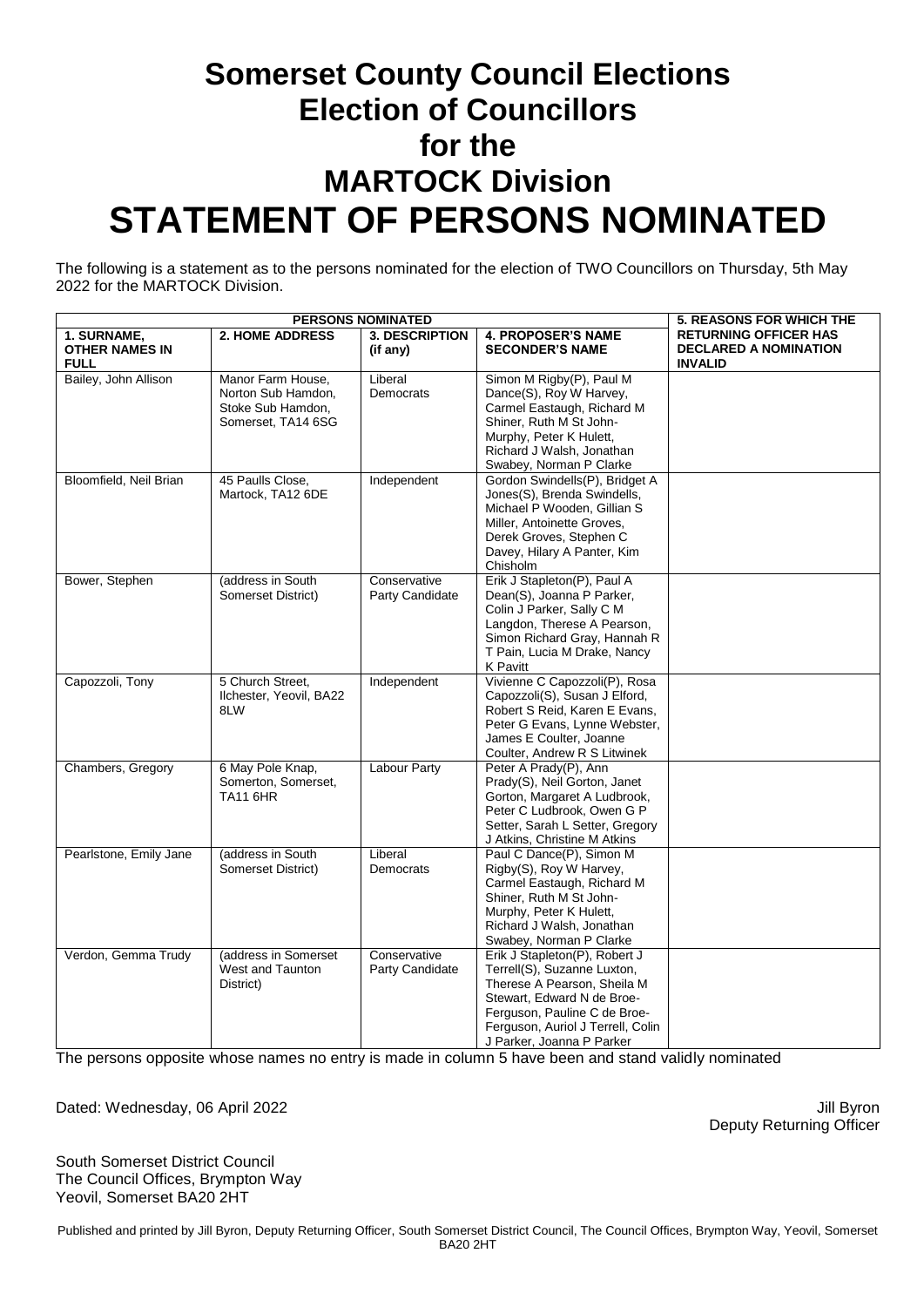#### **Somerset County Council Elections Election of Councillors for the SOMERTON Division**

## **STATEMENT OF PERSONS NOMINATED**

The following is a statement as to the persons nominated for the election of TWO Councillors on Thursday, 5th May 2022 for the SOMERTON Division.

| <b>PERSONS NOMINATED</b>                            |                                                                                    |                                   |                                                                                                                                                                                                         | <b>5. REASONS FOR WHICH THE</b>                                                |
|-----------------------------------------------------|------------------------------------------------------------------------------------|-----------------------------------|---------------------------------------------------------------------------------------------------------------------------------------------------------------------------------------------------------|--------------------------------------------------------------------------------|
| 1. SURNAME,<br><b>OTHER NAMES IN</b><br><b>FULL</b> | <b>2. HOME ADDRESS</b>                                                             | <b>3. DESCRIPTION</b><br>(if any) | <b>4. PROPOSER'S NAME</b><br><b>SECONDER'S NAME</b>                                                                                                                                                     | <b>RETURNING OFFICER HAS</b><br><b>DECLARED A NOMINATION</b><br><b>INVALID</b> |
| Hall, David                                         | (address in South<br>Somerset District)                                            | Conservative<br>Party Candidate   | Rosemary J Cox(P), Roger D<br>Cox(S), Nicholas P Bond, John<br>A Ellerbeck, Jane Ellerbeck,<br>David R C Agnew, Martin Jo<br>Minogue, Jane H Minogue,<br>Maureen N Lawrance, Melissa<br>J A de Beaujeu  |                                                                                |
| Kerley, Tim                                         | 43 Pinewood,<br>Somerton, Somerset,<br><b>TA11 6JW</b>                             | Liberal<br>Democrats              | Pauline Saunders(P), John<br>Saunders(S), Kate A<br>Pettemerides, David J<br>Harrison, Margaret M Lacey,<br>Barrie Lacey, Mary Hossack,<br>Gemma N Fry, Peter R Davey,<br>Gillian E Davey               |                                                                                |
| O'Boyle, Keith Laurence                             | Long Barn, Welham,<br>Charlton Mackrell.<br>Somerton, Somerset,<br><b>TA11 7AJ</b> | <b>Labour Party</b>               | Keith L O'Boyle(P), Kate<br>O'Boyle(S), Caroline C Wolfe,<br>Jacqueline S R Carey, Melissa<br>J Grafton, Karen L Thrippleton,<br>Amanda Butler, Penelope C<br>Robinson, Angela H Morgan,<br>John Morgan |                                                                                |
| Richardson, Peter Kevin                             | (address in South)<br>Somerset District)                                           | <b>UKIP</b>                       | Philip S Flowers(P), Fiona<br>Richardson(S), Barbara M<br>Waller, Carol M Flowers,<br>Jonathan P Rapley, Emma L<br>Rapley, Mark Buckley,<br>Charmaine L Buckley, Claire J<br>Lucas, Clive R R Wilson    |                                                                                |
| Ruddle, Dean Douglas                                | Freshfields, Cartway<br>Lane, Somerton,<br>Somerset                                | Liberal<br>Democrats              | John Saunders(P), Pauline<br>Saunders(S), Brenda N Warne,<br>Anthony D Warne, Carole A<br>Turner, Millicent J Rodger,<br>Valerie E Wilson, Clive R R<br>Wilson, Philip S Flowers, Carol<br>M Flowers    |                                                                                |
| Wallace, Lucy                                       | (address in South<br>Somerset District)                                            | Conservative<br>Party Candidate   | Robert E Adeney(P), Elizabeth<br>J Stirzaker(S), Stuart Nicholl,<br>Judith P Glossop, Anthony G<br>Wade, Rosslyn C van Dorp,<br>Amelia A Yates, Pamela J<br>Short, Michael Redwood, John<br>E van Dorp  |                                                                                |

The persons opposite whose names no entry is made in column 5 have been and stand validly nominated

Dated: Wednesday, 06 April 2022 **Victor** 2022 April 2012 11: Byron

Deputy Returning Officer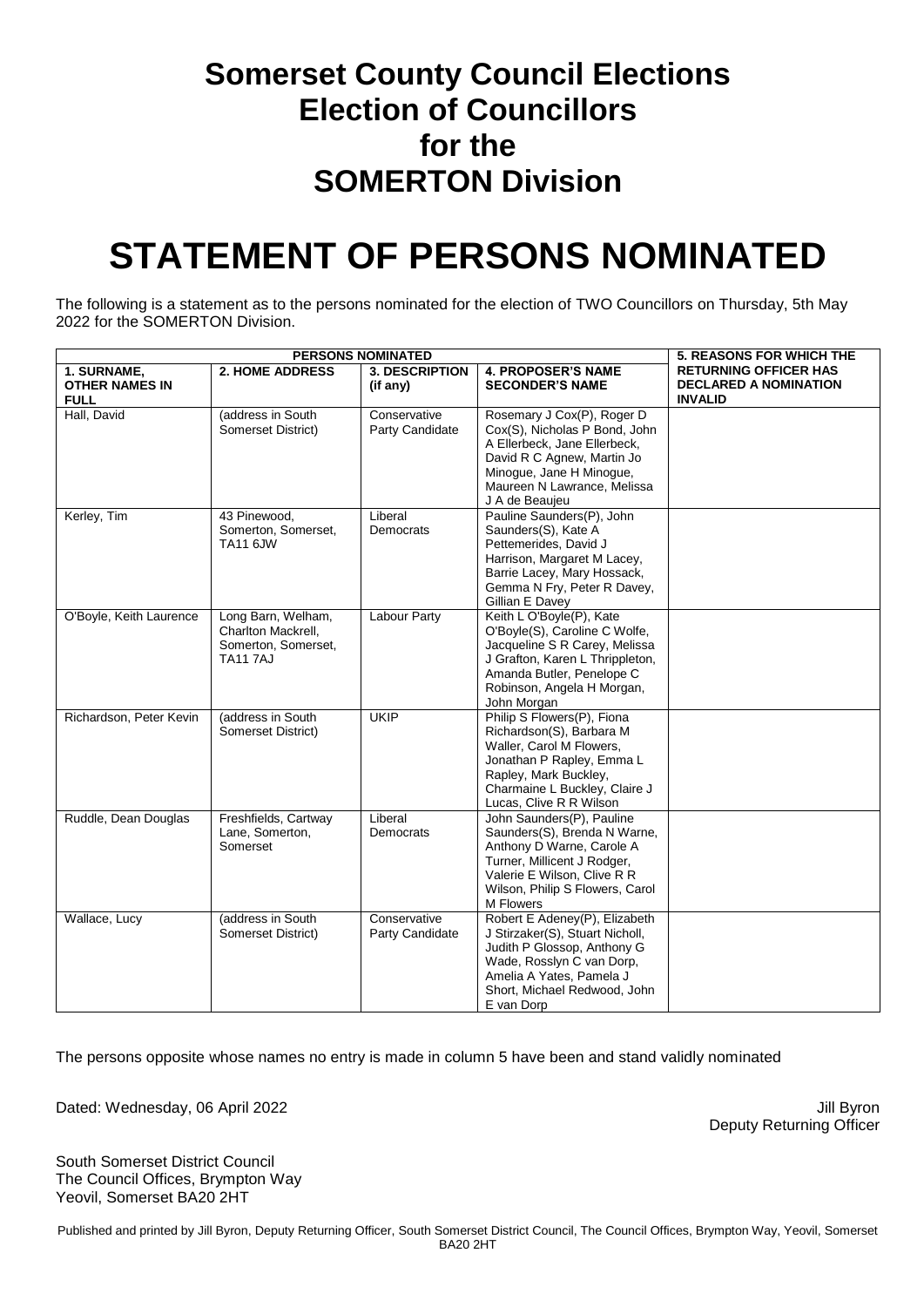### **Somerset County Council Elections Election of Councillors for the SOUTH PETHERTON AND ISLEMOOR Division**

## **STATEMENT OF PERSONS NOMINATED**

The following is a statement as to the persons nominated for the election of TWO Councillors on Thursday, 5th May 2022 for the SOUTH PETHERTON AND ISLEMOOR Division.

| <b>PERSONS NOMINATED</b>                            |                                                                                       |                                   |                                                                                                                                                                                                            | <b>5. REASONS FOR WHICH THE</b>                                                |
|-----------------------------------------------------|---------------------------------------------------------------------------------------|-----------------------------------|------------------------------------------------------------------------------------------------------------------------------------------------------------------------------------------------------------|--------------------------------------------------------------------------------|
| 1. SURNAME,<br><b>OTHER NAMES IN</b><br><b>FULL</b> | <b>2. HOME ADDRESS</b>                                                                | <b>3. DESCRIPTION</b><br>(if any) | <b>4. PROPOSER'S NAME</b><br><b>SECONDER'S NAME</b>                                                                                                                                                        | <b>RETURNING OFFICER HAS</b><br><b>DECLARED A NOMINATION</b><br><b>INVALID</b> |
| Carp, Stephen Barry                                 | 108 St Michaels<br>Gardens, South<br>Petherton, Somerset,<br><b>TA13 5BQ</b>          | Conservative<br>Party Candidate   | Kirsten Carp(P), Sarah-Jane L<br>Martin(S), Nigel D Wylie<br>Carrick, Joan Kennedy, Anthea<br>S Mayes, Colin R Mayes, Fiona<br>M Linten, David J Linten, Anne<br>E Hill, Catriona M Wylie Carrick          |                                                                                |
| Comben, Colin John                                  | 80 West Street, South<br>Petherton, Somerset,<br><b>TA13 5DJ</b>                      | <b>Green Party</b>                | Anthony W R Chant(P), Susan<br>D Chant(S), Richard G<br>Parsons, Elizabeth A Parsons,<br>Margaret Robathan, David P<br>Robathan, Julie A Comben,<br>Robert Hann, Jacqueline Hann,<br>Helen M Swainson      |                                                                                |
| Dance, Adam James                                   | 19 South Street, South<br>Petherton, Somerset,<br><b>TA13 5AE</b>                     | Liberal<br>Democrats              | Nicholas J Wakely(P), Mervyn<br>D Lovett(S), Donald S Bourne,<br>Edward B F Wakely, Paul M<br>Maxwell, Sarah V Brunt, Clare<br>E Lillywhite, Helen R Beaufoy,<br>Patricia M Port, Pauline M<br>Parsons     |                                                                                |
| Fox, Michael Bernard                                | The Factory,<br>Roundham House,<br>Oxen Road, Crewkerne,<br><b>TA187HN</b>            | <b>Green Party</b>                | Andrew A Wistreich(P), Sharon<br>F Tate(S), Nicholas J Sale,<br>Emma Sale, Eve Sale, Paula R<br>M Hall, Iain R Hall, Paul R<br>Huber, Mary Huber, Stephen D<br><b>Bisgrove</b>                             |                                                                                |
| Roundell Greene, Jo                                 | 2 Church Walk,<br>Ilminster, Somerset,<br><b>TA19 0DA</b>                             | Liberal<br>Democrats              | Adam Dance(P), Crispin K<br>Raikes(S), Evelene R Wickens,<br>Derek M Wickens, David G<br>Thomas, Dorothy F Thomas,<br>Mandy Raikes, Richard<br>Cousins, Amanda K Gard,<br>Nigel F England                  |                                                                                |
| Setter, Sarah Louise                                | (address in South<br>Somerset District)                                               | <b>Labour Party</b>               | Rosemary R A Prins(P), Amy S<br>Clark(S), Graeme Clark, John<br>W Schofield, Rebecca B<br>Edwards-Barrow, Jonathan P<br>Edwards-Barrow, Brenda Clark,<br>Meriel J O'Dowd, Alan H<br>Graham, Joanna M Mills |                                                                                |
| Yeomans, Derek<br>Norman Lander                     | Holly Cottage, High<br>Street, Curry Rivel,<br>Langport, Somerset,<br><b>TA10 0EZ</b> | Conservative<br>Party Candidate   | Nigel D Wylie Carrick(P), David<br>Pearn(S), Andrew P Rowswell,<br>Joan Kennedy, Anne E Hill,<br>Colin R Mayes, Anthea S<br>Mayes, Fiona M Linten, David J<br>Linten, Catriona M Wylie<br>Carrick          |                                                                                |

The persons opposite whose names no entry is made in column 5 have been and stand validly nominated

Dated: Wednesday, 06 April 2022 **Jill Byron** Dated: Wednesday, 06 April 2022

Deputy Returning Officer

South Somerset District Council The Council Offices, Brympton Way Yeovil, Somerset BA20 2HT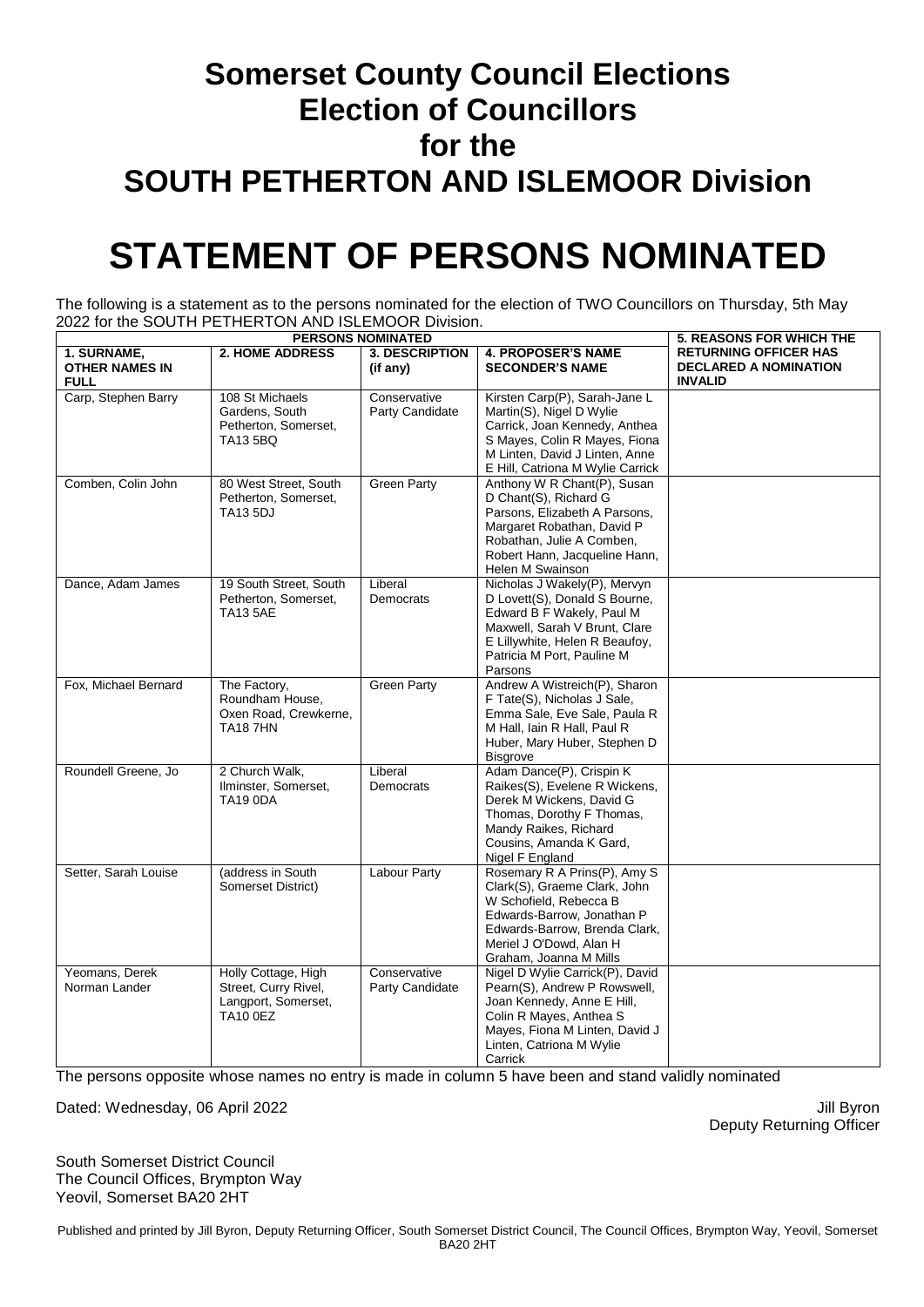### **Somerset County Council Elections Election of Councillors for the WINCANTON AND BRUTON Division STATEMENT OF PERSONS NOMINATED**

The following is a statement as to the persons nominated for the election of TWO Councillors on Thursday, 5th May 2022 for the WINCANTON AND BRUTON Division.

| <b>PERSONS NOMINATED</b>                            |                                                                                          |                                   |                                                                                                                                                                                                                                 | <b>5. REASONS FOR WHICH THE</b>                                                |
|-----------------------------------------------------|------------------------------------------------------------------------------------------|-----------------------------------|---------------------------------------------------------------------------------------------------------------------------------------------------------------------------------------------------------------------------------|--------------------------------------------------------------------------------|
| 1. SURNAME,<br><b>OTHER NAMES IN</b><br><b>FULL</b> | <b>2. HOME ADDRESS</b>                                                                   | <b>3. DESCRIPTION</b><br>(if any) | <b>4. PROPOSER'S NAME</b><br><b>SECONDER'S NAME</b>                                                                                                                                                                             | <b>RETURNING OFFICER HAS</b><br><b>DECLARED A NOMINATION</b><br><b>INVALID</b> |
| Baker, Abigail Rebekah                              | 15 Townsend Rise,<br>Bruton, Somerset,<br><b>BA10 0BX</b>                                | Liberal<br>Democrats              | Jamie Edward Cullen(P),<br>Grahame Baker(S), Karen E V<br>S Baker, Suzanne Toynton,<br>Richard D Pain, Sarah P Pain,<br>David E H Blackman, Helen<br>Cotton, Andrew M Toynton,<br>Ann L Lee                                     |                                                                                |
| Bastable, Robin<br>Frederick                        | South Marsh Farm,<br>Parsonage Lane,<br>Charlton Musgrove,<br>Wincanton, Som, BA9<br>8EY | Independent                       | Peter Furneaux(P), Elizabeth M<br>Rochford(S), Wendy A<br>Furneaux, David D Martin,<br>Terence C Waller, Barrie S<br>Izard, Brenden M Adams,<br>Gillian E Adams, Kelvin Mark<br>Moore, Sally Ann Moore                          |                                                                                |
| Jones, Ewan William<br>George                       | Kingsdown House,<br>Shepton Montaque,<br>Wincanton, Somerset,<br>BA9 8JL                 | <b>Green Party</b>                | Jamie Edward Cullen(P),<br>Charles J Allwood(S), Jane H<br>Durney, Ann Durney, Lyndon<br>Charles Peters, Michael J G<br>Brownlow, Diana B D<br>Brownlow, Noel G Radford,<br>Kristen Lindop, Andrew D<br>Pickering               |                                                                                |
| Pettemerides, Kate<br>Alexandra                     | 43 Pinewood,<br>Somerton, TA11 6JW                                                       | Liberal<br>Democrats              | Karen E V S Baker(P),<br>Grahame Baker(S), Abigail<br>Rebekah Baker, Ann L Lee,<br>Stephen Lee, David E H<br>Blackman, Andrew M Toynton,<br>Suzanne Toynton, Colin S<br>Juneman, Janice M Juneman                               |                                                                                |
| Power, Tom Peter John                               | 5 Grants Close, West<br>Hill, Wincanton, BA9<br>9NS                                      | Conservative<br>Party Candidate   | Miriam R Parsons(P), Ivor T J<br>Groskop(S), Brena G Burr,<br>David J Parsons, Anna M<br>Groskop, Craig William<br>Trimnell, Richard D D'Arcy,<br>Gillian P D'Arcy, Lynne P<br>Caines, Darren J Caines                          |                                                                                |
| Trimnell, Lucy Clare                                | Yarnfield, Sunny Hill,<br>Pitcombe, Bruton,<br>Somerset, BA10 ONW                        | Conservative<br>Party Candidate   | Anna M Groskop(P), Alison D<br>Meadowcroft(S), Ivor T J<br>Groskop, Simon N<br>Meadowcroft, Emma L Madge,<br>Vanessa J Clarke, Rachel C<br>King, Russell S King, Philip R B<br>Jones, Wendy S Jones                             |                                                                                |
| van Moyland, Suzanna                                | 30 St Catherine's Hill,<br>Bruton, Somerset.<br><b>BA10 0DG</b>                          | <b>Labour Party</b>               | Kathleen M Nelson(P), Cecily<br>Graham(S), Pamela A Eldridge,<br>Stephanie Finocchietti, Frances<br>E Steele, Syra Forshaw, Clare<br>H Townhill, Sophie E Blanpain-<br>Forder, Patricia P A Blanpain-<br>Forder, Andrew B Leach |                                                                                |

The persons opposite whose names no entry is made in column 5 have been and stand validly nominated

Dated: Wednesday, 06 April 2022 **Victor** 2022 April 2012 11: Byron

Deputy Returning Officer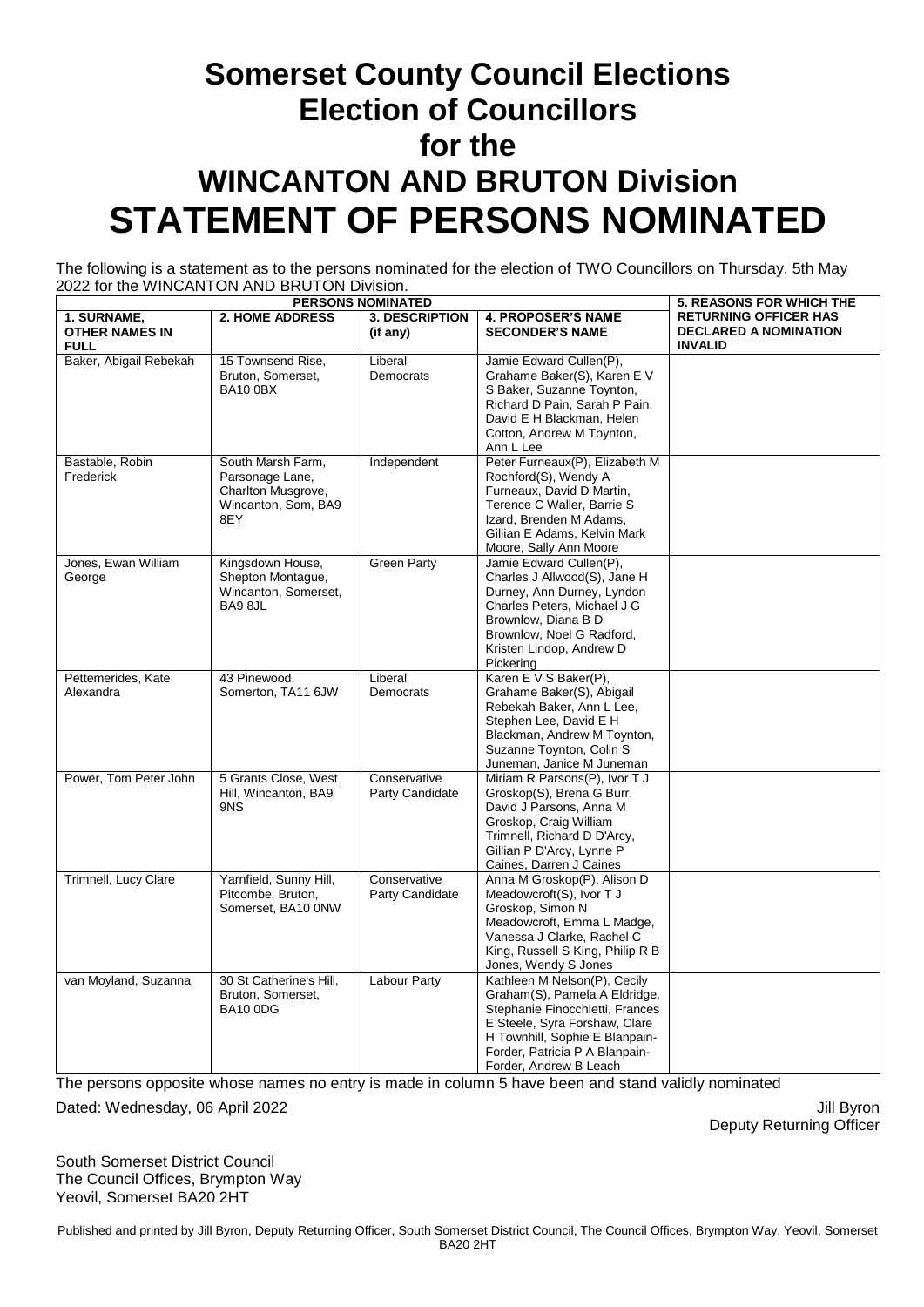#### **Somerset County Council Elections Election of Councillors for the YEOVIL CENTRAL Division STATEMENT OF PERSONS NOMINATED**

The following is a statement as to the persons nominated for the election of TWO Councillors on Thursday, 5th May 2022 for the YEOVIL CENTRAL Division.

| $100 + 20$ vie $001$ , $110 + 21$                   | <b>5. REASONS FOR WHICH THE</b>                                                       |                                                        |                                                                                                                                                                                                          |                                                                                |
|-----------------------------------------------------|---------------------------------------------------------------------------------------|--------------------------------------------------------|----------------------------------------------------------------------------------------------------------------------------------------------------------------------------------------------------------|--------------------------------------------------------------------------------|
| 1. SURNAME,<br><b>OTHER NAMES IN</b><br><b>FULL</b> | <b>2. HOME ADDRESS</b>                                                                | <b>PERSONS NOMINATED</b><br>3. DESCRIPTION (if<br>any) | <b>4. PROPOSER'S NAME</b><br><b>SECONDER'S NAME</b>                                                                                                                                                      | <b>RETURNING OFFICER HAS</b><br><b>DECLARED A NOMINATION</b><br><b>INVALID</b> |
| Ash, Tony                                           | 79 Cheslton Avenue,<br>Yeovil, BA21 4PT                                               | <b>Conservative Party</b><br>Candidate                 | John M Farr(P), Michael W<br>Beales(S), Bridget M P<br>Spender, Pamela R Farr,<br>Philip A Berners, Evelyn A<br>Bagg, Graham F Perryman,<br>David V R Adams, Christine M<br>Adams, Madeline Wotton       |                                                                                |
| Bailey, Martin Ronald                               | 5 Penfield, Yeovil,<br><b>BA21 4HN</b>                                                | Labour Party                                           | Julie F Bartle(P), Ian M W<br>MacDonald(S), Anne Seal,<br>Michael D Murray, Akram<br>Uddin, Mary A O D Dyer,<br>Raymond Dyer, Mark<br>Richards, Jeremy J Horrocks,<br>Jane Bailey                        |                                                                                |
| Flint, Alan John                                    | 6 Fielding road, Yeovil,<br>Somerset, BA21 4RG                                        | <b>Green Party</b>                                     | Kathryn J Flint(P), Bryn I<br>White(S), Joanne L Flint,<br>Michael A Peach, Rachel N<br>Peach, Wieslaw W Budzynski,<br>Catherine M Stevenson, David<br>C Stevenson, Elisabeth Kleve,<br>Simon R Verhoest |                                                                                |
| Hawker, Stephen<br>Robert                           | 104 Goldcroft, Yeovil,<br>Somerset, BA21 4DE                                          | Freedom Alliance.<br>People.Power.Politics             | Donna S Berkley(P), Darcy R<br>Berkley(S), Ali M Mauger,<br>James B Robertson, Wendy B<br>Britten, Sally Cornish, Keith<br>Cornish, John G Miell, Holly<br>Stait, Danny W Stait                          |                                                                                |
| Kendall, Andy                                       | 41 Coronation Avenue,<br>Yeovil, Somerset,<br><b>BA21 3DZ</b>                         | <b>Liberal Democrats</b>                               | Andrew D Nuttall(P), Stephen<br>M Forse(S), Ian J Berry, Joan<br>Payne, David Payne, Colin D<br>Ward, Asha S Mathew,<br>Michael J Lawrence, David<br>Black, Douglas R Butler                             |                                                                                |
| Simkins, Andrew John<br>Newman                      | The Sanctuary, 5 Court<br>Farm Close, Winsham,<br>Chard, Somerset,<br><b>TA20 4JY</b> | <b>Green Party</b>                                     | Kathryn J Flint(P), Wendy<br>Flint(S), Catherine M<br>Stevenson, Joanne L Flint,<br>Lee D Dart, Bryn I White,<br>Elisabeth Kleve, Michael A<br>Peach, Rachel N Peach,<br>Michael T Athersuch             |                                                                                |
| Spender, Bridge Mary<br>Philomena                   | 79 Chelston Avenue,<br>Yeovil, BA21 4PT                                               | <b>Conservative Party</b><br>Candidate                 | John M Farr(P), Michael W<br>Beales(S), Anthony M Ash,<br>Pamela R Farr, Philip A<br>Berners, Evelyn A Bagg,<br>Graham F Perryman, David V<br>R Adams, Christine M Adams,<br><b>Madeline Wotton</b>      |                                                                                |
| Woan, Dave                                          | (address in South<br>Somerset District)                                               | <b>Liberal Democrats</b>                               | Carolyn E Pike(P), Benjamin<br>M Malik(S), Valerie A Holt,<br>Rachel J Reilly, Ronald K<br>Galliott, Malcolm K Hann,<br>Amanda J Horner, Brian N<br>Pike, Nickolas A S Atkins,<br>Joanne Reynolds        |                                                                                |

The persons opposite whose names no entry is made in column 5 have been and stand validly nominated

Dated: Wednesday, 06 April 2022 **Victor** 2022 April 2012 11: Byron

Deputy Returning Officer

South Somerset District Council The Council Offices, Brympton Way Yeovil, Somerset BA20 2HT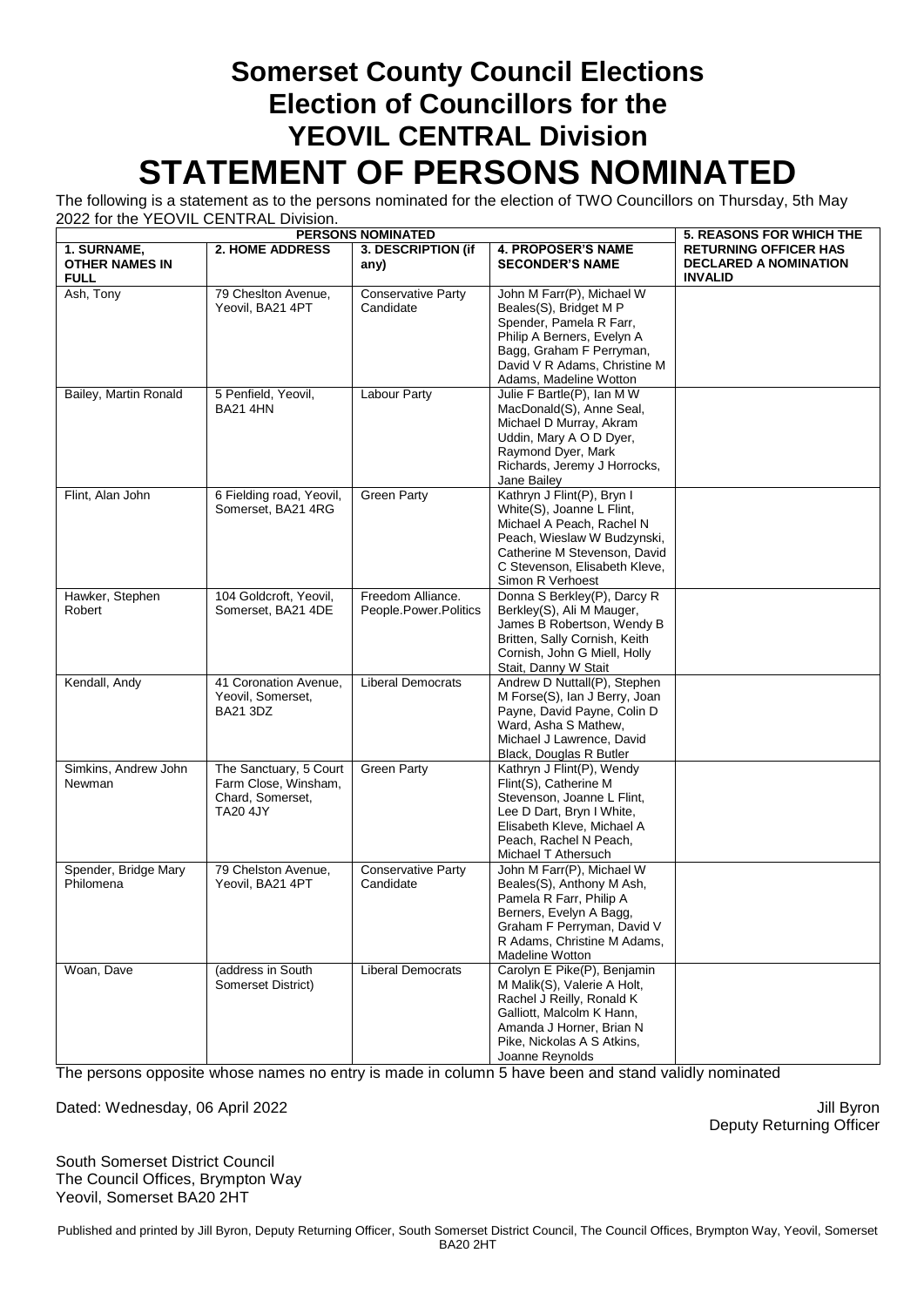#### **Somerset County Council Elections Election of Councillors for the YEOVIL EAST Division**

## **STATEMENT OF PERSONS NOMINATED**

The following is a statement as to the persons nominated for the election of TWO Councillors on Thursday, 5th May 2022 for the YEOVIL EAST Division.

|                                                     | <b>5. REASONS FOR WHICH THE</b>                       |                                   |                                                                                                                                                                                                            |                                                                                |
|-----------------------------------------------------|-------------------------------------------------------|-----------------------------------|------------------------------------------------------------------------------------------------------------------------------------------------------------------------------------------------------------|--------------------------------------------------------------------------------|
| 1. SURNAME,<br><b>OTHER NAMES IN</b><br><b>FULL</b> | <b>2. HOME ADDRESS</b>                                | <b>3. DESCRIPTION</b><br>(if any) | <b>4. PROPOSER'S NAME</b><br><b>SECONDER'S NAME</b>                                                                                                                                                        | <b>RETURNING OFFICER HAS</b><br><b>DECLARED A NOMINATION</b><br><b>INVALID</b> |
| Ashby, Mary Lister                                  | (address in South<br>Somerset District)               | Labour Party                      | Michael Coombs(P), Jennifer<br>Devitt(S), Gilbert J Bugler,<br>Jeanette A Neal, Tobias A F<br>Neal, Terence M Neal, Rita M<br>Tempany, Katherine Willis,<br>Szilvia Csizmadia-Robinson,<br>Philip Robinson |                                                                                |
| Bond, Teresa Anne                                   | (address in South<br>Somerset District)               | Conservative<br>Party Candidate   | Huw R Lawford(P), Patricia A<br>Lawford(S), Sophie O'Connor,<br>Lucy Brown, Simon J Brown,<br>Michael W Hope, Peter J<br>Tanner, Julie A Tanner,<br>Philippa N J Crooke, Daniel A<br>Crooke                |                                                                                |
| Lock, Tony                                          | 71 St Michaels Road,<br>Yeovil, Somerset, BA21<br>5AH | Liberal<br>Democrats              | Clive J Botter(P), Andrea J<br>Botter(S), Peter Parker, Hilary<br>A Parker, Emma C Randall,<br>Neil G Randall, Alan J<br>Blackwood, Rebecca D<br>Warren, Sarah Hooper-<br>Coombs, David Harris             |                                                                                |
| Oakes, Graham John                                  | 184 St Michaels<br>Avenue, Yeovil, BA21<br>4LX        | Liberal<br>Democrats              | Zillah G Stanley(P), Stephen J<br>Phillips(S), Terry J Gillard, Jane<br>E Gillard, Cynthia L Copley,<br>John Turner, Kenneth J Moody,<br>Matthew F Herring, Michael<br>Ives, Jamie Lock                    |                                                                                |
| Stutz, Karen Ann                                    | (address in South)<br>Somerset District)              | <b>Green Party</b>                | John A Wells(P), Micheal K<br>Lewis(S), Linda A Townsend,<br>Angela Cullen, Pamela M<br>Walden, Neil J Tomey, Sharon<br>Green, Michael W Scoble,<br>Deborah J Lee, Richard P<br>Thorner                    |                                                                                |
| Thorne, Claire Louise                               | Windy Bottom, Yeovil<br>Marsh, BA21 3QB               | Conservative<br>Party Candidate   | Huw R Lawford(P), Patricia A<br>Lawford(S), Lucy Brown, Simon<br>J Brown, Michael W Hope,<br>Peter J Tanner, Julie A Tanner,<br>Philippa N J Crooke, Daniel A<br>Crooke, Sophie O'Connor                   |                                                                                |

The persons opposite whose names no entry is made in column 5 have been and stand validly nominated

Dated: Wednesday, 06 April 2022 **Accord 2012** Jill Byron

Deputy Returning Officer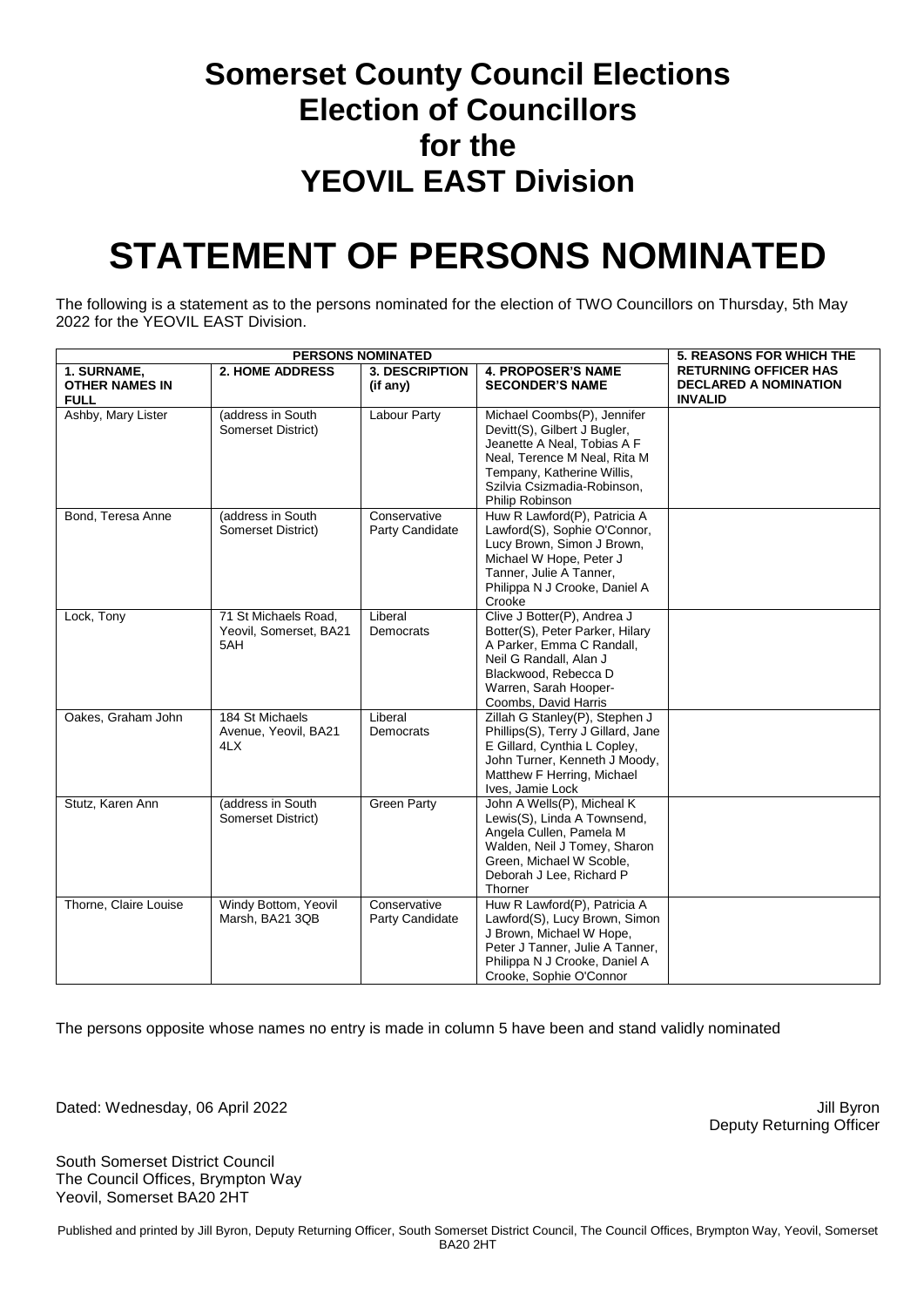### **Somerset County Council Elections Election of Councillors for the YEOVIL SOUTH Division STATEMENT OF PERSONS NOMINATED**

The following is a statement as to the persons nominated for the election of TWO Councillors on Thursday, 5th May 2022 for the YEOVIL SOUTH Division.

| <b>PERSONS NOMINATED</b>                            |                                                      |                                   |                                                                                                                                                                                                                    | <b>5. REASONS FOR WHICH THE</b>                                                |
|-----------------------------------------------------|------------------------------------------------------|-----------------------------------|--------------------------------------------------------------------------------------------------------------------------------------------------------------------------------------------------------------------|--------------------------------------------------------------------------------|
| 1. SURNAME,<br><b>OTHER NAMES IN</b><br><b>FULL</b> | <b>2. HOME ADDRESS</b>                               | <b>3. DESCRIPTION</b><br>(if any) | <b>4. PROPOSER'S NAME</b><br><b>SECONDER'S NAME</b>                                                                                                                                                                | <b>RETURNING OFFICER HAS</b><br><b>DECLARED A NOMINATION</b><br><b>INVALID</b> |
| Casey, Tareth William                               | (address in South)<br>Somerset District)             | Independent                       | Richard P Beaver(P), Stephen<br>M Chorley(S), Mark J Wilkes,<br>Alexander Mcleod Rankin, Ian<br>Haig-Brown, Raymond K<br>Tostevin, Andrew J Beamish,<br>Patricia B Perry, John M<br>Falconer, Peter R Lambden      |                                                                                |
| Edwards, Mark                                       | 11 Summer House<br>Terrace, Yeovil, BA20<br>1NL      | <b>Green Party</b>                | Lucy Rowe(P), Mark D<br>Clements(S), Anne C Hart,<br>Stephen G Hart, George O<br>Dobrescu. Ariadna D<br>Dobrescu, Carolyn E Stephens,<br>Jennifer Miles-Byrd, Kevin<br>Miles, Rachel L R Edwards                   |                                                                                |
| Gill, Karl William                                  | 44 Westborne Grove,<br>Yeovil, Somerset, BA20<br>2DQ | Liberal<br>Democrats              | Andrew Soughton(P), Angela E<br>Soughton(S), Mandy D<br>Windram, Andrew G Windram,<br>Helen E Stonier, John A<br>Stonier, Lynda D Cowan, John<br>T Cowan, P Jill Denham, Gillian<br>P Preston                      |                                                                                |
| Lawford, Trisha                                     | 39 Cabot road, Yeovil,<br><b>BA21 5FQ</b>            | Conservative<br>Party Candidate   | Lorraine E M Cox(P), Raymond<br>J Purbrick(S), Faye M Purbrick,<br>Leanna M Purbrick, Sharon A<br>Adams, Steven A Tompkins,<br>Kelly A Haggett, Brian Griffiths,<br>Ricky M Adams, Nisha C<br>Chudley              |                                                                                |
| Ledlie, Terry                                       | 3 Laburnum Way,<br>Yeovil, BA20 2PL                  | <b>Labour Party</b>               | Natalie J Ledlie(P), Desmond<br>M Chant(S), Adrian M<br>Hemmings, Benjamin R Parker-<br>Johns, Susan F Fowler,<br>Christopher. Holding, Gareth J<br>Cashmore, Helena C<br>Cashmore, Colin W Mills, Ross<br>M Piper |                                                                                |
| Purbrick, Faye Marie                                | 54 Rowan Way, Yeovil,<br><b>BA20 2NR</b>             | Conservative<br>Party Candidate   | Ricky M Adams(P), Kelly A<br>Haggett(S), Lorraine E M Cox,<br>Anthony V Cox, Sharon A<br>Adams, Steven A Tompkins,<br>Brian Griffiths, Nisha C<br>Chudley, Raymond J Purbrick,<br><b>Elliot J Purbrick</b>         |                                                                                |
| Soughton, Andy                                      | 40 Richmond Road.<br>Yeovil, Somerset, BA20<br>1BA   | Liberal<br>Democrats              | Andrew Thorne(P), Ruth E<br>Thorne(S), Helen C Margetts,<br>Roy B Margetts, P Jill Denham,<br>Gillian P Preston, Andrew K<br>Bond, Angela C Bond, Andrew<br>G Windram, Mandy D Windram                             |                                                                                |

The persons opposite whose names no entry is made in column 5 have been and stand validly nominated

Dated: Wednesday, 06 April 2022 **Victor** 2022 April 2012 11: Byron

Deputy Returning Officer

South Somerset District Council The Council Offices, Brympton Way Yeovil, Somerset BA20 2HT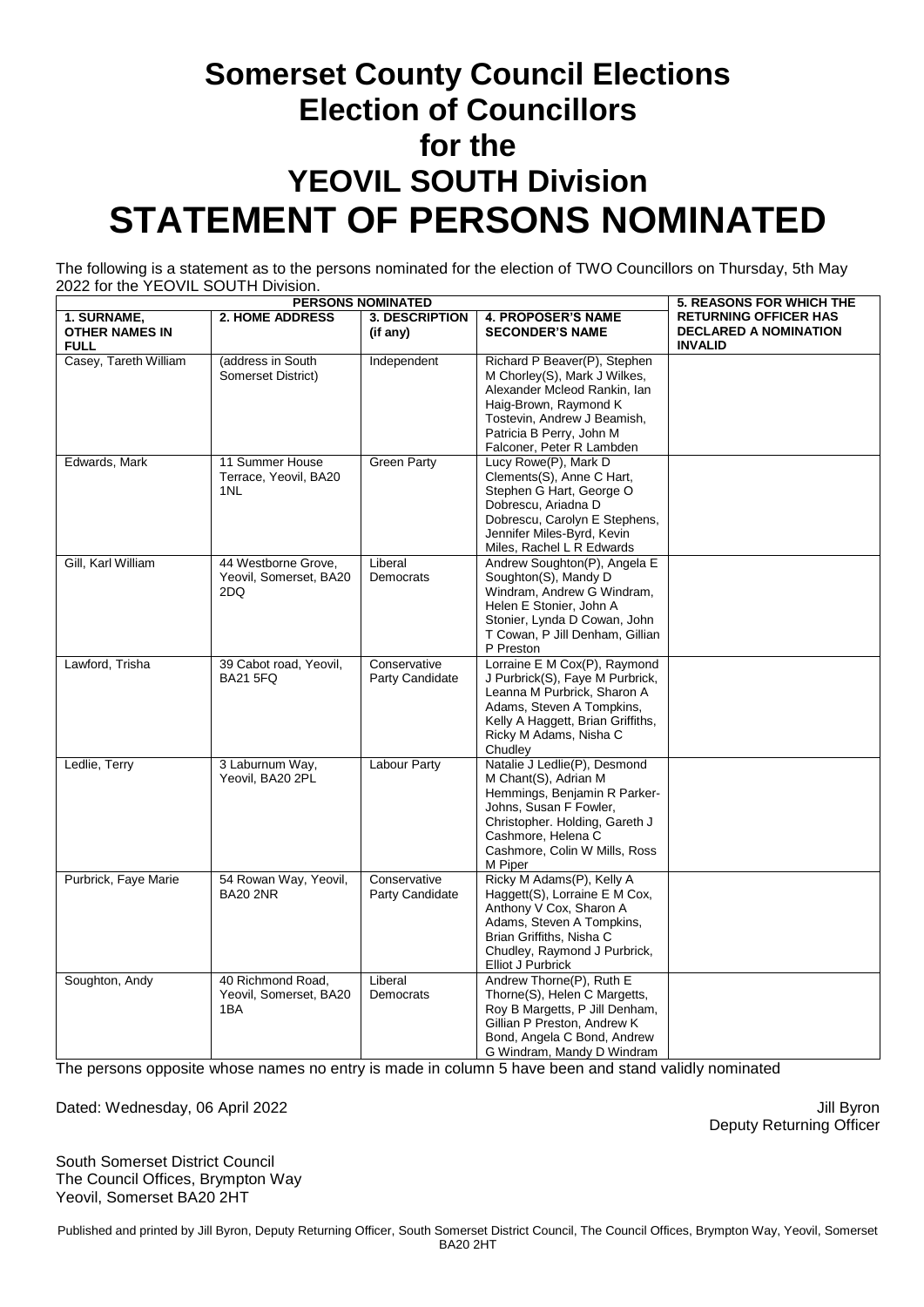#### **Somerset County Council Elections Election of Councillors for the YEOVIL WEST Division**

## **STATEMENT OF PERSONS NOMINATED**

The following is a statement as to the persons nominated for the election of TWO Councillors on Thursday, 5th May 2022 for the YEOVIL WEST Division.

| <b>PERSONS NOMINATED</b>                            |                                                                      |                                   |                                                                                                                                                                                                              | <b>5. REASONS FOR WHICH THE</b>                                                |
|-----------------------------------------------------|----------------------------------------------------------------------|-----------------------------------|--------------------------------------------------------------------------------------------------------------------------------------------------------------------------------------------------------------|--------------------------------------------------------------------------------|
| 1. SURNAME,<br><b>OTHER NAMES IN</b><br><b>FULL</b> | <b>2. HOME ADDRESS</b>                                               | <b>3. DESCRIPTION</b><br>(if any) | <b>4. PROPOSER'S NAME</b><br><b>SECONDER'S NAME</b>                                                                                                                                                          | <b>RETURNING OFFICER HAS</b><br><b>DECLARED A NOMINATION</b><br><b>INVALID</b> |
| Green, Amy Irene                                    | (address in South<br>Somerset District)                              | Conservative<br>Party Candidate   | Jonathan Takel(P), Alexandra<br>E Janes(S), Ian D McKenzie,<br>Stella Payne, Iain A Robertson,<br>Clare Moreton, Barbara M<br>Baylie, Suzanne M Doherty,<br>Robert L Janes, Edward O<br>Johnston             |                                                                                |
| Harvey, Peter                                       | 22 Muchelney Way,<br>Yeovil, Somerset, BA21<br>3RA                   | <b>Green Party</b>                | Michael J Vickery(P), Diane C<br>Wood(S), Adrian M Bishop,<br>Jane B Bishop, Emma L<br>Bishop, Lucy Jane Bishop,<br>Adam C Winter, Chloe A<br>Winter, Anna R Wood, Gerald J<br>Wood                          |                                                                                |
| Potts-Jones, Evie                                   | 1 Roman Row, Marl<br>Close, Yeovil,<br>Somerset, BA21 3NF            | Liberal<br>Democrats              | Aimi N Chivers(P), Amanda-<br>Jane Porter(S), Samantha L<br>Ayling, Kevin R Ayling, Andrew<br>J Kendall, Elaine C White,<br>Esme J Packer, Elizabeth<br>Robinson, Stephen D<br>Robinson, Elizabeth A Mellor  |                                                                                |
| Pritchard, Graham                                   | 10 West Coombe.<br>Yeovil, Somerset, BA21<br>3UE                     | Conservative<br>Party Candidate   | Pauline E Evans(P), David V<br>Pittman(S), Clare I Sumption,<br>Iain A Robertson, Althea M<br>Robertson, Michael E Jones,<br>Ian D McKenzie, Sheelagh A<br>McKenzie, Mary G Rainey,<br>Robin S M Rainey      |                                                                                |
| Read, Wes                                           | Wellcombe House, 94<br>Ilchester Road, Yeovil,<br>Somerset, BA21 3BL | Liberal<br>Democrats              | Evelyn A Potts-Jones(P),<br>Andrew J Kendall(S),<br>Samantha L Ayling, Kevin R<br>Ayling, Amanda-Jane Porter,<br>Aimi N Chivers, Elaine C White,<br>Esme J Packer, Elizabeth<br>Robinson, Stephen D Robinson |                                                                                |
| Wood, Robert Charles                                | 68 Monks Dale, Yeovil,<br><b>BA21 3JF</b>                            | <b>Green Party</b>                | Diane C Wood(P), Charles A A<br>Park(S), Ivy Hillier, Elizabeth M<br>James, Ronnie James, Adrian<br>M Bishop, John E Hough,<br>Kenneth R Hatcher, Linda T<br>Hatcher, Ping T Ong                             |                                                                                |

The persons opposite whose names no entry is made in column 5 have been and stand validly nominated

Dated: Wednesday, 06 April 2022 **Victor** 2022 April 2012 11: Byron

Deputy Returning Officer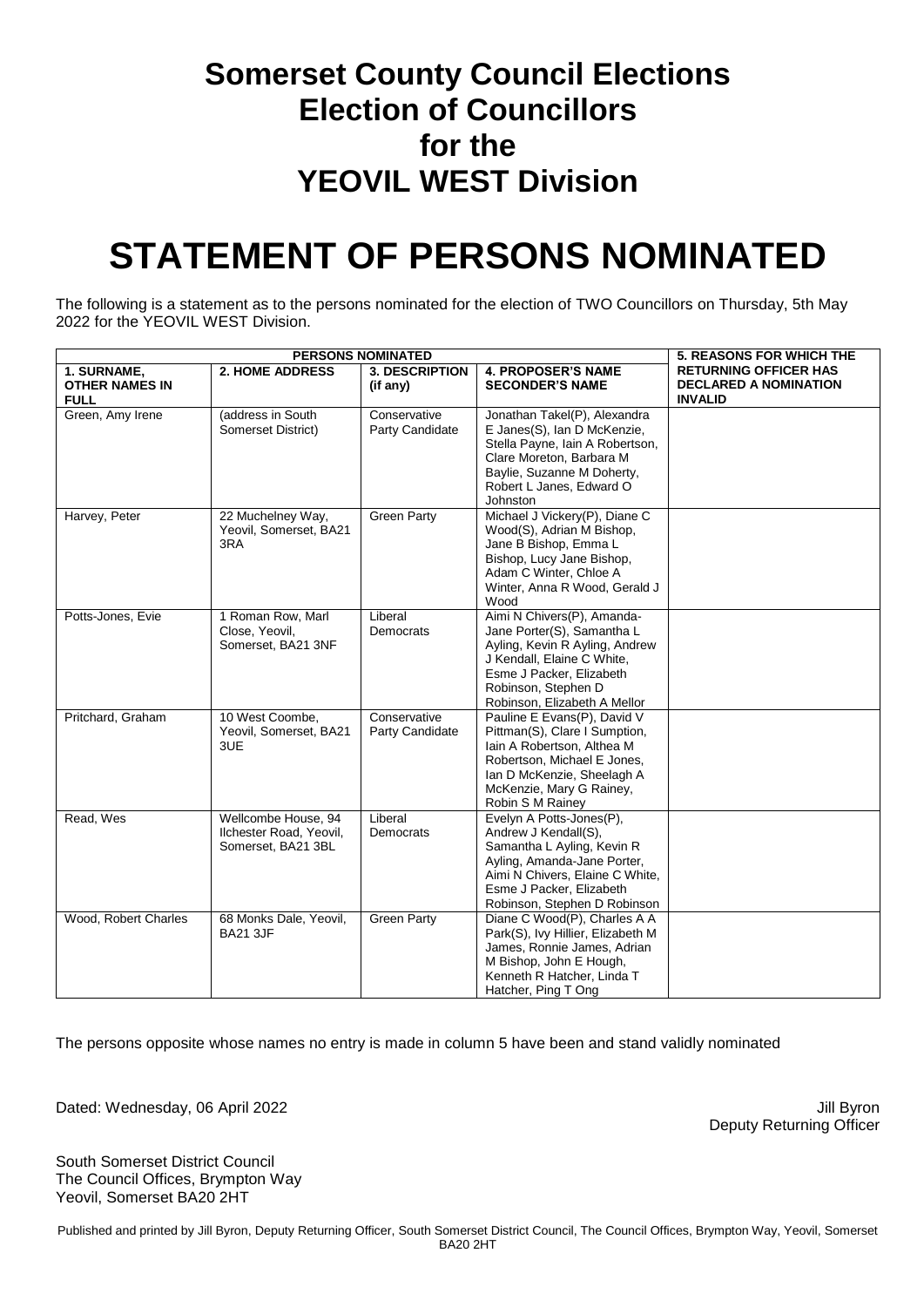## **Election of County Councillors**

The following is a statement of the persons nominated for election as a County Councillor for

# **Bishops Hull and Taunton West Division**

| Name of<br><b>Candidate</b>                               | <b>Home Address</b>                                                     | <b>Description</b><br>(if any)  |                                                                                                                           | Name of Proposer (*), Seconder (**)<br>and Assentors                                                            |
|-----------------------------------------------------------|-------------------------------------------------------------------------|---------------------------------|---------------------------------------------------------------------------------------------------------------------------|-----------------------------------------------------------------------------------------------------------------|
| <b>DEBENHAM</b><br>Alan William                           | 49 Clifford Avenue<br><b>Taunton</b><br>Somerset<br>TA <sub>2</sub> 6DL | <b>Green Party</b>              | Watson Rosemary A*<br>Watson Michael D <sup>**</sup><br>Ahmadi Jamshid<br>Payne-Ahmadi Elizabeth J<br>Ravenhill Suzanne E | Murray Violeta<br>Baker Barrie J W<br>Duddridge Hilary I<br>Harris Gary M<br>Luter Sinead A                     |
| <b>ELLIS</b><br>Caroline Jane                             | 83 Staplegrove Road<br>Taunton<br>TA1 1DN                               | <b>Liberal Democrats</b>        | Sabel Rosemary E *<br>Amos Gideon J **<br><b>Turner Caroline R</b><br>Pinfold Sandra J<br>Horsley Jefferson A             | Ritson Jennifer W<br>Evans Jonathan S B T<br>Wedderkopp Daniel<br><b>Fernandes Beverly</b><br>Jollands Robert M |
| <b>HUNT</b><br>John                                       | 10 Badgers Close<br><b>Bishops Hull</b><br>Taunton<br>TA15HL            | Independent                     | Gurr David R <sup>*</sup><br>Bulbeck Carolyn L A **<br><b>Bayliss Diane E</b><br>Taylor Anthony A<br>Taylor Bronya        | Dawson Mark R B<br>Leach Michael<br>Leach Jane S<br>Gurr Jane M<br>Newell John W                                |
| PRIOR-SANKEY<br>Peter James                               | 39 Gillards<br><b>Bishops Hull</b><br>Taunton<br>Somerset<br>TA1 5HH    | Conservative<br>Party Candidate | Jamieson Mark E *<br>Quartly Diane N **<br>Griffiths Samantha J<br><b>Griffiths Nicholas</b><br>Priddle Martyn J          | Priddle Sylvia<br>Palmer Thomas W<br>Palmer Sarah R<br>Prior-Sankey Lucy A<br><b>Baker Russell A</b>            |
| <b>RAVENHILL</b><br><b>Matthew William</b><br><b>Rhys</b> | 29 Ashley Road<br><b>Taunton</b><br>Somerset<br>TA15BS                  | Labour Party                    | Mohun Jeffrey *<br>Mohun Elizabeth M <sup>**</sup><br>Dykes Valerie F<br>Steed Clare M<br>Jorgensen David C               | Ravenhill Suzanne E<br>Peeler Susanne R<br>Wainwright Virginia M<br>Ravenscroft Peter J<br>Jones Joshua A       |
| SABEL<br><b>Rosemary Esther</b>                           | (address in Somerset<br>West and Taunton)                               | <b>Liberal Democrats</b>        | Ellis Caroline J*<br>Amos Gideon J **<br><b>Williams Nan</b><br>Williams John H<br>White Lynne                            | White Reginald V<br>Thompson Katherine M V<br><b>Welch Donald F</b><br>Harvey Oliver P<br>Duropan Romie         |

The persons above, have been and stand validly nominated.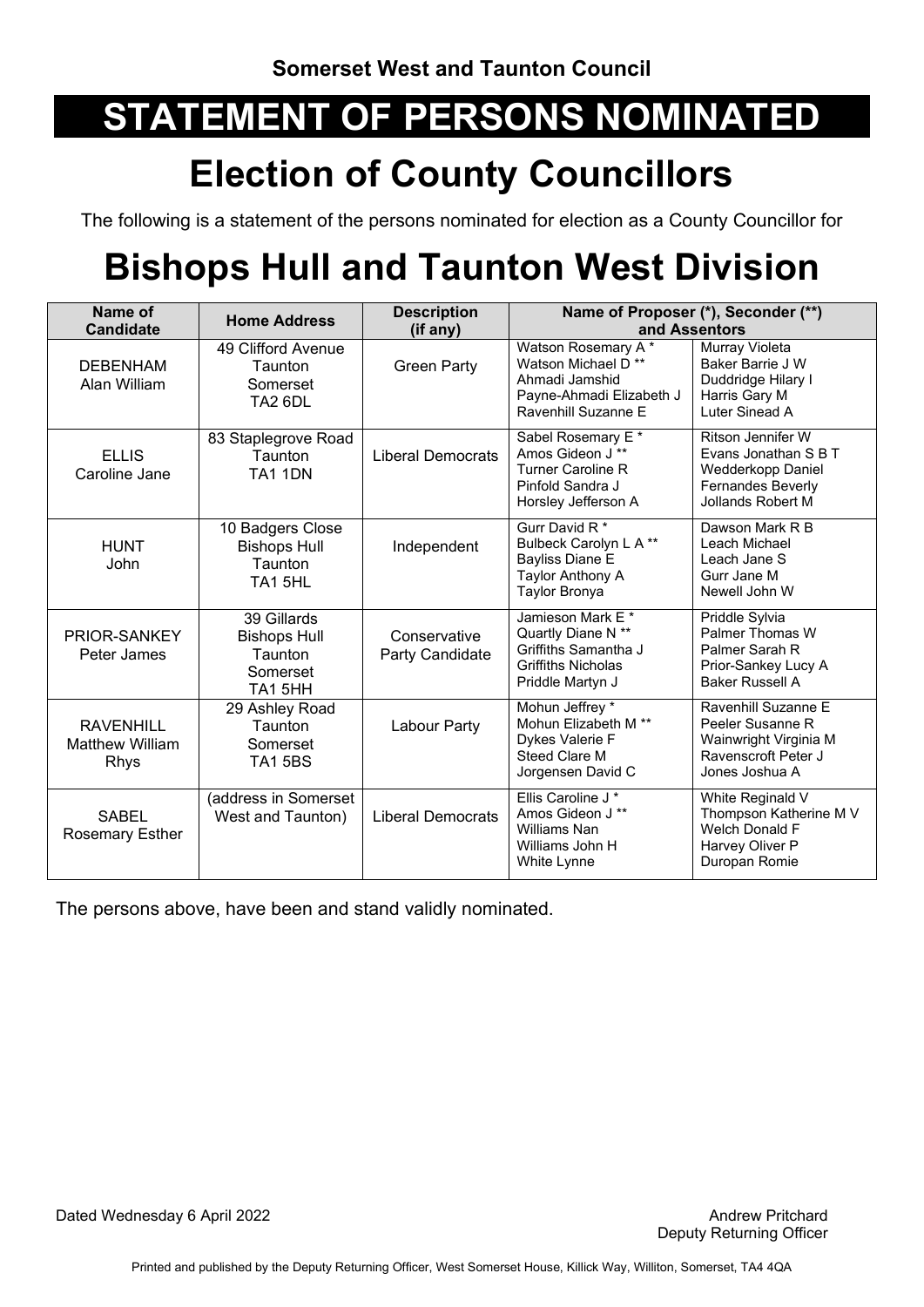## **Election of County Councillors**

The following is a statement of the persons nominated for election as a County Councillor for

## **Blackdown and Neroche Division**

| <b>Name of Candidate</b>                          | <b>Home Address</b>                                                            | <b>Description</b><br>(if any)  |                                                                                                                                 | Name of Proposer (*), Seconder (**)<br>and Assentors                                                             |
|---------------------------------------------------|--------------------------------------------------------------------------------|---------------------------------|---------------------------------------------------------------------------------------------------------------------------------|------------------------------------------------------------------------------------------------------------------|
| <b>BULLER</b><br>Sue                              | (address in<br>Somerset West and<br>Taunton)                                   | Independent                     | Titman Doreen J*<br>Buller Michael D <sup>**</sup><br>Rhodes Jean M<br>Rhodes Andrew G<br>Jennings Darren C                     | Jennings Jessica C<br>Fallance Patricia M<br>Fallance Daniel C<br>House Jane E<br>House Richard A                |
| <b>DENNIS</b><br><b>Michael Stanley</b><br>Albert | Nythe Farm<br>North Curry<br>Taunton<br>Somerset<br>TA3 6DS                    | Conservative<br>Party Candidate | Barr Zoe A*<br>Ogden Scott A**<br>David Sophia<br>David Simon<br>Burns Darren J W                                               | <b>Burns Alice R</b><br>King Eunice M<br>Robertson Deborah<br><b>Battishill Wayne G</b><br>Battishill Richenda A |
| <b>HENLEY</b><br>Ross Longhurst                   | 20 Trinity Close<br>Wellington<br><b>TA21 8TZ</b>                              | <b>Liberal Democrats</b>        | Wakefield Sarah A*<br>Baker Paul W <sup>**</sup><br>Baker Jennifer S J<br><b>Bringloe Catherine A</b><br>Rowe Pernelle B        | Slee Caroline L<br>Willing Sian E<br>Dodsworth Timothy J<br>Morris William P<br>Wakefield John N                 |
| <b>LLOYD</b><br>Janet Carol                       | Hazelwood<br>Whiteball<br>Wellington<br>Somerset<br><b>TA21 0LS</b>            | Independent                     | Hodgson Pamela L*<br>Hodgson Alistair A C <sup>**</sup><br>Steele-Perkins David P<br><b>Hawkins Paula</b><br>Chapman Nicholas S | Radford Lisa-marie<br><b>Gothard Andrew D</b><br>Cox Steven<br>Bowen Stephen A<br>Bowen Margaret                 |
| <b>THORNE</b><br>John Bryan                       | 3 Rose Mews<br><b>Fore Street</b><br>Wellington<br>Somerset<br><b>TA21 8AA</b> | Conservative<br>Party Candidate | Barr Zoe A*<br>Ogden Scott A**<br>David Sophia<br>David Simon<br>Burns Darren J W                                               | <b>Burns Alice R</b><br>King Eunice M<br>Robertson Deborah<br>Battishill Wayne G<br>Battishill Richenda A        |
| <b>WAKEFIELD</b><br>Sarah Anne                    | Pitminster Lodge<br>Pitminster<br>Taunton<br>TA37AZ                            | <b>Liberal Democrats</b>        | Hall Anita J <sup>*</sup><br>Wakefield John N **<br>Fogg Jennifer A<br>Usher-Wilson Patricia<br>Lewis Brian                     | Lewis Gaynor<br>Squance Diane J<br><b>Brown Christopher R</b><br>Roberts Henry C<br>Beveridge Ingrid             |

The persons above, have been and stand validly nominated.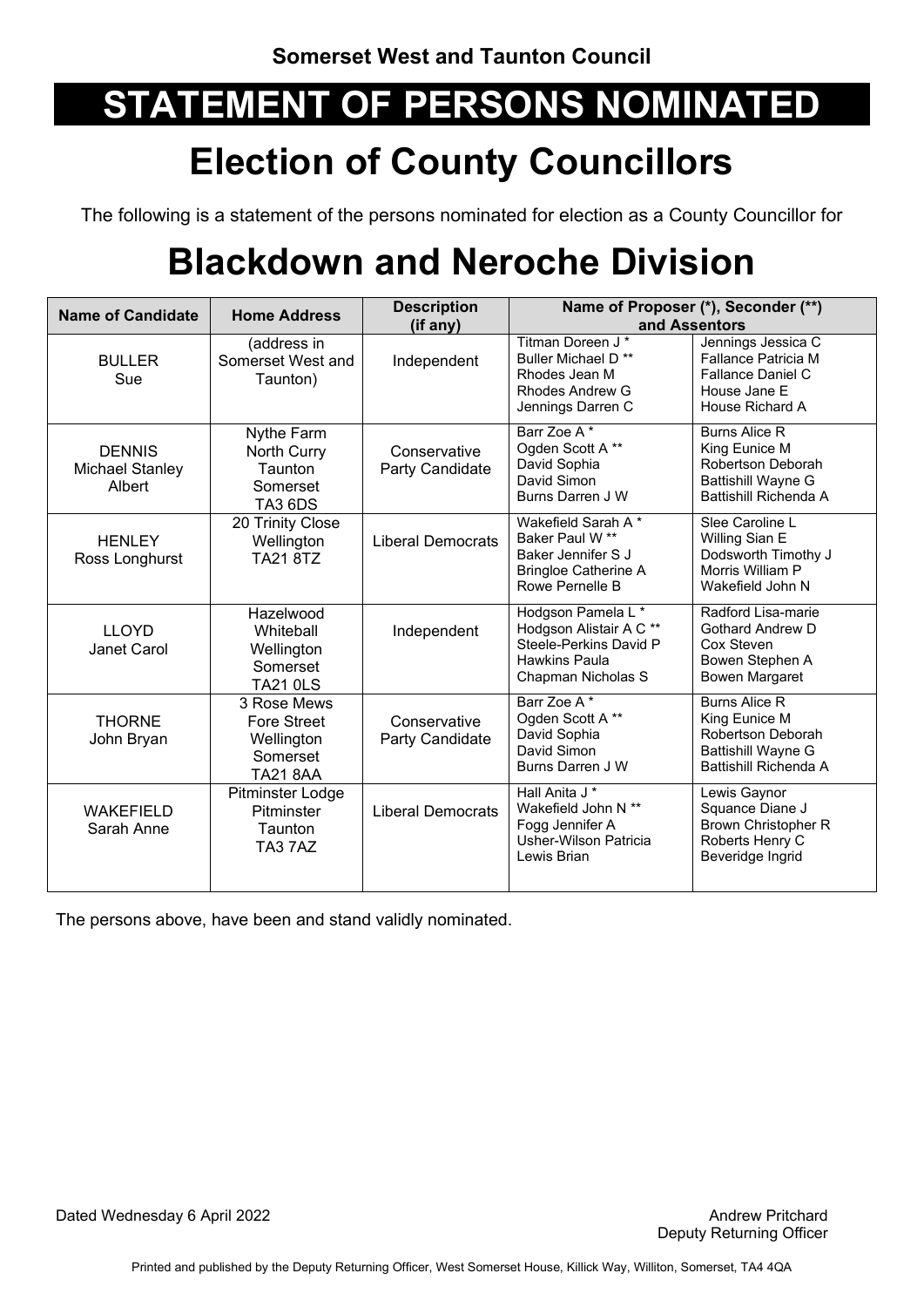## **Election of County Councillors**

The following is a statement of the persons nominated for election as a County Councillor for

## **Comeytrowe and Trull Division**

| <b>Name of Candidate</b>          | <b>Home Address</b>                                       | <b>Description</b><br>$(if$ any)       | Name of Proposer (*), Seconder (**)<br>and Assentors                                                                           |                                                                                                            |
|-----------------------------------|-----------------------------------------------------------|----------------------------------------|--------------------------------------------------------------------------------------------------------------------------------|------------------------------------------------------------------------------------------------------------|
| <b>CHESHIRE</b><br>Aimee Patricia | 24 Bramley Close<br>Wellington<br><b>TA21 9AF</b>         | <b>Conservative Party</b><br>Candidate | Harmon Alberta R <sup>*</sup><br>Harmon Francis H <sup>**</sup><br>Criddle Catherine M<br>Marshall Sharon M<br>Arndell Kevin N | Paull Kevin M<br>Paull Dawn C<br>Allgrove Jean M<br>Flinders Sheila A<br>Champion Roger J                  |
| FARBAHI<br>Habib                  | 68 Comeytrowe Lane<br>Taunton<br><b>TA1 5QG</b>           | <b>Liberal Democrats</b>               | Larcombe Brian A L *<br>Nicholls Simon J **<br>Stainthorpe Judith<br>Stainthorpe Andrew T<br>Wright Clive A                    | Smith Stephen J<br>Smith Theresa A<br>Hewton Janice D<br>Whitmore Michael J<br><b>Whitmore Christine M</b> |
| GRAY<br>Jon                       | (address in Somerset<br>West and Taunton)                 | Labour Party                           | Guild Neil W <sup>*</sup><br>Guild Anne G **<br>Andrews David I J<br>Andrews Gabrielle P<br>Ward Graham B                      | Stevens Neil M<br>Mogg Jane<br>Mogg Anthony C<br>Cooke Margaret A<br>Cooke David J                         |
| <b>HARMON</b><br>Ruth             | 67 Churchill Way<br>Taunton<br>Somerset<br><b>TA1 3QX</b> | <b>Conservative Party</b><br>Candidate | Arndell Kevin N*<br>Criddle Catherine M <sup>**</sup><br>Marshall Sharon M<br>Harmon Francis H<br>Mann Christopher J           | Allgrove Jean M<br>Baker Jane<br>Flinders Sheila A<br>Paull Dawn C<br>Paull Kevin M                        |
| <b>JOHNSON</b><br>Dawn Elaine     | (address in Somerset<br>West and Taunton)                 | <b>Liberal Democrats</b>               | Smith Joseph A*<br>Warburton Carolyn M **<br><b>Brierley Pauline L</b><br><b>Brierley Ben</b><br>Langham Elizabeth M           | Johnson Jessica R<br>Phillips Janet M<br>Phillips Alan A E<br>Hewitt Alison J E<br>Whitworth Jennifer L    |
| <b>MELLOR</b><br>Julian           | 16 Silver Street<br>Wiveliscombe<br>Taunton<br>TA4 2PA    | <b>Green Party</b>                     | Parry Kerian J*<br>Parry David M **<br>Mcfadzean Clare E<br><b>Bisatt Philip N</b><br><b>Glancy David M</b>                    | Searle Linda M<br>Jenkins Matthew P<br>Rich Martin J<br><b>Rich Shirley M</b><br>Ochijele Emmanuel         |

The persons above, have been and stand validly nominated.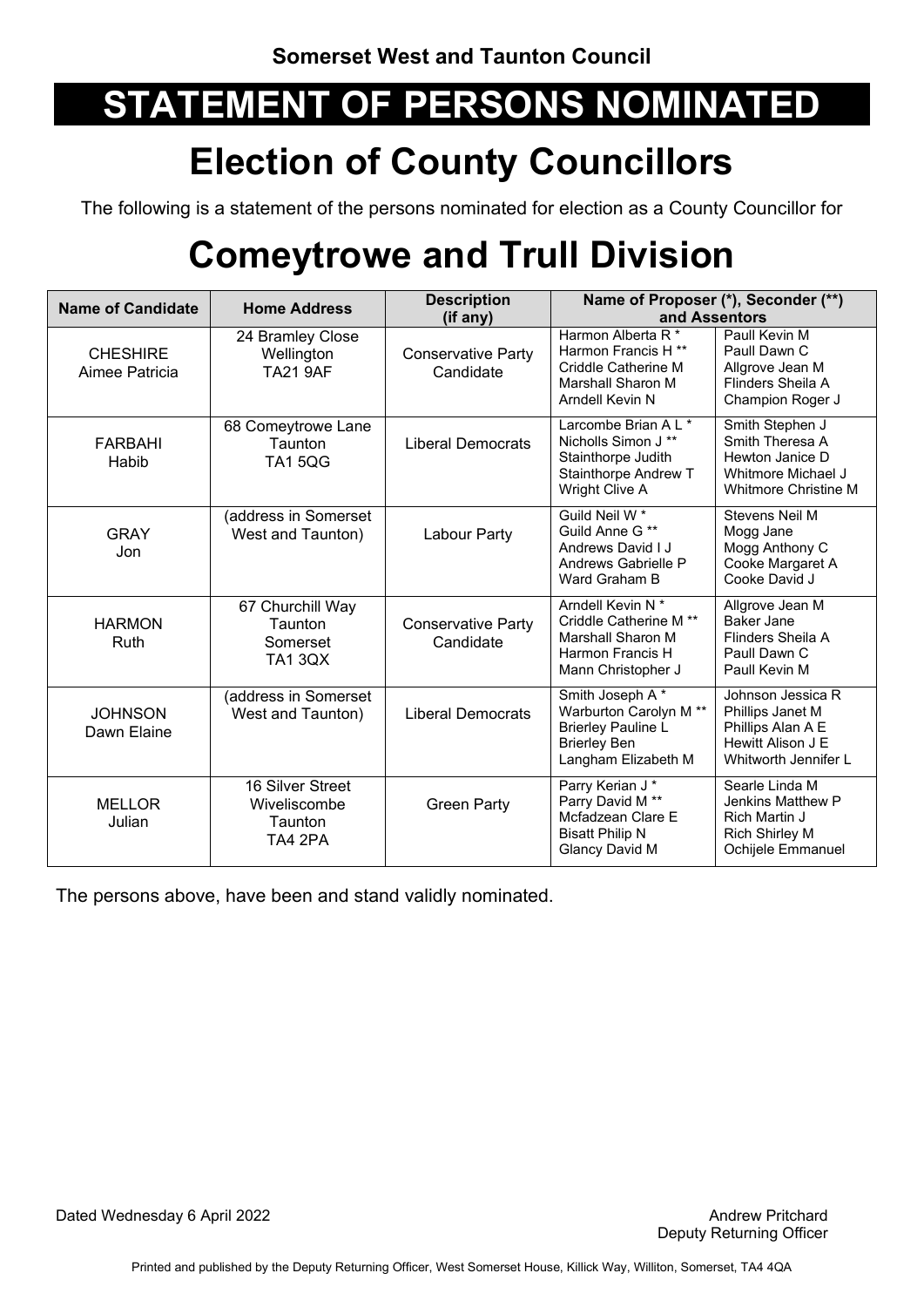## **Election of County Councillors**

The following is a statement of the persons nominated for election as a County Councillor for

## **Dulverton & Exmoor Division**

| <b>Name of Candidate</b>                | <b>Home Address</b>                                                                | <b>Description</b><br>$(if$ any) | Name of Proposer (*), Seconder (**)<br>and Assentors                                                                   |                                                                                                                 |
|-----------------------------------------|------------------------------------------------------------------------------------|----------------------------------|------------------------------------------------------------------------------------------------------------------------|-----------------------------------------------------------------------------------------------------------------|
| <b>BARNEY</b><br>Scilla                 | <b>Cherry Trees</b><br>Allerford<br>Nr Minehead<br><b>TA24 8HN</b>                 | <b>Liberal Democrats</b>         | Jones Robert D*<br>Barnett Katie **<br>Jones Elizabeth L D<br>Morgan Brookes Judith A<br>Weeks Clare E                 | Crook Emily K<br>Weeks Paul N<br><b>Barney Priscilla M</b><br>Russell Marilynn S<br>Laramy Peter R              |
| <b>JONES</b><br><b>Robert David</b>     | Greenstead House<br><b>High Street</b><br>Dulverton<br>Somerset<br><b>TA22 9DJ</b> | <b>Liberal Democrats</b>         | Jones Elizabeth L D *<br>Morgan Brookes Judith A**<br>Weeks Clare E<br>Crook Emily K<br>Weeks Paul N                   | Brindle Sarah J<br><b>Brindle Mark</b><br>Barney Priscilla M<br><b>Barnett Katie</b><br><b>Barnett Daniel J</b> |
| <b>KENNEDY</b><br><b>Graham Robert</b>  | 10 Peel Court<br><b>Swain Street</b><br>Watchet<br><b>TA23 0AD</b>                 | Labour Party                     | Eddisford Susan J*<br>Eddisford Michael K <sup>**</sup><br>Looney Anne<br>Looney Robert W<br><b>Jarvis Christine</b>   | Partington lan<br>Frederickson Huw D<br>Connell Evelyn C<br>Connell Alan K P<br><b>Harrison Frances A</b>       |
| <b>MITCHELL</b><br>Julie Ann            | 12 West Road<br>Wiveliscombe<br>TA4 2TF                                            | <b>Green Party</b>               | Johnson Simone *<br>Johnson Philip A**<br>Smith Isabelle F<br>Chapman Kimberley A<br>Smith Andrew C                    | Harral Jocelyn M<br>Phillips Roy C<br>Downs Diana<br>Downs Peter H<br>Bond Stephen L                            |
| <b>NICHOLSON</b><br><b>Frances Mary</b> | Allshire<br>East Anstey<br>Tiverton<br><b>EX16 9JG</b>                             | Conservative<br>Party Candidate  | Turner Keith H <sup>*</sup><br>Gibbs Ann M <sup>**</sup><br>Webber Penelope M<br>Prouse Nicholas M<br>Kimsey Stephen D | <b>Buchanan Sarah</b><br>Coates Steven A<br>Moran Sally<br>Dubery Chrisitne S<br>Sampson Jennifer A             |
| <b>PUGSLEY</b><br>Steven John           | Westerclose Lodge<br>Withypool<br>Minehead<br>Somerset<br>TA24 7QR                 | Conservative<br>Party Candidate  | Weir David A*<br>Webber Roger J **<br>A'Brook Frances<br><b>Ellicott Michael</b><br>Howard Antony R                    | Powell David J<br>McCoy Malcolm<br>Lock William J<br>Milne Andrew R<br>Thwaites Nicholas J                      |

The persons above, have been and stand validly nominated.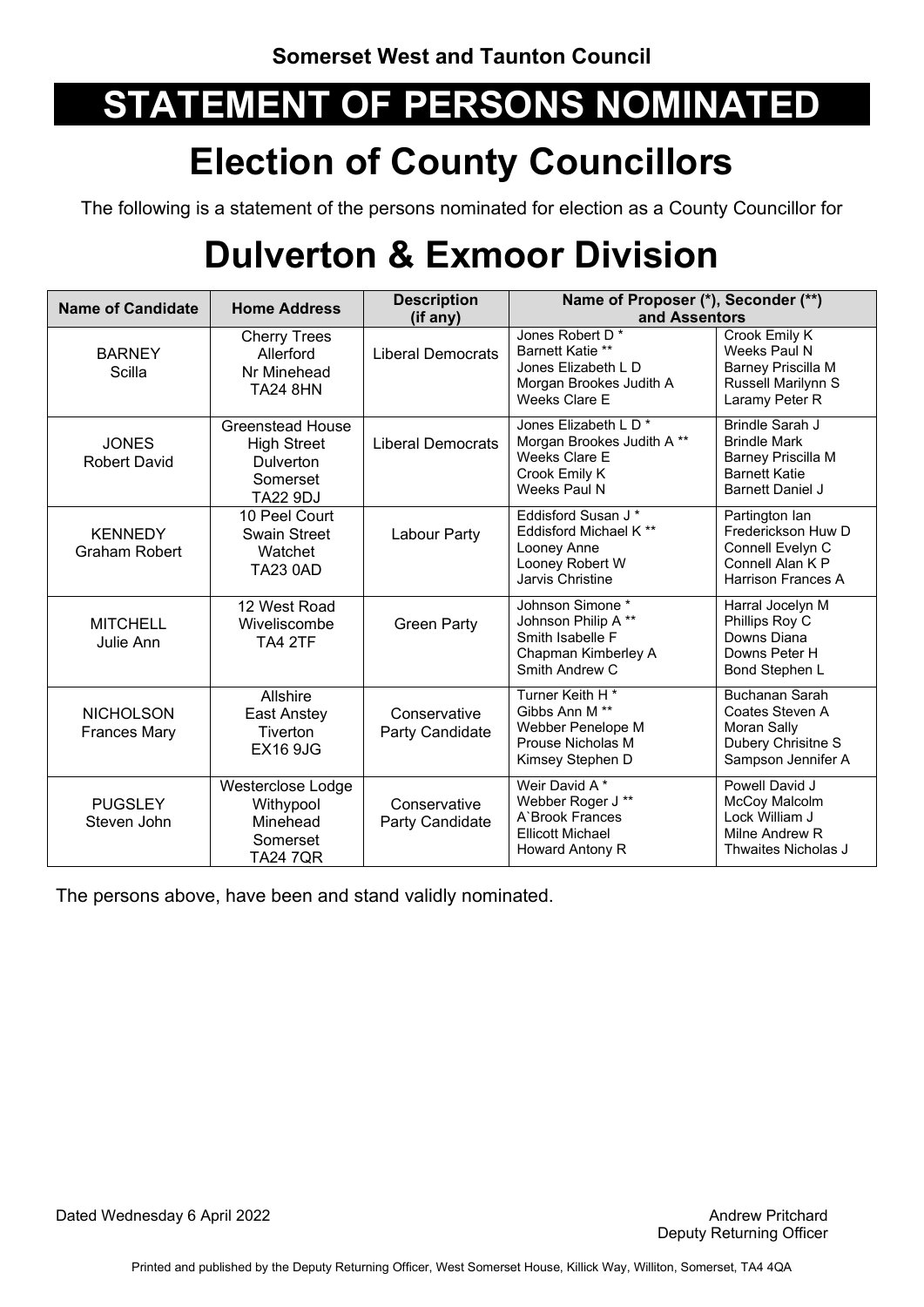## **Election of County Councillors**

The following is a statement of the persons nominated for election as a County Councillor for

## **Dunster Division**

| <b>Name of Candidate</b>                  | <b>Home Address</b>                                                                  | <b>Description</b><br>(if any)  | Name of Proposer (*), Seconder (**)<br>and Assentors                                                                                |                                                                                                      |
|-------------------------------------------|--------------------------------------------------------------------------------------|---------------------------------|-------------------------------------------------------------------------------------------------------------------------------------|------------------------------------------------------------------------------------------------------|
| <b>GRIFFITHS</b><br><b>Stephen Dennis</b> | 16 Severn Terrace<br>Watchet<br>Somerset<br><b>TA23 0AS</b>                          | <b>Liberal Democrats</b>        | Kravis Marcus D <sup>*</sup><br>Dillamore Jill A **<br>Humber Jean A<br>Humber Peter E<br>High Carl                                 | Strom Janice H<br>Curtis Lucy R<br>Davis Jeremy C<br>Dillamore Andrew D<br>Strom Paul D              |
| <b>HASTINGS</b><br>Katri                  | 9 The Bartons<br><b>Bishops Lydeard</b><br>Taunton<br><b>TA4 3BJ</b>                 | <b>Green Party</b>              | Parslow Susan M <sup>*</sup><br>Parslow Alan K**<br>Menneer Catherine V<br>Menneer Peter J<br>Crocombe Andrew M                     | Normandale Jeremy P<br>Normandale Louise E<br>Maclean Mary E<br><b>Burnell Katy</b><br>Miness Luke R |
| <b>KRAVIS</b><br><b>Marcus</b>            | <b>Anchors Drop</b><br><b>Blue Anchor</b><br>Minehead<br>Somerset<br><b>TA24 6JP</b> | <b>Liberal Democrats</b>        | Strom Cara E*<br>Dillamore Andrew D <sup>**</sup><br>Humber Jean A<br>Humber Peter E<br>High Carl                                   | Strom Janice H<br>Davis Jeremy C<br>Dillamore Jill A<br>Strom Paul D<br>Curtis Lucy R                |
| <b>LAWRENCE</b><br><b>Christine Mary</b>  | The Old Custom<br>House<br>33 Quay Street<br>Minehead<br><b>TA24 5UL</b>             | Conservative<br>Party Candidate | Thomas Roger B <sup>*</sup><br>Hemsley Alan W **<br>Harvey Lynn M<br><b>Oliver Christine F</b><br>Cook Linda M                      | Williams Geoffrey M<br>Smith Margaret<br>Taylor Timothy M<br>Gempton Bobby<br>Ell Carol              |
| <b>MANSFIELD</b><br>David John            | Ajana<br>Crowcombe<br>Taunton<br>Somerset<br>TA4 4AD                                 | Conservative<br>Party Candidate | Trollope-Bellew Anthony H*<br>Trollope-Bellew Annabel C **<br>Motture Frederick A M<br>Motture Anita Joyce<br>Bramall Christopher J | Warren Christopher C<br>Warren Sara A<br>Orchard-Lisle Mervyn<br>Anson Rosemary A<br>Mansfield Trudi |
| <b>ROOS</b><br>Shanti                     | <b>Triscombe Farm</b><br><b>Bishops Lydeard</b><br>TA4 3HE                           | Labour Party                    | Hutton Malcolm J *<br>Bryant Robert S**<br>Roth Susan T R<br>French Lisa C<br>Pitt Brenda R                                         | Hull Peter J<br><b>Cross Rosamund</b><br>Hutton Catriona J<br>Hutton Emily J<br><b>Withers Susan</b> |

The persons above, have been and stand validly nominated.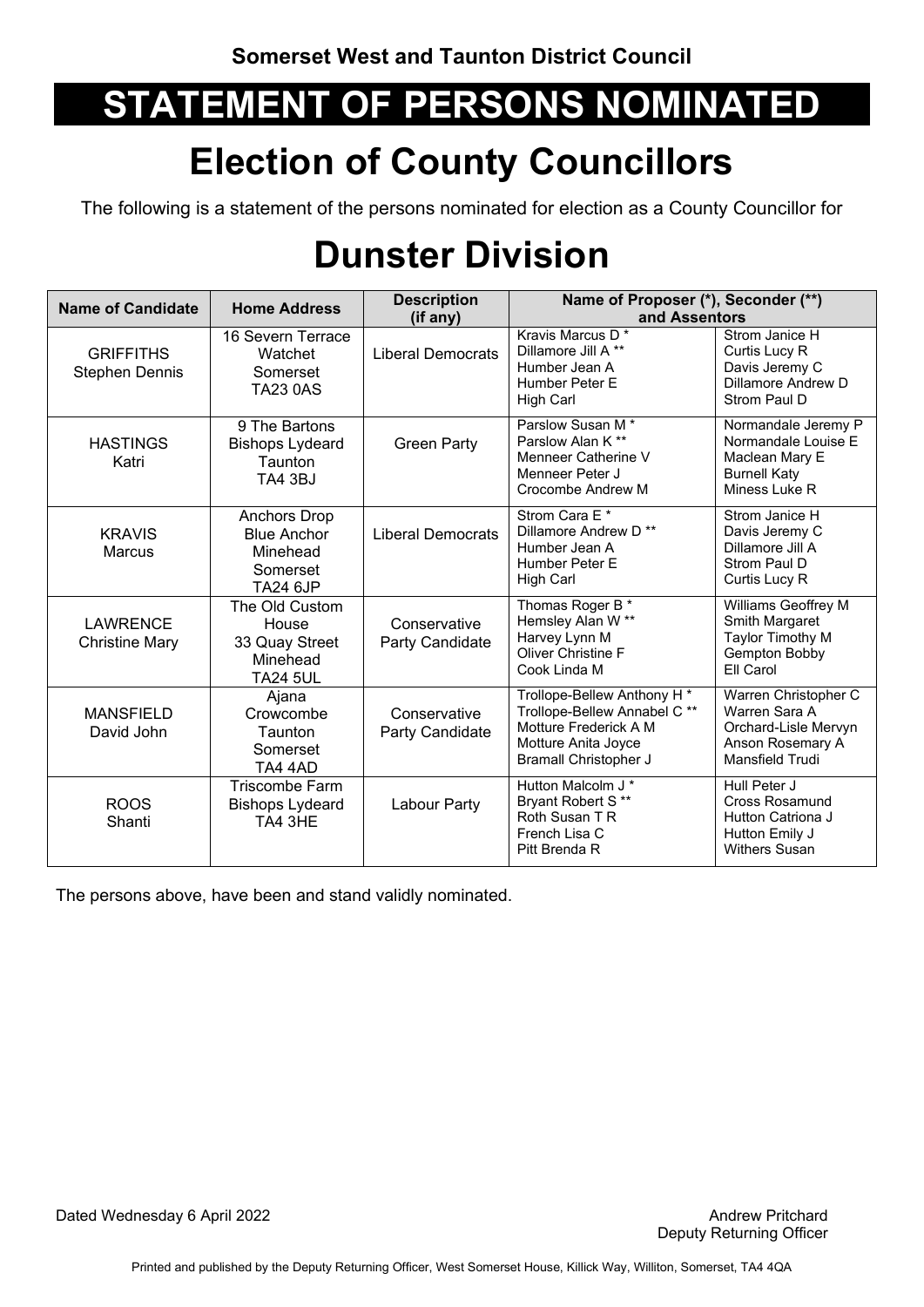## **Election of County Councillors**

The following is a statement of the persons nominated for election as a County Councillor for

## **Lydeard Division**

| <b>Name of Candidate</b>        | <b>Home Address</b>                                                            | <b>Description</b><br>(if any)  | Name of Proposer (*), Seconder (**)<br>and Assentors                                                                                    |                                                                                                       |
|---------------------------------|--------------------------------------------------------------------------------|---------------------------------|-----------------------------------------------------------------------------------------------------------------------------------------|-------------------------------------------------------------------------------------------------------|
| <b>MARTIN</b><br>Clive          | Lovells<br>11/12 Mount St<br><b>Bishops Lydeard</b><br>Taunton<br>TA4 3AN      | <b>Green Party</b>              | MacDonald Elena *<br>Freedman Caroline A **<br>Machell Clare L<br>Machell Gareth D<br>Morris David V                                    | <b>Hunt Charity</b><br>Mercer Colin<br>Stirzaker David J<br>Stirzaker Toby F<br>Stirzaker Katharine J |
| <b>RICHARDS</b><br><b>Steve</b> | (address in<br>Somerset West and<br>Taunton)                                   | Conservative<br>Party Candidate | Lewin-Harris Joanna J <sup>*</sup><br>Lewin-Harris Michael C <sup>**</sup><br><b>Smart David</b><br>Setter Janet E<br>Balston David C W | Balston Carole E M<br>Lambe Edward L<br>Lambe G.A<br>Samuelson Sandra J<br>Smart Margaret V           |
| <b>RIGBY</b><br>Mike            | <b>Bourne House</b><br><b>High Street</b><br><b>Bishops Lydeard</b><br>TA4 3AX | <b>Liberal Democrats</b>        | Rigby Karen L*<br>Wiggins Stephen G **<br>Fvens lan<br>Cooke Charles S D<br>Cooke Sophie M                                              | Doyle Ganine E<br>Wiggins Sarah M<br>Donaldson Marina<br>Astill Samuel TL<br>Astill Helen V           |
| <b>SAYER</b><br>Paul Alistair   | (address in<br>Somerset West and<br>Taunton)                                   | Conservative<br>Party Candidate | Lewin-Harris Michael C <sup>*</sup><br>Lewin-Harris Joanna J <sup>**</sup><br><b>Smart David</b><br>Setter Janet E<br>Balston David C W | <b>Balston Carole F M</b><br>Lambe Edward L<br>Lambe G. A<br>Samuelson Sandra J<br>Smart Margaret V   |
| <b>SULLY</b><br>Andy            | 27 The Avenue<br>Taunton<br>TA1 1EB                                            | <b>Liberal Democrats</b>        | Firmin Edward C*<br>Firmin Dinah E **<br>Rigby Mike S<br>Abd el ghafar Betty I<br>Abd El Ghafar Mohamed N                               | Brown Rebecca C<br>Lester Diane M<br>Arnold Carol S<br>Withnell Graham J<br>Withnell Susan E E        |

The persons above, have been and stand validly nominated.

Dated Wednesday 6 April 2022 **Andrew Pritchard Andrew Pritchard Andrew Pritchard**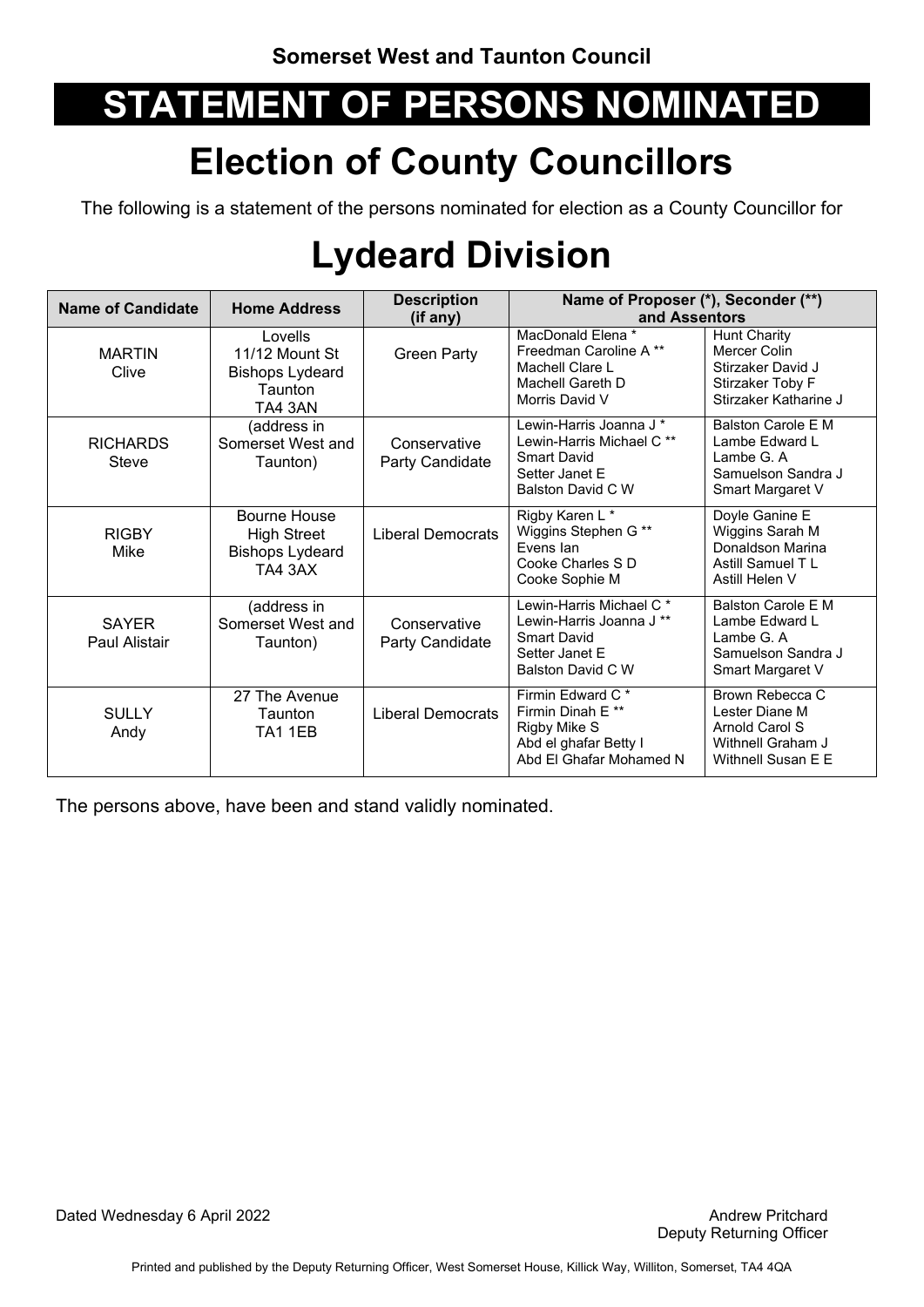## **Election of County Councillors**

The following is a statement of the persons nominated for election as a County Councillor for

## **Minehead Division**

| <b>Name of Candidate</b>                | <b>Home Address</b>                                                       | <b>Description</b><br>(if any)  |                                                                                                                              | Name of Proposer (*), Seconder (**)<br>and Assentors                                                                   |
|-----------------------------------------|---------------------------------------------------------------------------|---------------------------------|------------------------------------------------------------------------------------------------------------------------------|------------------------------------------------------------------------------------------------------------------------|
| <b>ALLEN</b><br><b>Benet</b>            | (address in<br>Somerset West and<br>Taunton)                              | <b>Liberal Democrats</b>        | Sinclair Sarah L <sup>*</sup><br>Scott Jane B **<br><b>Stuart Mark</b><br><b>Butchers Stephen C</b><br>Richards Philip K     | <b>Steele Kerry</b><br>Edwards Lyn G<br>Borland John P<br>Livermore Neil K<br>Livermore Nicola                         |
| <b>CHILCOTT</b><br>Mandy Jayne          | 24 Queens Road<br>Minehead<br>Somerset<br><b>TA24 5DZ</b>                 | Conservative<br>Party Candidate | Chilcott David R <sup>*</sup><br>Lawrence Christine M **<br>Chilcott Luke D<br><b>Blundell Ronald J</b><br>Littlewood John A | <b>Everett Gail</b><br><b>Everett Anthony Frederick F</b><br>Mason James S<br>Lawrence Stuart<br><b>Hadley Rosslyn</b> |
| <b>HADLEY</b><br>Andy                   | <b>Corner House</b><br>90 Cher<br>Minehead<br>Somerset<br><b>TA24 5EL</b> | Conservative<br>Party Candidate | Hadley Rosslyn <sup>*</sup><br>Parbrook Jean R **<br>Parbrook Andrew F<br>Maton Brian K<br>Murphy Carole                     | <b>Betterton Martin</b><br><b>Betterton Arti</b><br>Brown William<br><b>Brown Christine</b><br>Chilcott Mandy J        |
| <b>PALMER</b><br><b>Craig Frederick</b> | (address in<br>Somerset West and<br>Taunton)                              | Independent                     | Griffin Juliet C*<br>Griffin Martyn A**<br>Davidson Sandra L<br>Davidson Ian A<br>Drew Pamela J                              | Lawton Anne C<br><b>Stapleton Susan</b><br>Barr Daphne I<br><b>Stapleton Michael</b><br>Rose Helena                    |
| <b>SCOTT</b><br>Jane Bowman             | (address in<br>Somerset West and<br>Taunton)                              | <b>Liberal Democrats</b>        | Allen Benet *<br>Slater Martina J **<br>Sinclair Sarah L<br>Winston-Scott Ian G<br>Bareham-Stanley Linda                     | Slater David A<br>Chapman Donna M<br>Scott Jennifer S<br>Livermore Neil K<br>Livermore Nicola                          |
| <b>TUCKER</b><br>Liam                   | (address in<br>Sedgemoor)                                                 | Labour Party                    | Smith Maureen A*<br>Smith Christopher J **<br><b>Hartwell Monica</b><br>Boswell Graham D<br>Ross David D                     | Ross Elaine J C<br>Jones David T<br>Rew Sara T<br>Hawkins Nicholas D<br>Lusk Gillian A                                 |
| <b>VENNER</b><br><b>Terry</b>           | Strathmore<br>Millbridge Road<br>Minehead<br>Somerset<br><b>TA24 8AG</b>  | Independent                     | Miller Christopher N *<br>Miller Fiona H <sup>**</sup><br>Ringmann Teresa M<br>Ringmann Uwe H<br>Venner Robert D             | Taylor Ethel E<br>Nixon Kevin<br>Dunnet Janet<br><b>Bartlett Brian H</b><br>Malin John C                               |

The persons above, have been and stand validly nominated.

Dated Wednesday 6 April 2022 **Andrew Pritchard Andrew Pritchard Andrew Pritchard**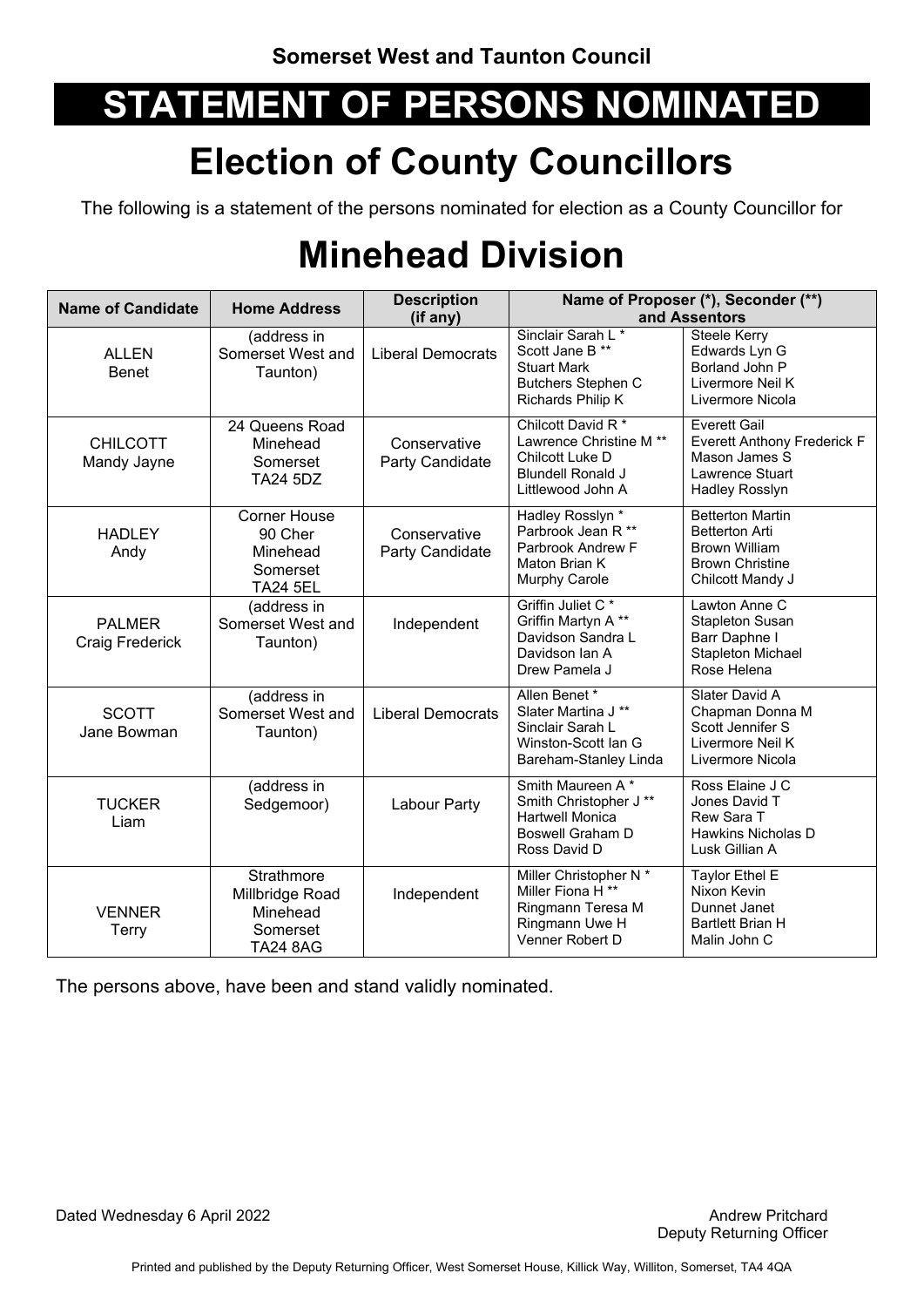## **Election of County Councillors**

The following is a statement of the persons nominated for election as a County Councillor for

## **Monkton and North Curry Division**

| <b>Name of Candidate</b>               | <b>Home Address</b>                                                           | <b>Description</b><br>(if any)         |                                                                                                                          | Name of Proposer (*), Seconder (**)<br>and Assentors                                                |
|----------------------------------------|-------------------------------------------------------------------------------|----------------------------------------|--------------------------------------------------------------------------------------------------------------------------|-----------------------------------------------------------------------------------------------------|
| <b>CAVILL</b><br>Norman Philip         | 2 Hill Farm Cottages<br><b>West Monkton</b><br>Taunton<br>TA2 8LW             | <b>Conservative Party</b><br>Candidate | Hall Alan J *<br>Hutchings Simon L **<br>Hillman Graham A<br>Besley Mark H<br>Brennan Julia                              | <b>Brighton Brenda E</b><br>Paul Russell W F<br>Ellis Martin O<br>Ridout John M C<br>Jeanes Pearl J |
| <b>FOTHERGILL</b><br>David John Andrew | Lantern House<br>Stoke St Mary<br>Taunton<br>TA3 5BX                          | <b>Conservative Party</b><br>Candidate | Sampson Clare L*<br>House Deborah J **<br>Hiscock Timothy A<br>Stodgell Christine D<br>Tilley Dianne J                   | Tilley William J<br>Hembrow John W<br>House Peter W<br>Webber Denise G<br><b>Birch Adrian M</b>     |
| O'DONNELL<br><b>Nick</b>               | (address in Somerset<br>West and Taunton)                                     | Liberal Democrats                      | Slattery Gillian M <sup>*</sup><br>Slattery Timothy J**<br>Davidson Michael J C<br>Davidson Kathryn E<br>Crabbe Robert D | Crabbe Susan L<br>Boddy John M<br>Boddy Karen M<br>Hardwick Amy<br>Hardwick Adam J                  |
| <b>PRITCHARD</b><br>Andy               | 36 School Road<br><b>Monkton Heathfield</b><br>Taunton<br>Somerset<br>TA2 8PE | <b>Green Party</b>                     | Youd Paul *<br>Shimmin Paul E**<br>Shimmin Kathryn L<br>Gage Jason R J<br>Gage Rachel L                                  | Neill Jonathan S<br>Neill Rachel J<br>Holcombe Darren N J<br>Holcombe Jane E<br>Woolcott James A    |
| <b>TULLY</b><br>Ray                    | 99A Bridgwater Road<br>Bathpool<br>Taunton<br>TA2 8BD                         | Liberal Democrats                      | Eatwell Edgar G*<br>Eatwell Diane M <sup>**</sup><br>Hodgins John N<br>Reed Natalie A L<br>Reed Ryan J                   | Leniston Eamonn P<br>Warren Cynthia E A<br>Chown Iris C<br>Oxley Caroline J<br>Oxley Jason M        |

The persons above, have been and stand validly nominated.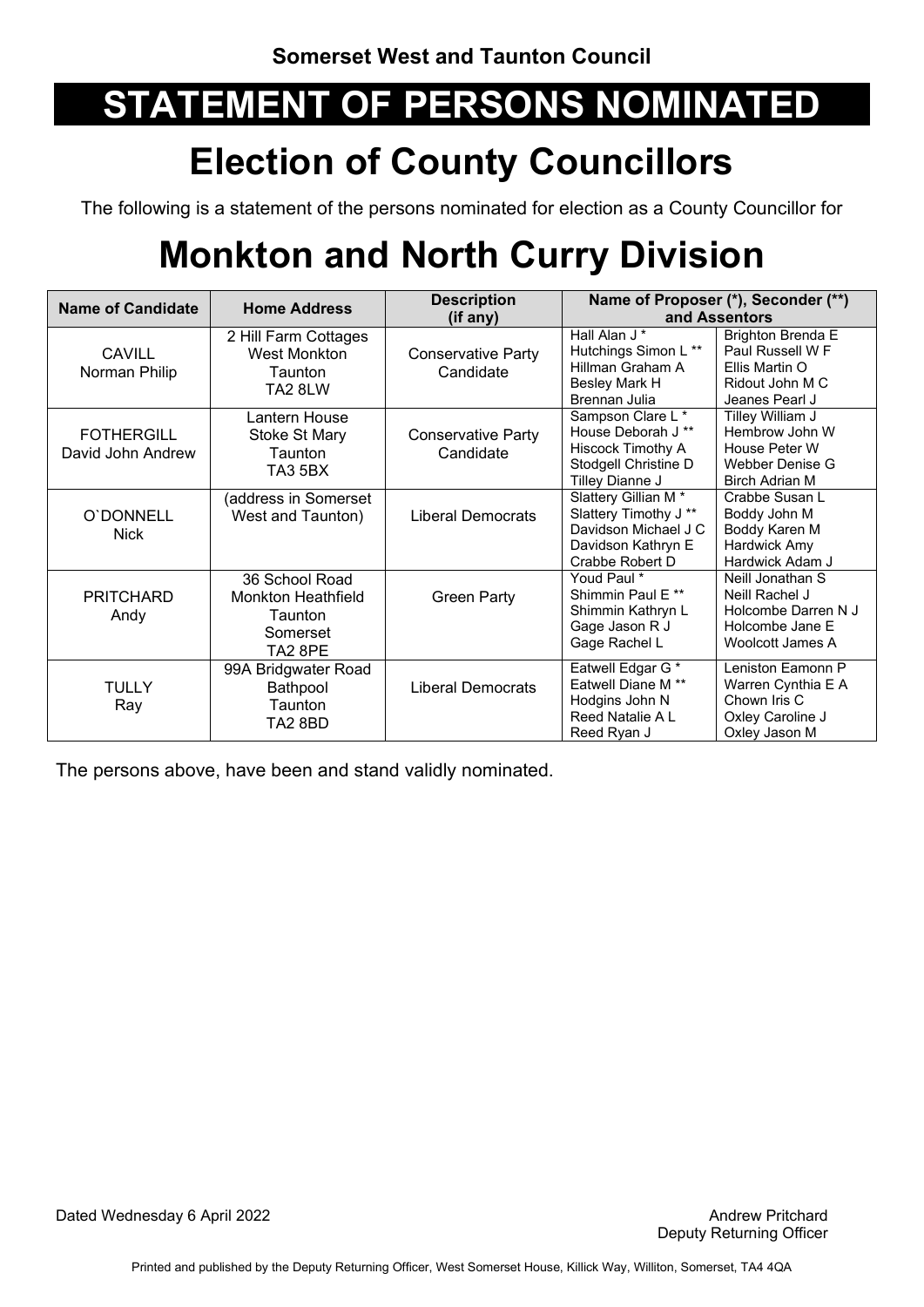## **Election of County Councillors**

The following is a statement of the persons nominated for election as a County Councillor for

## **Rowbarton and Staplegrove Division**

| <b>Name of Candidate</b>      | <b>Home Address</b>                                                  | <b>Description</b>                   |                                                                                                                                         | Name of Proposer (*), Seconder (**)                                                                                             |
|-------------------------------|----------------------------------------------------------------------|--------------------------------------|-----------------------------------------------------------------------------------------------------------------------------------------|---------------------------------------------------------------------------------------------------------------------------------|
| <b>DARCH</b><br>Dixie Claire  | <b>Barton Close</b><br>Nailsbourne<br>Taunton<br>TA2 8AG             | (if any)<br><b>Liberal Democrats</b> | Lindstrand Jane *<br>Stripp David I**<br>Lindstrand Lars H<br>May Sarah A<br>Phillips Penelope M                                        | and Assentors<br>Kellow Alexandra M<br>Van Der Steenhoven Paul<br>Hancock Christopher G<br>Farnham Sharon E<br>Cross Lorraine M |
| <b>GARNER</b><br>Greg         | Flat 4 Jellalabad Court<br>The Mount<br>Taunton<br>TA13RZ            | Conservative<br>Party Candidate      | Trathen David P <sup>*</sup><br>Trathen Catherine E **<br>Neal Richard J<br>Mardon Keith J<br>Mardon Sheila A                           | Nash Frederick C<br>Endacott Christine M<br>Endacott Michael A<br>Bowers Timothy J<br><b>Bowers Veronica</b>                    |
| <b>LISGO</b><br>Libby         | 11 Hatchers Court<br>Kingston Road<br>Taunton<br>Somerset<br>TA2 7SP | Labour Party                         | Das Clifford R*<br>Weston Brenda D <sup>**</sup><br>Das Anthony K<br>Haines Thomas D<br><b>Bickford Nicholas V</b>                      | Riley John H<br>Riley Susan C<br>Caller Richard A<br>Martin Lisa H<br>Screech Sarah M                                           |
| <b>PERRY</b><br>Derek Aneurin | Fir Lodge<br>The Avenue<br>Taunton<br>TA1 1EB                        | <b>Liberal Democrats</b>             | Churchill Jane E <sup>*</sup><br>Hill Martin **<br>Holmes Janice<br>Cox Philippa B<br>Hine Abigail A                                    | Dick Graham H<br>Farnham Sharon E<br>Darch Dixie C<br>Screech Liam M<br>Screech Heidi T                                         |
| <b>WILLIAMS</b><br>Rod        | <b>Willows Watch</b><br>Fitzroy<br>Taunton<br>Somerset<br>TA2 6PL    | Conservative<br>Party Candidate      | Pitt Michael J <sup>*</sup><br>lles Patricia R <sup>**</sup><br>Ratcliffe Norma E<br><b>Briggs Christine M</b><br><b>Briggs Simon P</b> | Fomes Christopher J<br><b>Buckle Peter</b><br><b>Buckle Sandra L</b><br><b>Tucker Caroline</b><br><b>Tucker Edward</b>          |

The persons above, have been and stand validly nominated.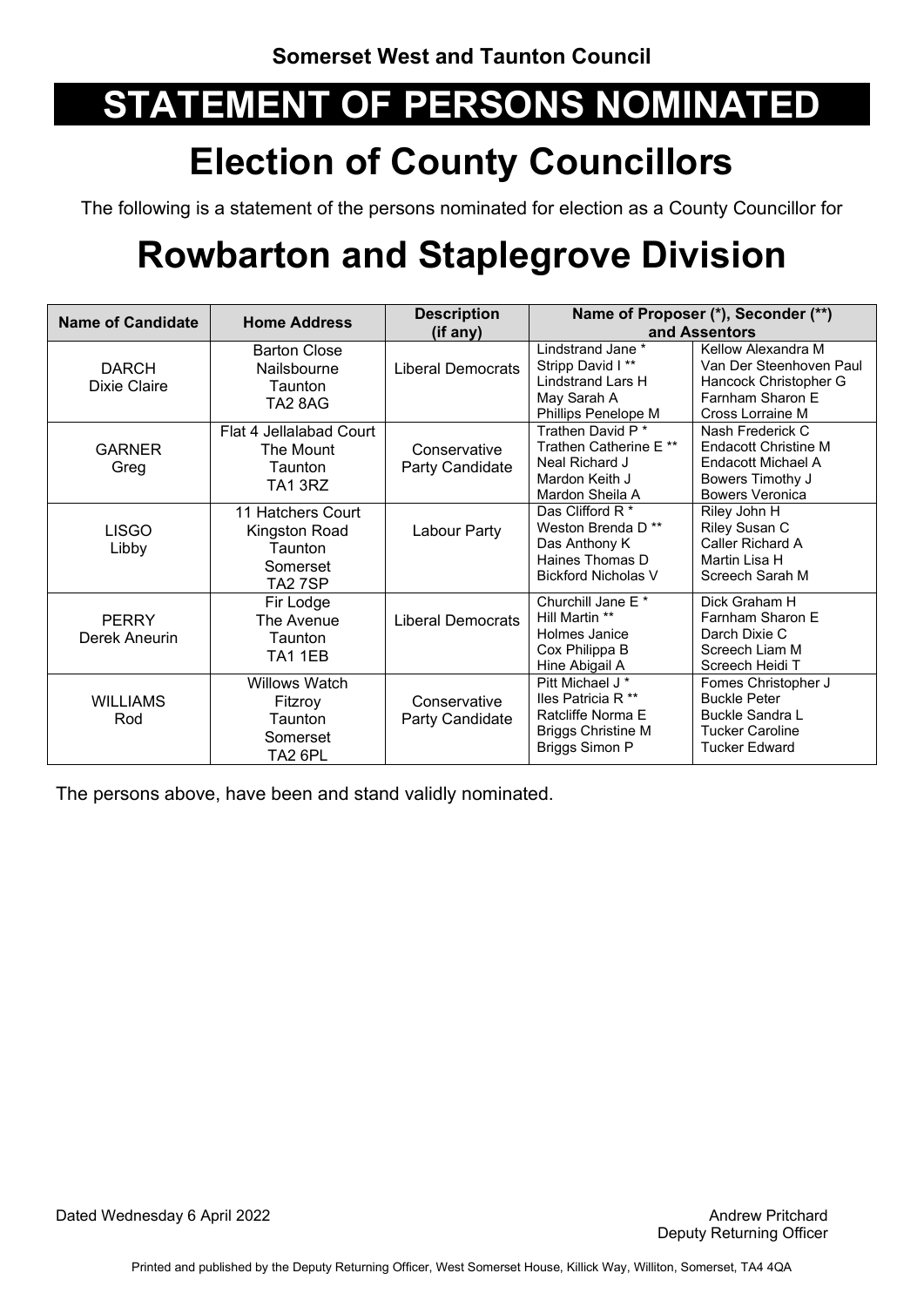## **Election of County Councillors**

The following is a statement of the persons nominated for election as a County Councillor for

## **Taunton East Division**

| <b>Name of Candidate</b>                   | <b>Home Address</b>                                     | <b>Description</b>                     | Name of Proposer (*), Seconder (**)                                                                                        |                                                                                                      |
|--------------------------------------------|---------------------------------------------------------|----------------------------------------|----------------------------------------------------------------------------------------------------------------------------|------------------------------------------------------------------------------------------------------|
|                                            |                                                         | (if any)                               | and Assentors                                                                                                              |                                                                                                      |
| <b>COLES</b><br>Simon                      | 8 Alfred Street<br>Taunton<br>TA13HU                    | <b>Liberal Democrats</b>               | Coles Sarah J *<br>Coles Megan E P <sup>**</sup><br>Czaszynski Jennifer F<br><b>Bennett Karen J</b><br>Selwood Melanie J   | Selwood Steven R<br>Selwood Colin R<br>Bayliss Lynn M<br><b>Bennett Justin</b><br>Bennett Ashley J O |
| <b>ELY</b><br>Stanley Joseph               | 55 Beadon Road<br><b>Taunton</b><br><b>TA1 2DL</b>      | Labour Party                           | Dunn Emma *<br>Pallett Jonathan D <sup>**</sup><br>Holley-Grabhan Charlie J<br>Grabham Michelle E<br>Holley-Grabham Sara K | Grabham Robert K<br>Clarke Christopher<br>Ely Olivia A<br>Atkins Pamela M<br>Dunn Jonathan           |
| <b>HASLAM</b><br>Henry William             | 46B Belvedere Road<br>Taunton<br><b>TA1 1BS</b>         | <b>Conservative Party</b><br>Candidate | Underwood Geoffrey *<br><b>Bulmer Dorothy M **</b><br>Holt Janet<br>Marsh Christine E D<br>Turner Janice C                 | Lomas Pamela V<br>Rose Mary J<br>Rose Charles D<br><b>Bulloch Elizabeth G</b><br>Stimpson Colin M    |
| <b>LINNELL</b><br>Tom                      | (address in Somerset<br>West and Taunton)               | <b>Conservative Party</b><br>Candidate | Underwood Geoffrey *<br><b>Bulmer Dorothy M **</b><br>Holt Janet<br>Marsh Christine E D<br>Turner Janice C                 | I omas Pamela V<br>Rose Mary J<br>Rose Charles D<br><b>Bulloch Elizabeth G</b><br>Stimpson Colin M   |
| <b>SALTER</b><br>Chris                     | 62 Bacon Drive<br><b>Taunton</b><br>Somerset<br>TA1 2LH | <b>Green Party</b>                     | Salter Hollie <sup>*</sup><br>Evans Amelia S <sup>**</sup><br>Hill Nichola J<br><b>Reed Louise</b><br>Reed Jordan M        | <b>Reed Michael</b><br>Philpott Derek J<br><b>Godfrey Sally</b><br>Godfrey Donald J<br>Pike Janet    |
| SMITH-ROBERTS<br>Federica Roberta<br>Diana | 71 Ashbourne<br>Crescent<br><b>Taunton</b><br>TA1 2RA   | <b>Liberal Democrats</b>               | Smith Francesca T C *<br>Smith Peter W F **<br>Clark Lynette J<br>O'Sullivan Ryan L M<br>O'Sullivan Rebecca A              | Smith Robert J<br>Smith Michael J<br>Smith Julie A<br>Twist Sarah L<br>Twist Jamie D                 |

The persons above, have been and stand validly nominated.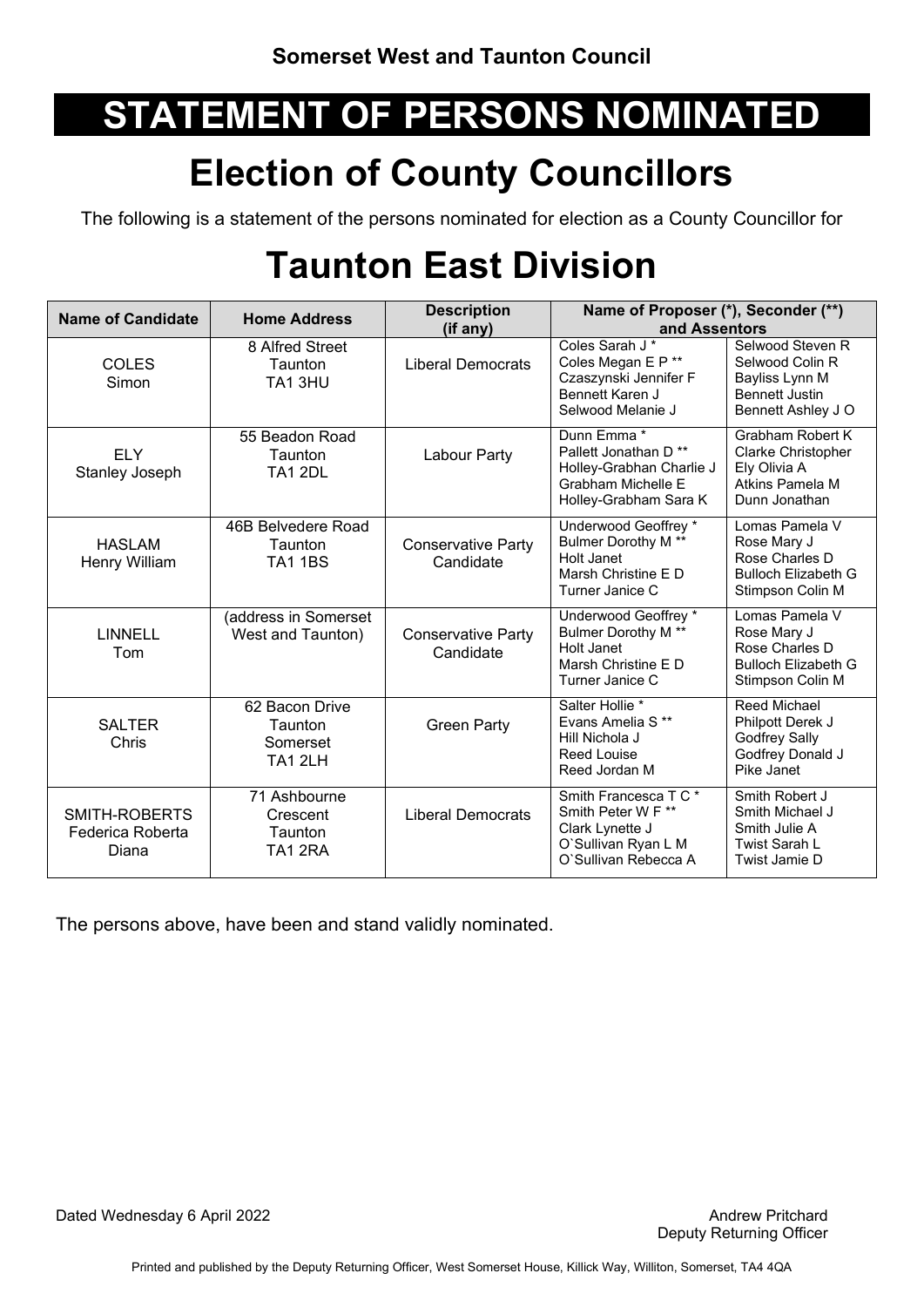## **Election of County Councillors**

The following is a statement of the persons nominated for election as a County Councillor for

## **Taunton North Division**

| <b>Name of Candidate</b>            | <b>Home Address</b>                                                      | <b>Description</b><br>(if any)         | Name of Proposer (*), Seconder (**)<br>and Assentors                                                                          |                                                                                                                    |
|-------------------------------------|--------------------------------------------------------------------------|----------------------------------------|-------------------------------------------------------------------------------------------------------------------------------|--------------------------------------------------------------------------------------------------------------------|
| <b>BAKER</b><br>Lee                 | 22 Hale Way<br>Maidenbrook Farm<br><b>Taunton</b><br>TA <sub>2</sub> 8PU | <b>Liberal Democrats</b>               | Baker Sarah M <sup>*</sup><br>Baker Daisy M **<br><b>Isaacs Robert</b><br>Marsh Christopher R<br>Thompson Richard S W         | Thompson Janet M<br><b>Thompson Peter</b><br><b>Baldock Martin P</b><br>Hendry Delia K<br>Gregg Louise             |
| <b>DEAKIN</b><br>Tom                | 9 Perry Hayes<br><b>Cheddon Fitzpaine</b><br>Taunton<br>TA2 8GD          | <b>Liberal Democrats</b>               | Tucker Jill M <sup>*</sup><br>Yard Debra P**<br>King Alison<br>Mitra Nicola J<br>Mitra Avijit                                 | Fulljames Janet KD<br>Cook Kate L<br>Cook Christopher J<br>Armstrong Richard E<br><b>Hoff Katalin</b>              |
| <b>FRASCHINI</b><br>Giuseppe Leslie | 82 Batt Drive<br><b>Taunton</b><br>TA2 8FY                               | <b>Conservative Party</b><br>Candidate | Rolfe Matthew L K *<br>Rolfe Laura L **<br>Davey Robert J<br><b>Terrett Abigail E</b><br><b>Batsch Gabrielle M</b>            | <b>Batsch Michael R</b><br>Hawkins Jenna K<br><b>Hawkins Nick</b><br>Kyriakou Michael Z<br><b>Fraschini Elaine</b> |
| <b>THORNE</b><br>Rowan              | (address in<br>Somerset West and<br>Taunton)                             | Labour and<br>Co-operative Party       | Gray Jonathan F*<br>Thorne Kevin W <sup>**</sup><br>Kerr Joseph<br>Kerr Susan<br>Thorne Susan A                               | Thompson Jennifer M<br>Phillips Michael I<br>Phillips Carla J<br>Martin Alan J<br>Cullen Malcolm E                 |
| <b>WESTON</b><br><b>Brenda Dawn</b> | (address in<br>Somerset West and<br>Taunton)                             | Labour and<br>Co-operative Party       | Gray Jonathan F*<br>Rawle Robert B **<br>Aziz Meraz T<br>Pathan Asma<br>Wood Mark A                                           | Thyer Carol L<br>Mitton Keir D<br>Price Sheelagh C<br>White Violet R<br>Stutt David W                              |
| <b>WOOLLACOTT</b><br>Jason Wayne    | 22 Barbers Mead<br>Taunton<br>TA2 8PY                                    | <b>Conservative Party</b><br>Candidate | Rigby William H <sup>*</sup><br>Millard-Jones Samantha J **<br><b>Batsch Gabrielle M</b><br>Batsch Michael R<br>Rolph Daryl J | Rolph Rebecca J<br>Rolph Trevor N<br><b>Rice Valerie E</b><br>Rice Trevor J<br><b>Woollacott Briony A</b>          |

The persons above, have been and stand validly nominated.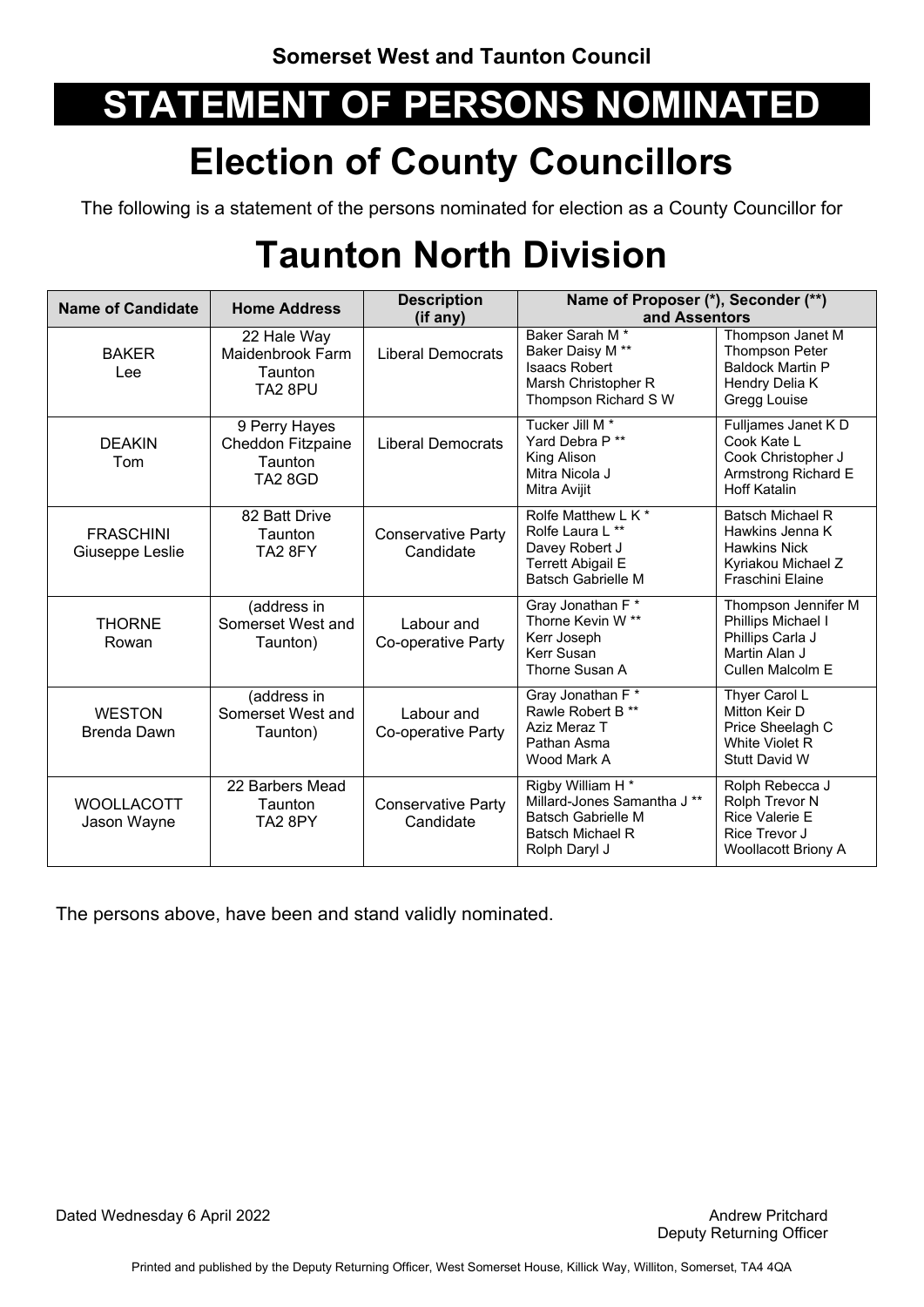## **Election of County Councillors**

The following is a statement of the persons nominated for election as a County Councillor for

## **Taunton South Division**

| Name of<br><b>Candidate</b>        | <b>Home Address</b>                        | <b>Description</b><br>(if any)    | Name of Proposer (*), Seconder (**)<br>and Assentors                                                        |                                                                                                          |
|------------------------------------|--------------------------------------------|-----------------------------------|-------------------------------------------------------------------------------------------------------------|----------------------------------------------------------------------------------------------------------|
| <b>ALLGROVE</b><br>Jean Margaret   | 24 Avon Close<br>Taunton<br><b>TA1 4SU</b> | Conservative<br>Party Candidate   | Mcgregor Wendy B <sup>*</sup><br>Visco Valerio **<br>McGregor Katherine F<br>Visco Marcello<br>Hake Kerry M | Gibbs Susan M<br>Gibbs Andrew S<br>Gwynne-Jones Amanda J<br>Norcott Keith G<br>Norcott Winifred R        |
| <b>HICKS</b><br>Fran               | 4 Holway Hill<br>Taunton<br>TA12HB         | <b>Green Party</b>                | Roberts David *<br>Mockridge Christopher **<br>Clarke Margaret E<br>Johnson Nicola D<br>Cochrane Andrew M   | Carter John D<br>Carter Donna L<br>Zelazik Krystyna M<br><b>Townsend William</b><br>Laver Linda K        |
| <b>LEACH</b><br>Ross               | (address in Somerset<br>West and Taunton)  | Labour and Co-<br>operative Party | Smith David C*<br>Smith Elizabeth C**<br><b>Emery Caedmon</b><br>Scarratt Debra J<br>James Penny A          | Croad Colin<br>Yeoell Yvonne J<br>Yeoell Clifford D<br>Folkes Tracey A<br>Folkes Graham P                |
| <b>LEWIN-HARRIS</b><br>Joanna Jane | (address in Somerset<br>West and Taunton)  | Conservative<br>Party Candidate   | McGregor Katherine F*<br>Visco Valerio **<br>Mcgregor Wendy B<br>Visco Marcello<br>Hake Kerry M             | <b>Gibbs Andrew S</b><br>Gibbs Susan M<br>Gwynne-Jones Amanda J<br>Gwynne-Jones David<br>Norcott Keith G |
| PRIOR-SANKEY<br><b>Hazel Ruth</b>  | 27 Upper Holway Road<br>Taunton<br>TA1 2HF | Liberal<br>Democrats              | Lees Susan *<br>Cheetham Michael **<br>Lees Richard<br>Smith Janet V<br>Lee Jean M                          | Pike Susan A<br>Pike David J<br>Courtenay Anna<br>Morkane Susan<br>Prior-Sankey Adrian J                 |
| <b>SMITH</b><br>Fran               | 5 Bourne Grove<br>Taunton<br>TA1 2TD       | Liberal<br>Democrats              | Roberts Llyr <sup>*</sup><br>Smith-Roberts Federica **<br>Lees Susan<br>Lees Richard<br>Smith Janet V       | Cheetham Michael<br>Lee Jean M<br>Pike Susan A<br>Pike David J<br>Courtenay Anna                         |

The persons above, have been and stand validly nominated.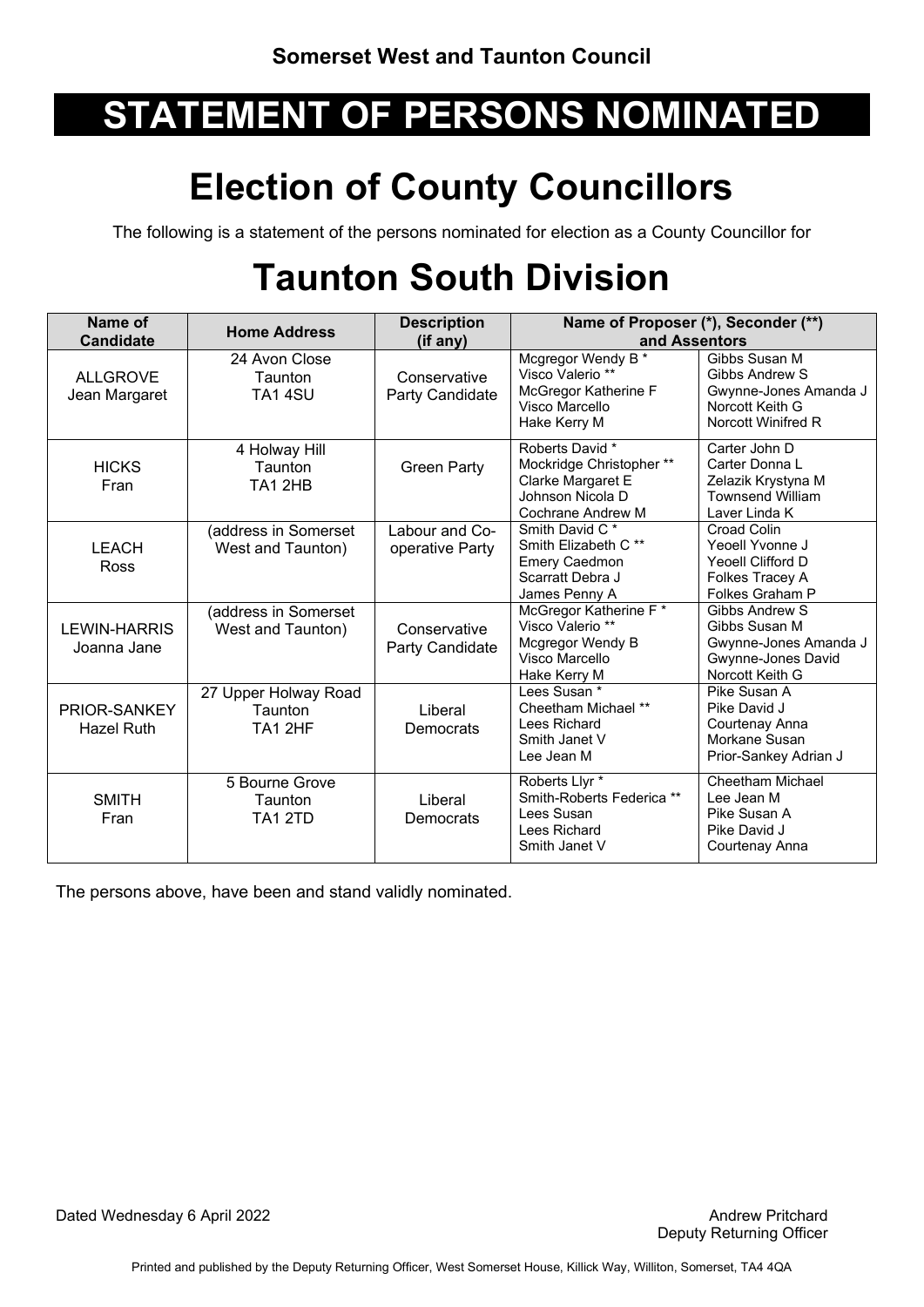### **Election of County Councillors**

The following is a statement of the persons nominated for election as a County Councillor for

## **Upper Tone Division**

| Name of<br><b>Candidate</b>               | <b>Home Address</b>                                                                      | <b>Description</b><br>(if any)  | Name of Proposer (*), Seconder (**)<br>and Assentors                                                                 |                                                                                                           |
|-------------------------------------------|------------------------------------------------------------------------------------------|---------------------------------|----------------------------------------------------------------------------------------------------------------------|-----------------------------------------------------------------------------------------------------------|
| <b>HABGOOD</b><br>Roger Keith             | 10 Nethercott Way<br><b>Lydeard St Lawrence</b><br>Taunton<br>Somerset<br><b>TA4 3SG</b> | Conservative<br>Party Candidate | Everett Edward T M *<br>Sheppy Louisa N **<br><b>Boutflower Kirstin B</b><br>Frear Bonnie J<br>Newmarch Catherine T  | Lane Roger L<br>Hasell Ian J<br>Greenshields David W J<br>Dalton Neil<br>Venn Dennis J                    |
| <b>HASSALL</b><br>John Roskruge           | 1 Webbers<br><b>Bishops Lydeard</b><br>Taunton<br><b>TA4 3QX</b>                         | <b>Liberal Democrats</b>        | Murray Virginia C*<br>Levinge Susan M <sup>**</sup><br>Clark-Lowes Daniel D<br>Coward Jonathan M<br>Coward Camilla J | <b>Green Susan M</b><br>Wood David J<br>Mackenzie Paul M<br>Essex John R<br><b>White Frankie</b>          |
| <b>HUNT</b><br>James Alexander            | 49 Mil Stream Gardens<br>Tonedale<br>Wellington<br>Somerset<br><b>TA21 0AA</b>           | Conservative<br>Party Candidate | Dalton Neil *<br>Dalton Linda M <sup>**</sup><br>Lane Roger L<br>Hasell Ian J<br>Lindsay-Smith Therese               | Clarke Julie K<br>Clarke John B<br>Clarke Ross D S<br>Clarke Danielle J<br>Musgrove Paul T                |
| <b>MANSELL</b><br>Dave                    | 6 West Road<br>Wiveliscombe<br>Taunton<br>TA4 2TF                                        | <b>Green Party</b>              | Homeshaw Pauline J *<br>Musgrove Paul T**<br>Lloyd Janet C<br><b>Blaker Mark A B</b><br>Saunter Nicola J A           | Loudon Ian F<br>Valuks Martin F<br>Valuks Angela C<br>Mitchell Julie A<br>Croft Francesca J H             |
| <b>MCGUFFIE</b><br><b>Michael Charles</b> | 13 Tone Hill<br>Tonedale<br>Wellington<br><b>TA21 0AU</b>                                | Labour Party                    | Boyle Aidan D M *<br>Leach Ross S F**<br>Faragher Nicola K<br>Newberry Sally E<br>Dawney Patricia A                  | Savage Colin B<br>Johnson Geoffrey R S<br>Poynter Josephine M<br>Spicer Caroline M<br>Spicer Timothy B N  |
| <b>THORNE</b><br>Phillip Robert           | (address in Somerset<br>West and Taunton)                                                |                                 | Hardy Richard A*<br>Enticott Christine D**<br><b>Barrington Mark A</b><br>Davey John H<br><b>Tolman Darren</b>       | Davey Deborah L<br>Davey Lucy<br>Thorne Karen E<br>Mchaffey Paul S<br>Pursey Davidjohn                    |
| <b>WREN</b><br>Gwil                       | <b>Haven House</b><br><b>Fore Street</b><br>Milverton<br>Taunton,<br><b>TA4 1JU</b>      | Independent                     | Pine Arthur C <sup>*</sup><br>Pine Ann M **<br>Thomas Nicholas D<br>Phelps Trevor J<br>Burton John R B               | Burton Linda J<br>Lumby Gillian S<br>Sheppard Catherine S<br>Sheppard William M R<br>Le Clere Elizabeth A |

The persons above, have been and stand validly nominated.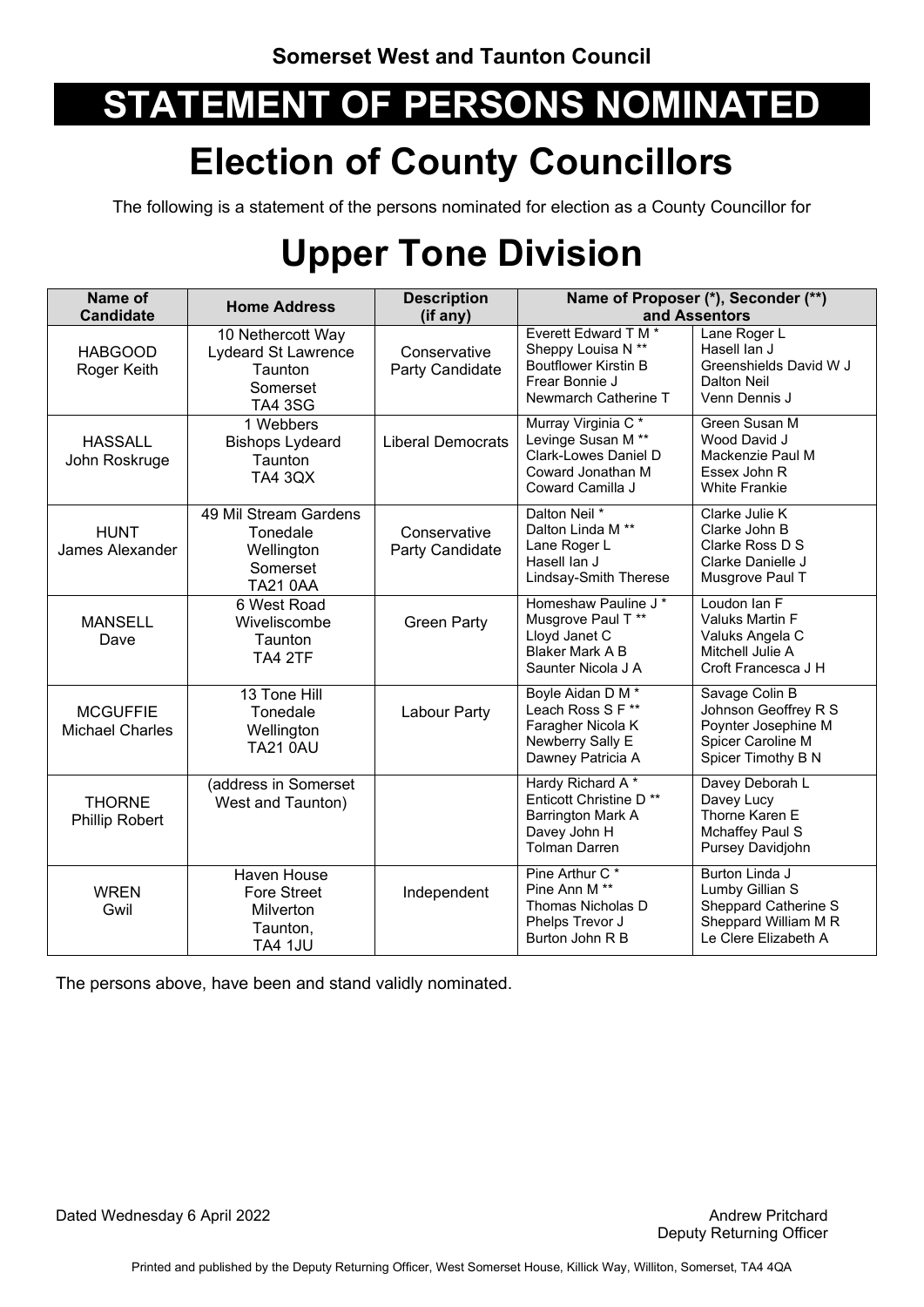## **Election of County Councillors**

The following is a statement of the persons nominated for election as a County Councillor for

## **Watchet & Stogursey Division**

| <b>Name of Candidate</b>           | <b>Home Address</b>                                                          | <b>Description</b><br>(if any)    | Name of Proposer (*), Seconder (**)<br>and Assentors                                                         |                                                                                                               |
|------------------------------------|------------------------------------------------------------------------------|-----------------------------------|--------------------------------------------------------------------------------------------------------------|---------------------------------------------------------------------------------------------------------------|
| <b>ALDRIDGE</b><br>lan Charles     | 28 Robert Street<br>Williton<br>Taunton<br>Somerset<br>TA4 4PG               | Independent                       | Hooper Carole D*<br>Vaughan William **<br>Jeromson Sylvia M<br>Mason Marlene S<br><b>Collinson Frank</b>     | Armstrong Jane C<br>Young Maureen A<br><b>Cuff Paul</b><br>Elenor Ian M<br>Amatiello Susan J                  |
| <b>COLEMAN</b><br>Craig James      | 47 Hayfield Rd<br>Minehead<br><b>TA24 6AD</b>                                | Conservative<br>Party Candidate   | Woods Vincent G*<br>Hart Geoffrey **<br>Dewdney Martin<br>Groves Janet E<br>Turner Wendy A                   | McDonald Robert C<br>Searle Paul<br>Roberts June E<br>Adeney Robin<br>Coggins Diane E                         |
| <b>DAVIES</b><br>Hugh John William | 29 Half Acre<br>Williton<br>Somerset<br>TA4 4NY                              | Independent                       | Pettinger Martin W*<br>Price Sandra A**<br><b>Bridger Nigel S</b><br><b>Whittington Susan</b><br>Perry Ann   | Taylor Steven C<br>Grandfield Peter B W<br>Ford Christopher Robin<br>Ford Janette<br>Jones Virginia E         |
| <b>DENTON</b><br>Guy               | 15 Fore Street<br>Williton<br>TA4 4PX                                        |                                   | Wyatt Stephen R*<br>Luck Andrew **<br>Croucher Wynona M<br>Doyle Sadie M<br>Edwards Benjamin                 | Edwards Stacey L<br>Lile Thomas<br>Denton Ellen L<br><b>Stephens Carol</b><br>Goodwill Joyce                  |
| <b>DILLAMORE</b><br>Jill Ann       | (address in Somerset<br>West and Taunton)                                    | Liberal<br>Democrats              | Griffiths Stephen*<br>Ross-Ward Fay **<br>Bowden Hazel G<br>Lowndes Richard W R<br><b>Rigal Julie</b>        | Bowden Anthony C<br>Cooke Peter J<br>Cavendish Emma<br><b>Whitworth Peter</b><br>Nicholls Bernard W           |
| KINGSTON-JAMES<br>Andy             | 19 The Hopcott<br><b>Hopcott Road</b><br>Minehead<br><b>TA24 5SZ</b>         | Liberal<br>Democrats              | Griffiths Stephen*<br>Ross-Ward Fay **<br>Bowden Hazel G<br>Lowndes Richard W R<br>Rigal Julie               | Bowden Anthony C<br>Cooke Peter J<br>Cavendish Emma<br><b>Whitworth Peter</b><br>Nicholls Bernard W           |
| <b>MARTIN</b><br>Edward            | Highbridge House 9<br><b>Station Road</b><br>Williton<br>Somerset<br>TA4 4RJ | Independent                       | Towells Douglas V *<br>Carslake Judith J **<br>Chapman Philip R<br>Scott David W<br>Payne Peter F            | Chapman Avril D<br>Pearson Kim M<br>Tyner Mary C<br>Coe Gavin B<br>Mansbridge Rosemary J                      |
| <b>MORGAN</b><br>Chris             | 14 Town Close<br>Stogursey<br><b>Bridgwater</b><br>Somerset<br>TA5 1RN       | Independent                       | Blower Ernest C*<br>Searle Allan H <sup>**</sup><br>Marchent Dean P<br><b>Stark Mathew L</b><br>Goss Susan Y | <b>Tremayne Andrew</b><br><b>Mallett Annmarie</b><br>Mallett Terry R<br>Spicer Sue<br><b>Boxall Valerie A</b> |
| <b>NAYLOR</b><br>Lucy              | 18 Whitecroft<br>Williton<br>TA4 4RX                                         | Labour and Co-<br>operative Party | Murphy Peter H*<br>Hawkes Caroline M **<br>Thwaites John F<br>Kennedy Graham R<br>Jeffreys Katherine A       | King Andrew H<br>Cook Janet I<br>Thomson Shakira J<br>Thomson Diane E<br><b>Barratt Myra</b>                  |

Dated Wednesday 6 April 2022 **Andrew Pritchard Andrew Pritchard**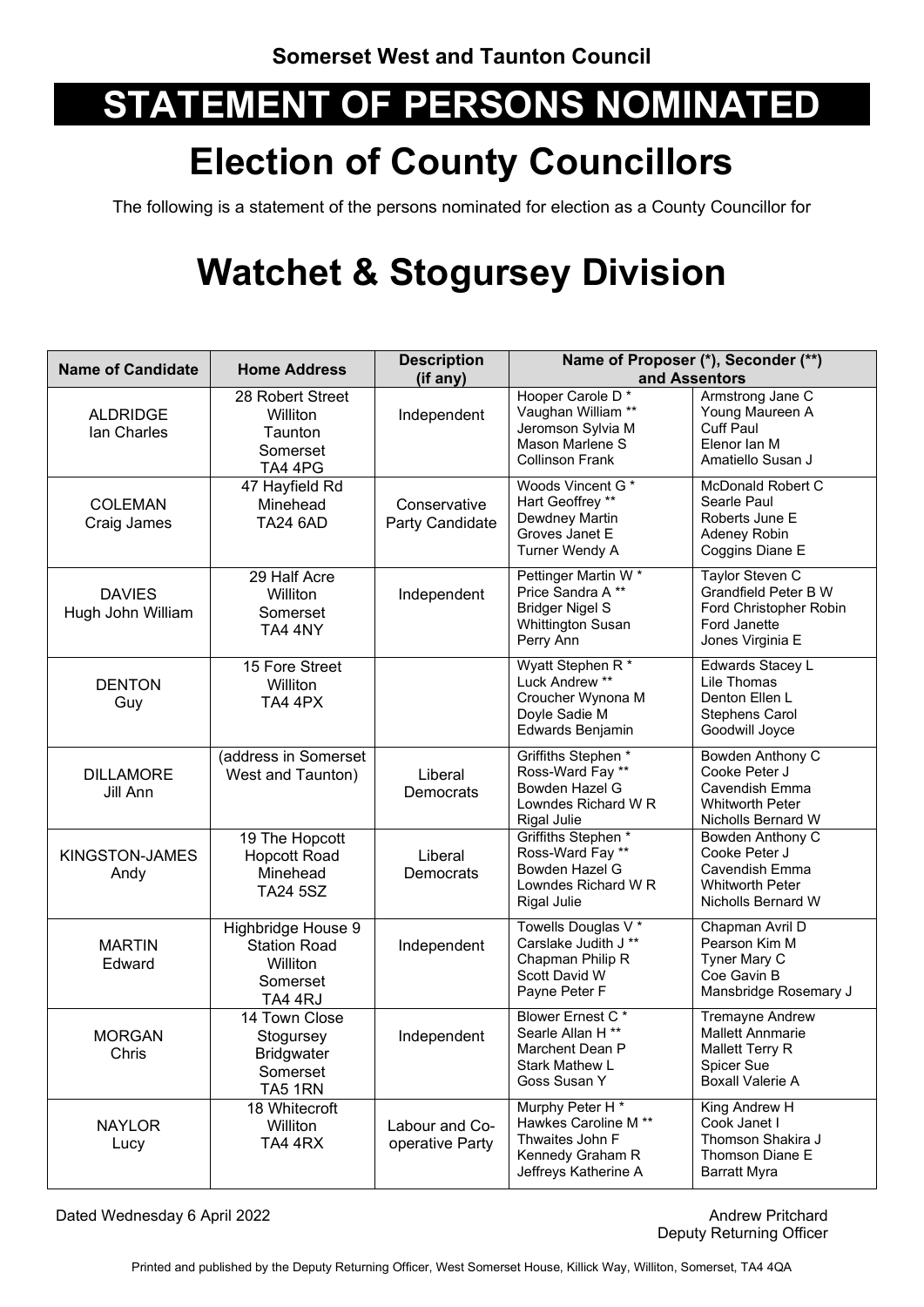|                | 21 Liddymore Road  |                 | Bale Jacqueline A *        | Benham Amanda J     |
|----------------|--------------------|-----------------|----------------------------|---------------------|
| <b>WHETLOR</b> | Watchet            | Independent     | Bale Mark A**              | Perkins Tracey      |
| Loretta Anne   | Somerset           |                 | Summers Sara D             | Perkins Martin R    |
|                | <b>TA23 0DT</b>    |                 | Summers Martyn J           | Shaw Lucy A         |
|                |                    |                 | <b>Richardson Sallyann</b> | Brake Martin J      |
|                | 18 Cherry Tree Way |                 | Knight Anthony F *         | Keevans Nigel J     |
| <b>WOODS</b>   | Watchet            | Conservative    | Haggerty Kevin **          | Salvidge Louise A   |
| Rosemary       | Somerset           | Party Candidate | <b>Quint Mary</b>          | Plomgren Erland H A |
|                | <b>TA23 0UB</b>    |                 | Keenan Michael J           | Ayshford Susan M    |
|                |                    |                 | <b>Hart Geoffrey</b>       | Thorne Sylvia J     |

The persons above, have been and stand validly nominated.